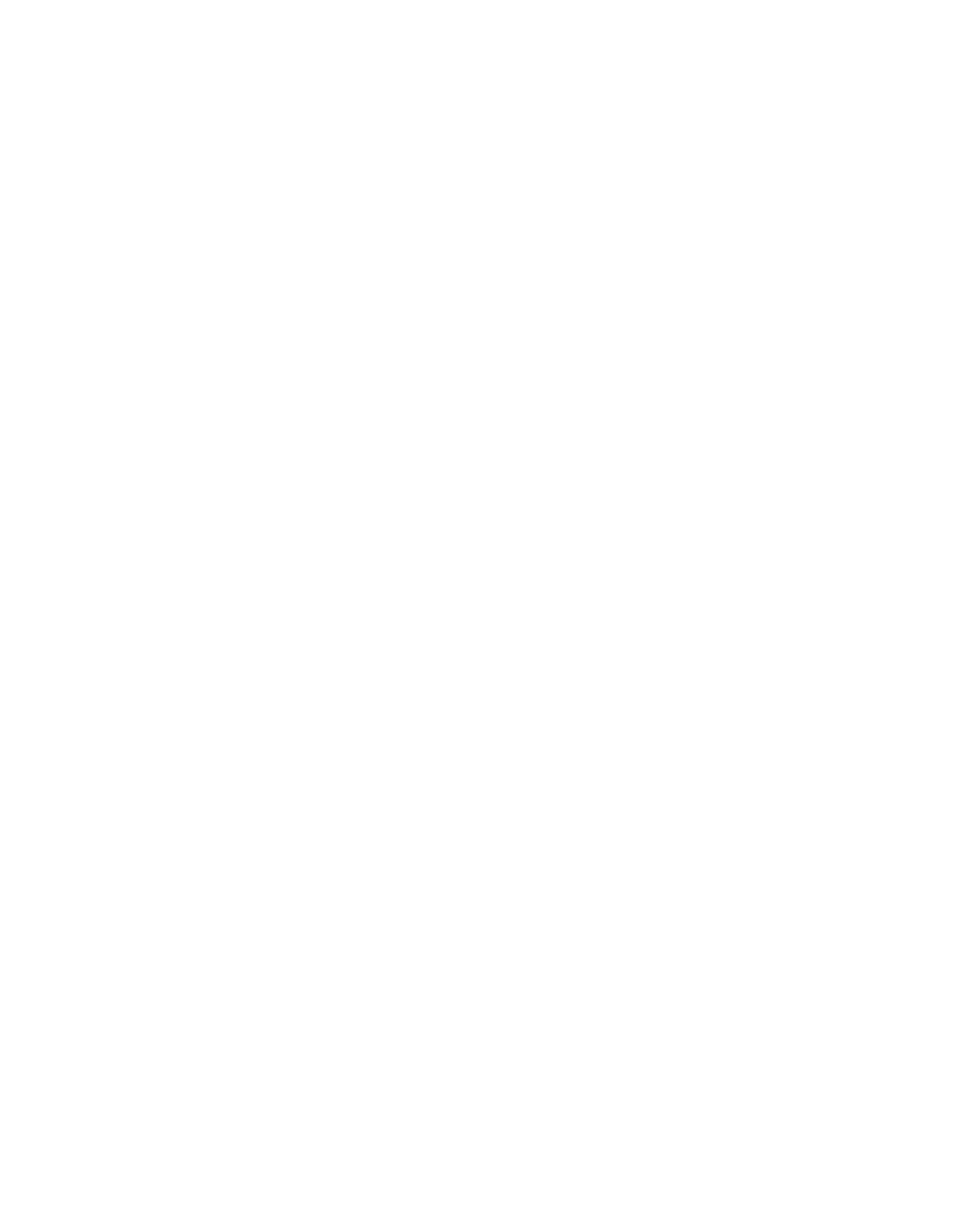# Release Notes

## Cilk-5.4.6

• Fixed incorrect references in the printed version of the manual.

## Cilk-5.4.5

- Fixed nasty int/pointer conversion that was breaking 64-bit machines.
- Fixed bitrot in the critical path instrumentation.
- Cilk now accepts anonymous unions, a gcc extension to C.
- Fixed nasty bug in the Cilk dataflow analysis that was causing incorrect output in certain cases.

## Cilk-5.4.4

Internal release.

## Cilk-5.4.3

- Matteo Frigo provided improved powerpc assembly code. (Bug 183).
- C. Scott Ananian provided improved autoconf/automake incantations. (Bug 185 and Bug 187)

## Cilk-5.4.2

- Release 5.4.2.2 fixed an installation problem, in which some header files were not included.
- The Cilk compiler (which compiles Cilk to C) no longer introduces gcc-specific constructions into the output. This means that you can use the native C compiler. For example:

CC=/usr/bin/cc ./configure make

This has been tested with the MIPSpro C compiler. We found the following incantation reduces the number of spurious warnings for the MIPSpro compiler:

CC=/usr/bin/cc CFLAGS="-woff 1548,1552,1209,1185,1116" ./configure make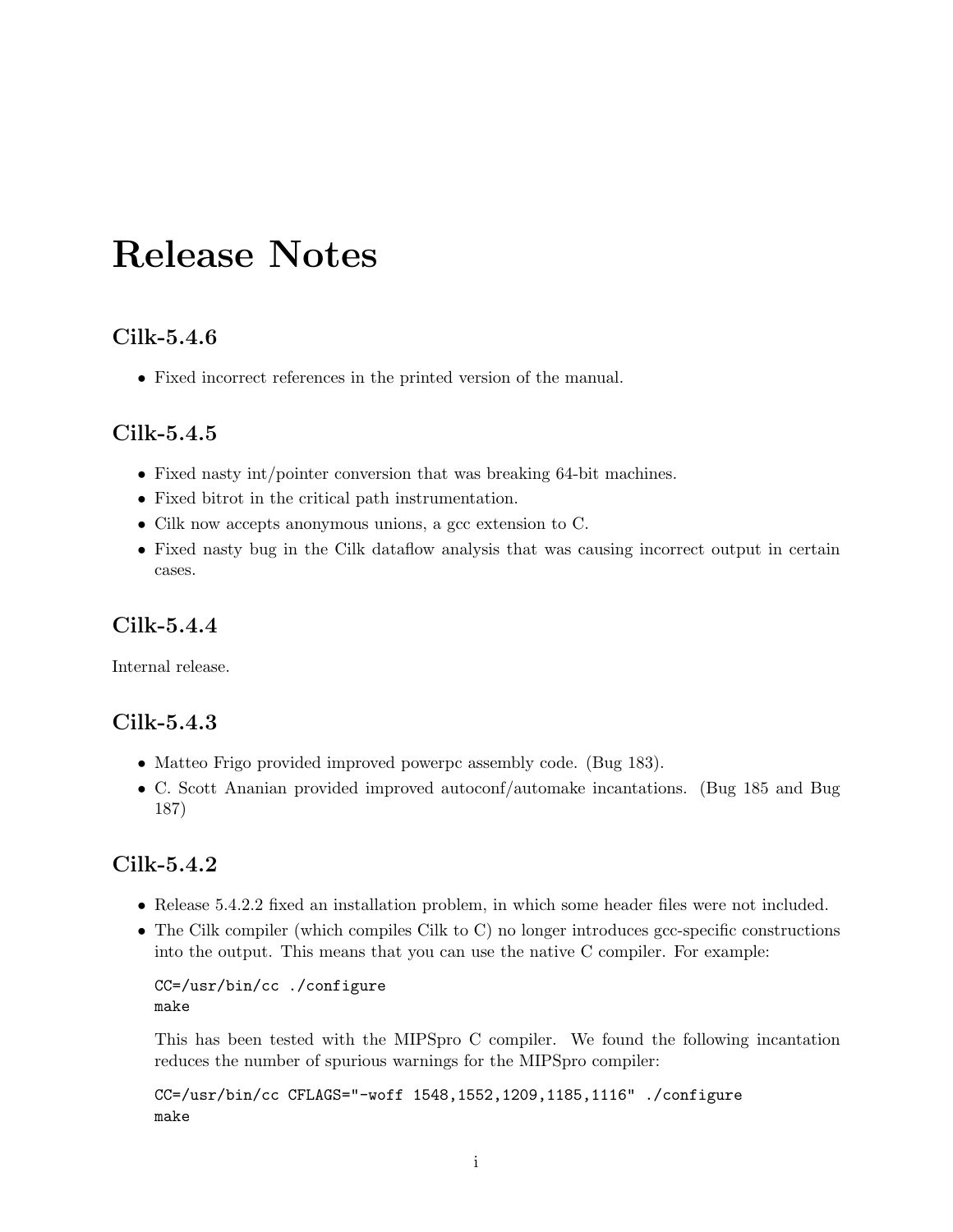We believe MIPSpro compiler produces dramatically faster code than some earlier versions of gcc, but that newer versions of gcc there is very little performance difference. We are interested in hearing how your performance works.

We cannot use the Solaris C compiler yet, but it is likely to be a small amount of work.

When using the native compiler you don't need to have gcc installed at all.

• If you have the perfctr Linux kernel patch installed, you can use the high resolution perfctr timing tool to obtain very accurate critical path and work information. Install the patched kernel (some precompiled kernels are available from the Cilk download web page) and then install cilk with

```
./configure --with-perfctr
make
```
At this point in time, perfctr requires gcc (because it uses inline assembly.) We have tested perfctr on a Pentium 4 running a patched Fedora Core 2 kernel.

- Many bug fixes.
- Tested on redhat 7.3 (x86), fedora core 2 (x86), SUSE sles  $8-31$  (x86-64), Irix 6.5 (SGI Origin 2000), macos 10.3.5.

Previously tested (for 5.4.1) on Solaris (SPARC), Itanium running Linux, redhat 8, and redhat 9, so it probably still works.

• We call this release Cilk-5.4.2 (which corresponds roughly to svn revision 1624), even though there was no officially released version 5.4.1, partly because we released beta copies of 5.4.1. In the future, we plan to make releases more frequently.

## Cilk-5.4.1

- Switched from cvs to subversion version control.
- The specification for inlets has been clarified: You may not mix explicit and implicit inlets. This results in simplification of the Cilk compiler.
- Cilk does not work with gcc 3.0.4 (due to a bug in gcc, which segfaults.) As a result you may have trouble on SGI Irix for versions before 6.5.18 because the SGI freeware package for gcc 3.2.1 does not work with Irix 6.5.17f or before. There are two workarounds:
	- 1. Install gcc 3.2.2 by hand, and use it.
	- 2. Upgrade to Irix 6.5.18 or later, and upgrade gcc. We haven't tested this second workaround.
- Added a new command-line argument --pthread-stacksize to the runtime system. See Section 2.2 for more details.
- Added new filetype .cilkh, and renamed cilk-lib.h to cilk-lib.cilkh. Either use .cilkh; or, in a .h file, use #pragma lang +Cilk. See Section 2.2 for more details.
- The compiler is now licensed under the GPL, and the runtime is under the LGPL. See the files named COPYING\* in the distribution for more information.
- Support for the AMD Opteron (x86-64) (which as much faster memory barriers and atomic swaps than the Pentium IV. Hooray!)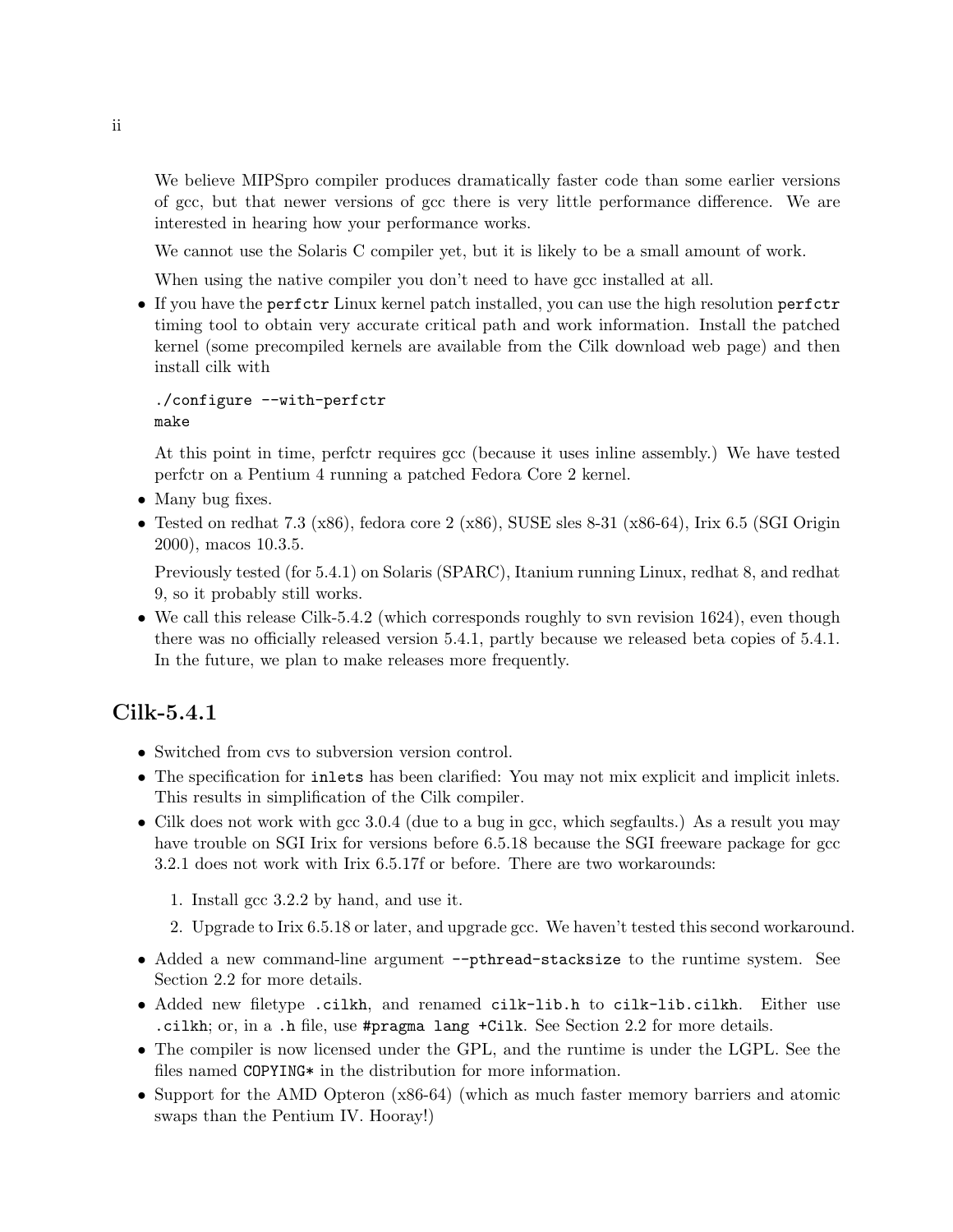• rpms now work. You can do, e.g.,

rpm -ta cilk-current-Rev530.tar.bz2

to build an rpm file.

• We have a new compiler driver, called cilkc. The new driver is mostly compatible with the old gcc-based driver, but not bug-for-bug compatible. There are some differences. For example, instead of doing

-Wp,-MD,.deps/nfib.pp

You need to do  $-M$ , and you cannot continue the compilation in that case. You need to compile the file separately.

Also  $-E$  does not send its output to stdout. It instead sends it to a file named X.cilki where the input filename was  $X$ .cilk.

One of the main reasons for changing the driver, is that the old driver didn't wor with all versions of gcc. The old driver was also buggy.

- We now support many different versions of gcc, and we believe that we should be able to support all the versions. We have tested gcc 3.2.2 on SGI and gcc 2.96 and gcc 3.2.1 on redhat x86.
- You no longer need to include cilk.h in ordinary cilk files.
- Library mode works again, thanks to Ofra Pavlovitz and Sivan Toledo.
- You should include <cilk-lib.cilkh> instead of <cilk-lib.h>, altough the latter still works for now, it will stop working someday.
- The -nd argument to cilk2c is mostly working, but the nondeterminator still is not working in this version.
- The cilk2c regression test are working again.
- Many more header and C files are now accepted and properly handled by the Cilk compiler, including various pragmas, funny keywords, asm statements, gcc constructors, array initializers, and type attributes. Even stdarg.h now works. Many examples came from SGI and Linux.
- Use pthread setconcurrency to make SGI schedule the worker threads promptly.
- Fixed various and sundry bugs in cilk2c.

## Cilk-5.3.2

- Support for MacOS X.
- Fixed memory leak in runtime system.
- cilk2c: accept C9X flexible arrays.

## Cilk-5.3.1

- Patched the use the unofficial gcc-2.96 that comes with redhat-7.0.
- cilk2c: stricter typechecking for inlet calls. Do not apply usual call conversions.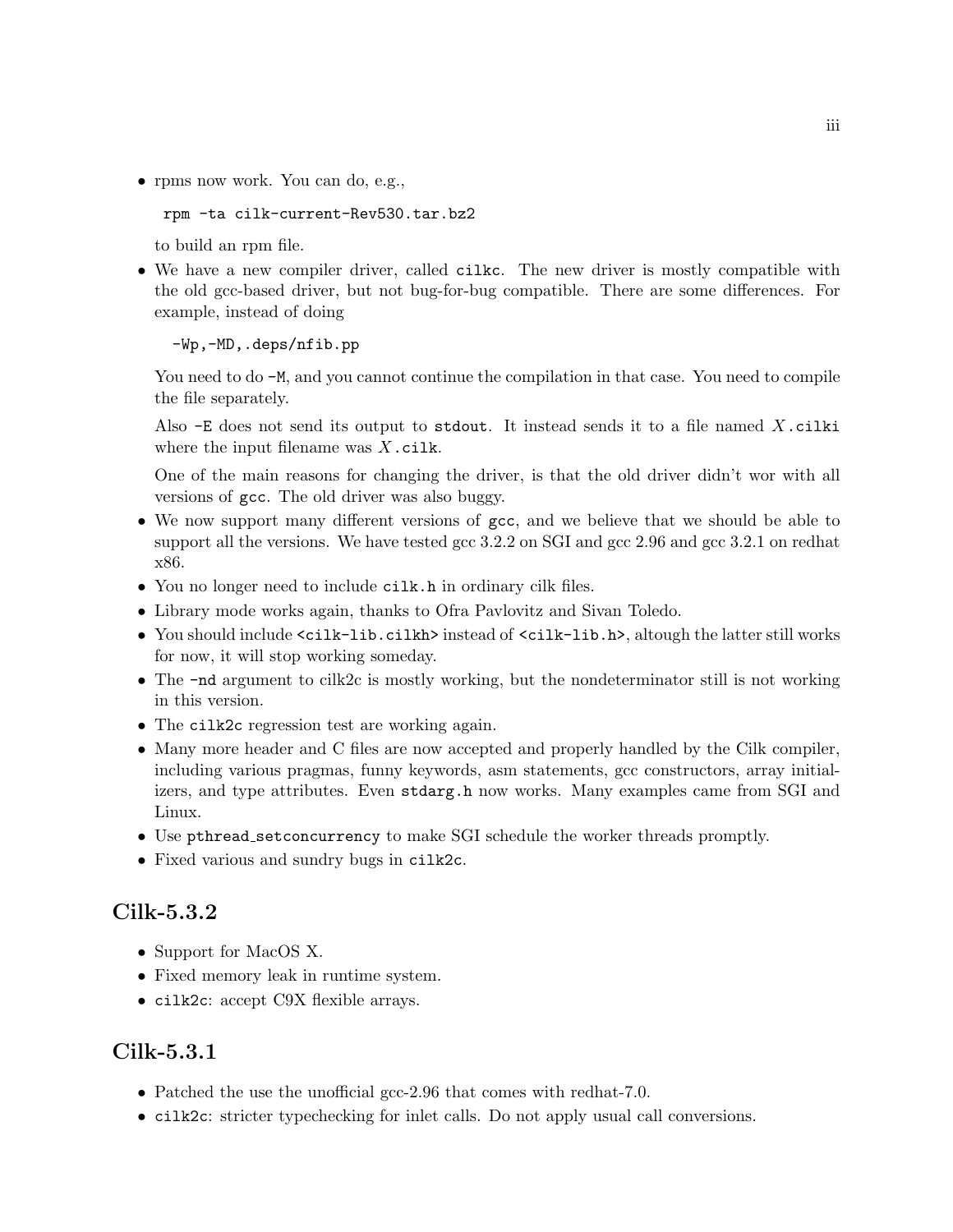- Added support for libhoard.
- cilk2c: fixed bug regarding function redeclarations.

## Cilk-5.3

- Cilk is now released under the GNU General Public License.
- The "cilk" command now automates all stages of compilation and linking. Use cilk -O2 hello.cilk -o hello to compile a simple program.
- Improved Linux support. cilk2c can now parse all Linux/glibc-2 include files.
- INCOMPATIBLE CHANGE: header file cilk-compat.h is no longer required and it is not provided.
- Fixed many bugs in cilk2c.
- Cilk now always runs on top of POSIX threads. The Cilk-5.2 distinction between threaded and process version has disappeared.
- The GNU linker is no longer required. Cilk should run on any system that supports gcc, GNU make, and POSIX threads.

## Web page

The Cilk distribution, FAQ and further documentation are available at the Cilk web page:

http://supertech.lcs.mit.edu/cilk

## Support

Please send questions and comments to

cilk-support@csail.mit.edu

## Mailing lists

If you use Cilk, you may wish to be on the cilk-users mailing list. To join the cilk-users mailing list, look for the cilk project at http://www.sourceforge.net

To send email directly to the cilk-users mailing list, use

#### cilk-users@lists.sourceforge.net

Note: The sourceforge.net mailing lists are likely to go away soon, because sourceforge is unwilling to do anything about SPAM. Currently, if you want something to make it onto the mailing lists, you have to get Bradley Kuszmaul to approve it.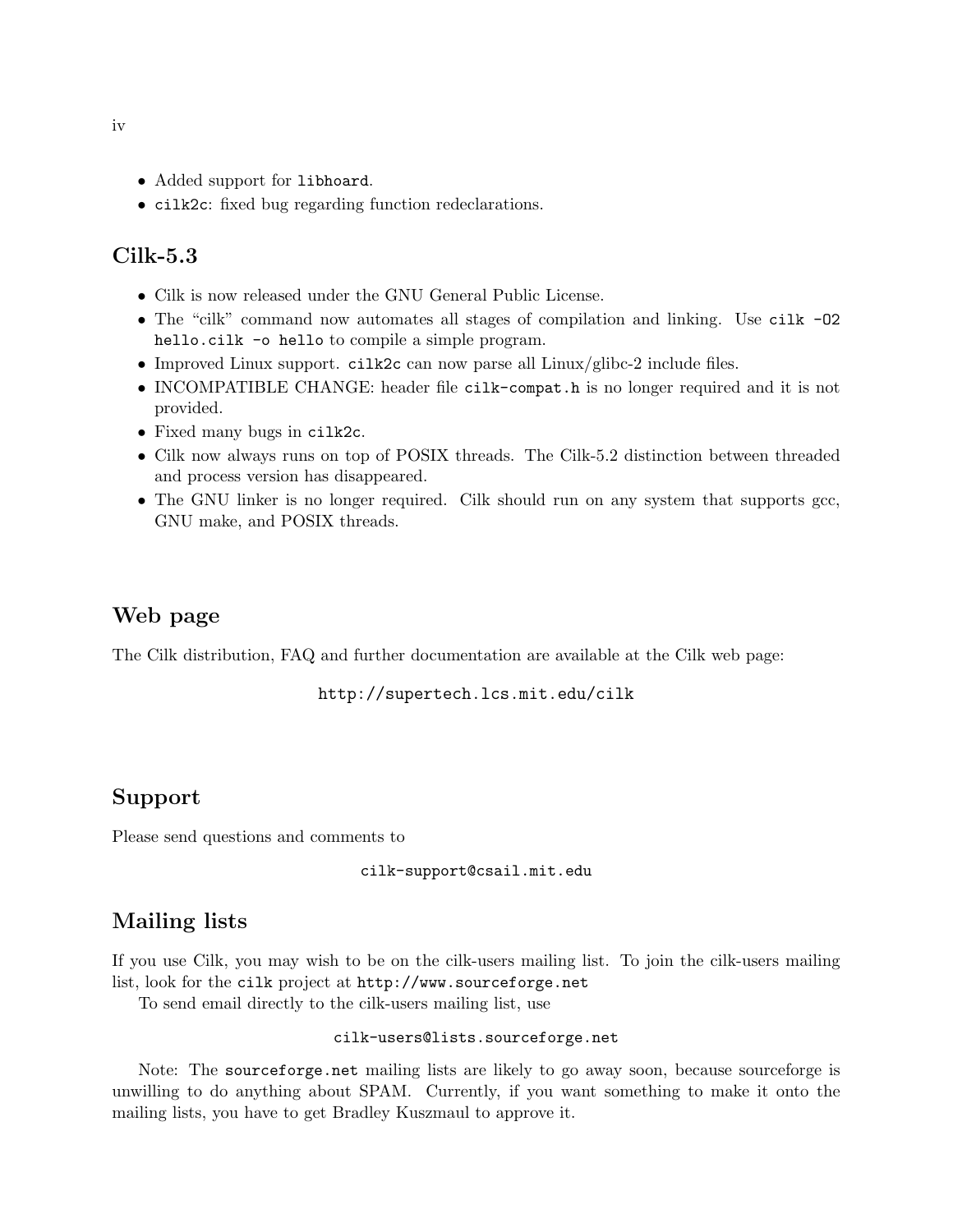# **Contents**

|                   |                          | <b>Release Notes</b>                                                                                                                                                                                                                    | $\mathbf{i}$   |  |  |  |  |  |  |  |
|-------------------|--------------------------|-----------------------------------------------------------------------------------------------------------------------------------------------------------------------------------------------------------------------------------------|----------------|--|--|--|--|--|--|--|
| Introduction<br>1 |                          |                                                                                                                                                                                                                                         |                |  |  |  |  |  |  |  |
|                   | 1.1                      |                                                                                                                                                                                                                                         | $\mathbf{1}$   |  |  |  |  |  |  |  |
|                   | 1.2                      |                                                                                                                                                                                                                                         | $\mathbf{1}$   |  |  |  |  |  |  |  |
|                   | 1.3                      |                                                                                                                                                                                                                                         | 3              |  |  |  |  |  |  |  |
| $\bf{2}$          |                          | Programming in Cilk<br>$\overline{\mathbf{4}}$                                                                                                                                                                                          |                |  |  |  |  |  |  |  |
|                   | 2.1                      |                                                                                                                                                                                                                                         | $\overline{4}$ |  |  |  |  |  |  |  |
|                   | 2.2                      |                                                                                                                                                                                                                                         | $\overline{7}$ |  |  |  |  |  |  |  |
|                   | 2.3                      |                                                                                                                                                                                                                                         | 12             |  |  |  |  |  |  |  |
|                   | 2.4                      |                                                                                                                                                                                                                                         | 14             |  |  |  |  |  |  |  |
|                   |                          | Stack memory experience in the series of the series of the series of the series of the series of the series of the series of the series of the series of the series of the series of the series of the series of the series of<br>2.4.1 | 14             |  |  |  |  |  |  |  |
|                   |                          | 2.4.2                                                                                                                                                                                                                                   | 15             |  |  |  |  |  |  |  |
|                   | 2.5                      |                                                                                                                                                                                                                                         | 15             |  |  |  |  |  |  |  |
|                   | 2.6                      |                                                                                                                                                                                                                                         | 18             |  |  |  |  |  |  |  |
|                   | 2.7                      |                                                                                                                                                                                                                                         | 18             |  |  |  |  |  |  |  |
|                   |                          | 2.7.1<br><b>Inlets</b>                                                                                                                                                                                                                  | 18             |  |  |  |  |  |  |  |
|                   |                          | 2.7.2                                                                                                                                                                                                                                   | 20             |  |  |  |  |  |  |  |
|                   |                          | 2.7.3                                                                                                                                                                                                                                   | 21             |  |  |  |  |  |  |  |
|                   | 2.8                      |                                                                                                                                                                                                                                         | 23             |  |  |  |  |  |  |  |
|                   | 2.9                      |                                                                                                                                                                                                                                         | 25             |  |  |  |  |  |  |  |
| 3                 | Language Reference<br>28 |                                                                                                                                                                                                                                         |                |  |  |  |  |  |  |  |
|                   | 3.1                      |                                                                                                                                                                                                                                         | 28             |  |  |  |  |  |  |  |
|                   | 3.2                      |                                                                                                                                                                                                                                         | 28             |  |  |  |  |  |  |  |
|                   | 3.3                      |                                                                                                                                                                                                                                         | 29             |  |  |  |  |  |  |  |
|                   | 3.4                      |                                                                                                                                                                                                                                         | 29             |  |  |  |  |  |  |  |
|                   | 3.5                      |                                                                                                                                                                                                                                         | 30             |  |  |  |  |  |  |  |
|                   | 3.6                      |                                                                                                                                                                                                                                         | 30             |  |  |  |  |  |  |  |
|                   | 3.7                      |                                                                                                                                                                                                                                         | 31             |  |  |  |  |  |  |  |
|                   | 3.8                      | Inlet invocation $\ldots \ldots \ldots \ldots \ldots \ldots \ldots \ldots \ldots \ldots \ldots \ldots \ldots$                                                                                                                           | 31             |  |  |  |  |  |  |  |
|                   | 3.9                      |                                                                                                                                                                                                                                         | 32             |  |  |  |  |  |  |  |
|                   | 3.10                     |                                                                                                                                                                                                                                         | 32             |  |  |  |  |  |  |  |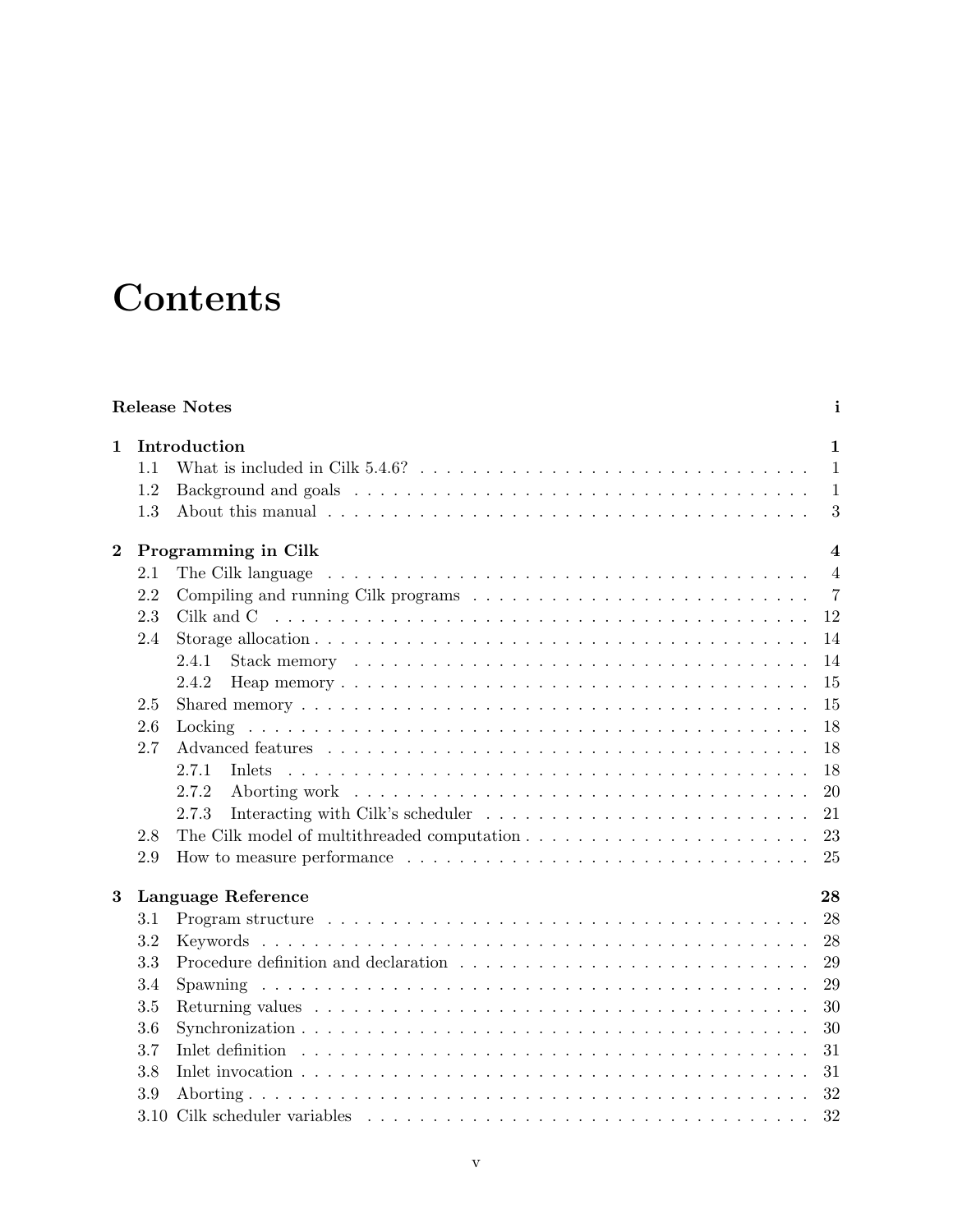|             | 4 Specification of Cilk Libraries                                                                                                                                                                                                     | 33 |  |  |  |  |  |  |
|-------------|---------------------------------------------------------------------------------------------------------------------------------------------------------------------------------------------------------------------------------------|----|--|--|--|--|--|--|
|             | 4.1                                                                                                                                                                                                                                   |    |  |  |  |  |  |  |
|             | 4.2                                                                                                                                                                                                                                   |    |  |  |  |  |  |  |
|             | Debug support recovered in the set of the contract of the contract of the contract of the contract of the contract of the contract of the contract of the contract of the contract of the contract of the contract of the cont<br>4.3 |    |  |  |  |  |  |  |
|             | 4.4                                                                                                                                                                                                                                   |    |  |  |  |  |  |  |
|             | 4.5                                                                                                                                                                                                                                   |    |  |  |  |  |  |  |
| $5^{\circ}$ | <b>How Cilk Works</b>                                                                                                                                                                                                                 |    |  |  |  |  |  |  |
|             | 5.1                                                                                                                                                                                                                                   |    |  |  |  |  |  |  |
|             | 5.2                                                                                                                                                                                                                                   |    |  |  |  |  |  |  |
|             | 5.3                                                                                                                                                                                                                                   |    |  |  |  |  |  |  |
|             |                                                                                                                                                                                                                                       |    |  |  |  |  |  |  |
|             | A People                                                                                                                                                                                                                              |    |  |  |  |  |  |  |
|             | <b>B</b> Copyright and Disclaimers                                                                                                                                                                                                    |    |  |  |  |  |  |  |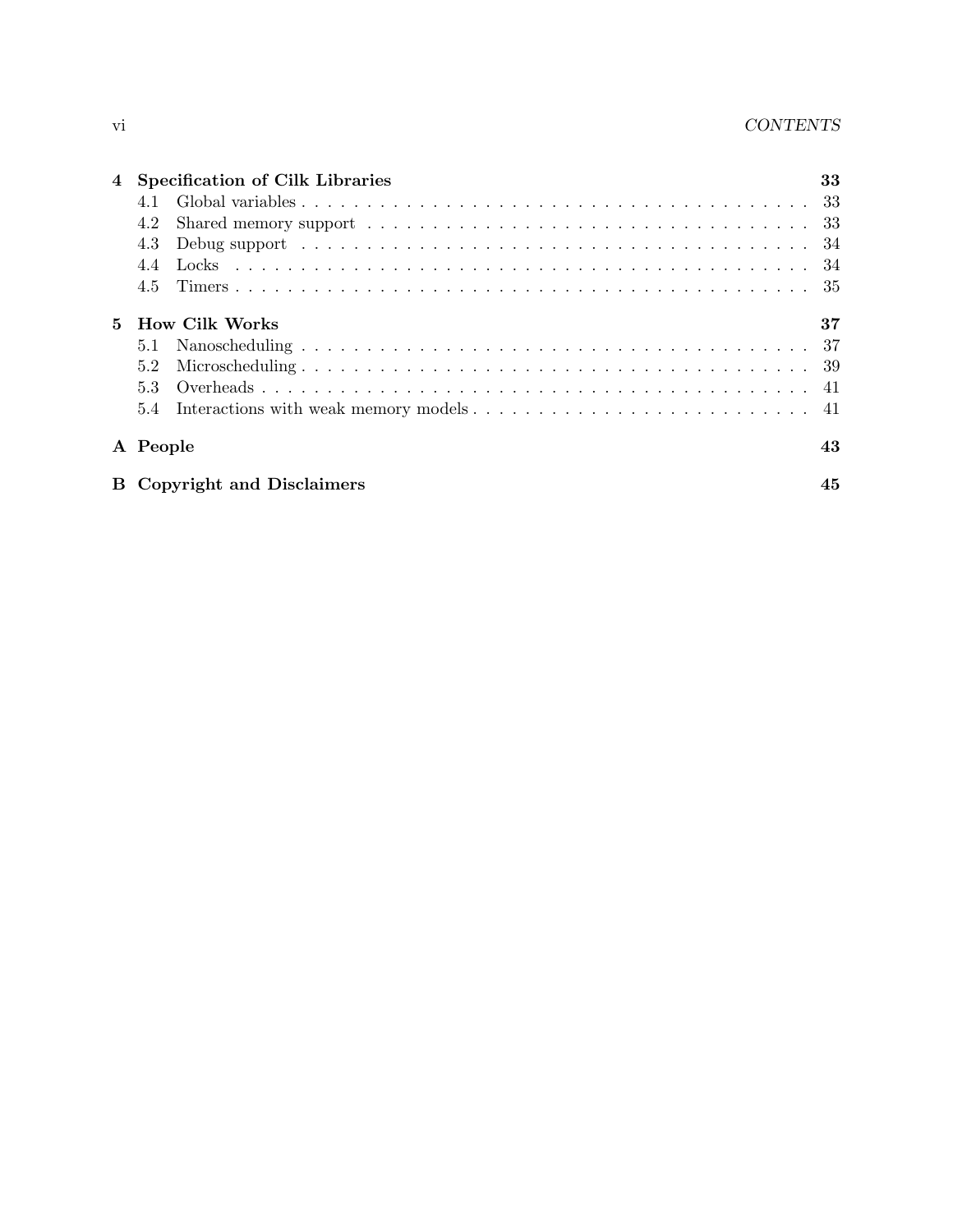## Chapter 1

## Introduction

This document describes Cilk 5.4.6, a language for multithreaded parallel programming based on ANSI C. Cilk is designed for general-purpose parallel programming, but is especially effective for exploiting dynamic, highly asynchronous parallelism, which can be difficult to write in dataparallel or message-passing style. Three world-class chess programs,  $\star$ Tech [20],  $\star$ Socrates [19], and Cilkchess, were written in Cilk by the Cilk group at MIT. Cilk provides an effective platform for programming dense and sparse numerical algorithms, such as matrix factorization [4] and N-body simulations. Unlike many other multithreaded programming systems, Cilk is algorithmic, in that the runtime system employs a scheduler that allows the performance of programs to be estimated accurately [5] based on abstract complexity measures.

## 1.1 What is included in Cilk 5.4.6?

This release of Cilk, which is available from http://supertech.lcs.mit.edu/cilk, includes the Cilk runtime system, the Cilk compiler, a collection of example programs, and this manual.

This version of Cilk is intended to run on Unix-like systems that support POSIX threads. In particular, Cilk runs on GNU systems on top of the Linux kernel, and it integrates nicely with the Linux development tools. Cilk 5.4.6 works on Linux/386, Linux/Alpha, Linux/IA-64, Solaris/SPARC, Irix/MIPS, OSF/Alpha, and Linux/AMD-64. Cilk should also run on other systems, provided that gcc, POSIX threads, and GNU make are available. If you would like help in porting Cilk to a new platform, please contact the Cilk developers by sending electronic mail to cilk-support@lists.sourceforge.net.

## 1.2 Background and goals

Cilk is an algorithmic multithreaded language. The philosophy behind Cilk is that a programmer should concentrate on structuring the program to expose parallelism and exploit locality, leaving the runtime system with the responsibility of scheduling the computation to run efficiently on a given platform. Thus, the Cilk runtime system takes care of details like load balancing, paging, and communication protocols. Unlike other multithreaded languages, however, Cilk is algorithmic in that the runtime system guarantees efficient and predictable performance.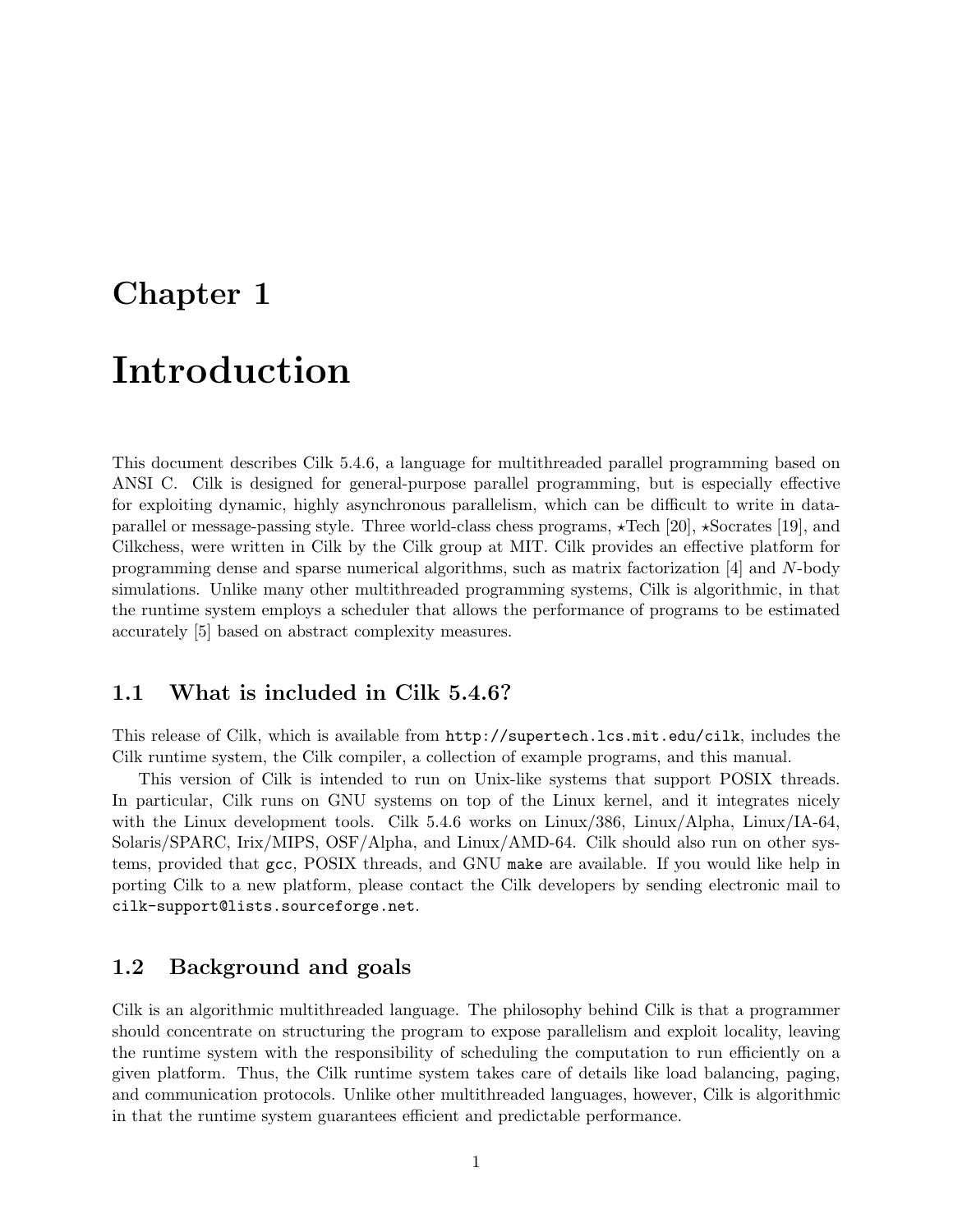Cilk grew out of work in both theory and implementation. The theoretical input to Cilk comes from a study of scheduling multithreaded computations, and especially of the performance of work-stealing, which provided a scheduling model that has since been the central theme of Cilk development. These results led to the development of a performance model that accurately predicts the efficiency of a Cilk program using two simple parameters:  $work$  and  $span$  (also called **critical-path length** [5, 7, 2]). More recent research has included **cache misses** as a measure of locality [3, 4, 18].

The first implementation of Cilk was a direct descendent of PCM/Threaded-C, a C-based package which provided continuation-passing-style threads on Thinking Machines Corporation's Connection Machine Model CM-5 Supercomputer [21] and which used work-stealing as a general scheduling policy to improve the load balance and locality of the computation [15]. With the addition of a provably good scheduler and the incorporation of many other parallel programming features, the system was rechristened "Cilk-1." Among the versions of Cilk-1, notable was an adaptively parallel and fault-tolerant network-of-workstations implementation, called Cilk-NOW [2, 8].

The next release, Cilk-2, featured full typechecking, supported all of ANSI C in its C-language subset, and offered call-return semantics for writing multithreaded procedures. The runtime system was made more portable, and the base release included support for several architectures other than the CM-5.

Cilk-3 featured an implementation of dag-consistent distributed shared memory [4, 18]. With this addition of shared memory, Cilk could be applied to solve a much wider class of applications. Dag-consistency is a weak but nonetheless useful consistency model, and its relaxed semantics allows for an efficient, low overhead, software implementation.

In Cilk-4, the authors of Cilk changed their primary development platform from the CM-5 to the Sun Microsystems SPARC SMP. The compiler and runtime system were completely reimplemented, eliminating continuation passing as the basis of the scheduler, and instead embedding scheduling decisions directly into the compiled code. The overhead to spawn a parallel thread in Cilk-4 was typically less than 3 times the cost of an ordinary C procedure call, so Cilk-4 programs "scaled down" to run on one processor with nearly the efficiency of analogous C programs.

In Cilk-5, the runtime system was rewritten to be more flexible and portable than in Cilk-4. Cilk-5.0 could use operating system threads as well as processes to implement the individual Cilk "workers" that schedule Cilk threads. The Cilk-5.2 release included a debugging tool called the Nondeterminator [13, 9], which can help Cilk programmers to localize data-race bugs in their code. (The Nondeterminator is not included in the present Cilk-5.3 release.) With the current Cilk-5.3 release, Cilk is no longer a research prototype, but it attempts to be a real-world tool that can be used by programmers who are not necessarily parallel-processing experts. Cilk-5.3 is integrated with the gcc compiler, and the runtime system runs identically on all platforms. Many bugs in the Cilk compiler were fixed, and the runtime system has been simplified.

To date, prototype applications developed in Cilk include graphics rendering (ray tracing and radiosity), protein folding [25], backtracking search, N-body simulation, and dense and sparse matrix computations. Our largest application effort so far is a series of chess programs. One of our programs,  $\star$ Socrates [19], finished second place in the 1995 ICCA World Computer Chess Championship in Hong Kong running on the 1824-node Intel Paragon at Sandia National Laboratories in New Mexico. Our most recent program, Cilkchess, is the 1996 Open Dutch Computer Chess Champion, winning with 10 out of a possible 11 points. Cilkchess ran on a 12 processor 167 MHz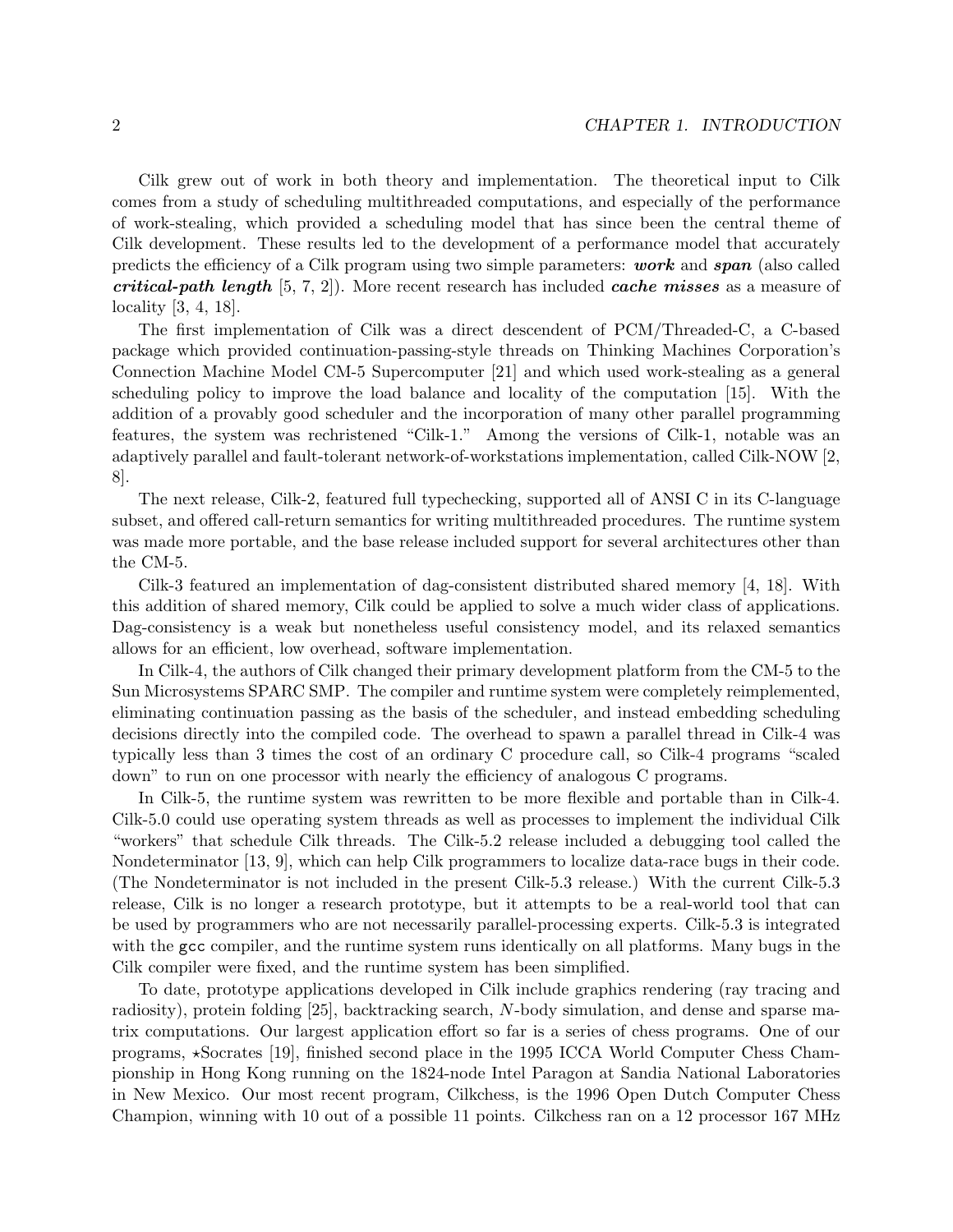UltraSPARC Enterprise 5000 Sun SMP with 1 GB of memory. The MIT Cilk team won First Prize, undefeated in all matches, in the ICFP'98 Programming Contest sponsored by the 1998 International Conference on Functional Programming.<sup>2</sup> We hope that by making Cilk available on the new generation of SMP's, other researchers will extend the range of problems that can be efficiently programmed in Cilk.

The four MIT Ph.D. theses [2, 18, 26, 14] contain more detailed descriptions of the foundation and history of Cilk. In addition, the minicourse [22], which was held as part of MIT's  $6.046$  Introduction to Algorithms class during Spring 1998, provides a good introduction to the programming of multithreaded algorithms using a Cilk-like style.

## 1.3 About this manual

This manual is primarily intended for users who wish to write Cilk application programs. It also comprises information about implementation issues that can be useful when porting Cilk to a new system.

The manual is structured as follows. Chapter 2 is the programmer's guide, which introduces the features of the Cilk language. Chapter 3 contains the Cilk language reference manual. Chapter 4 contains the Cilk library reference manual. Chapter 5 describes internals of the Cilk 5.4.6 runtime system and compiler. This chapter should be useful if you are interested in Cilk internals or if you want to port Cilk to another platform.

 $2$ Cilk is not a functional language, but the contest was open to entries in any programming language.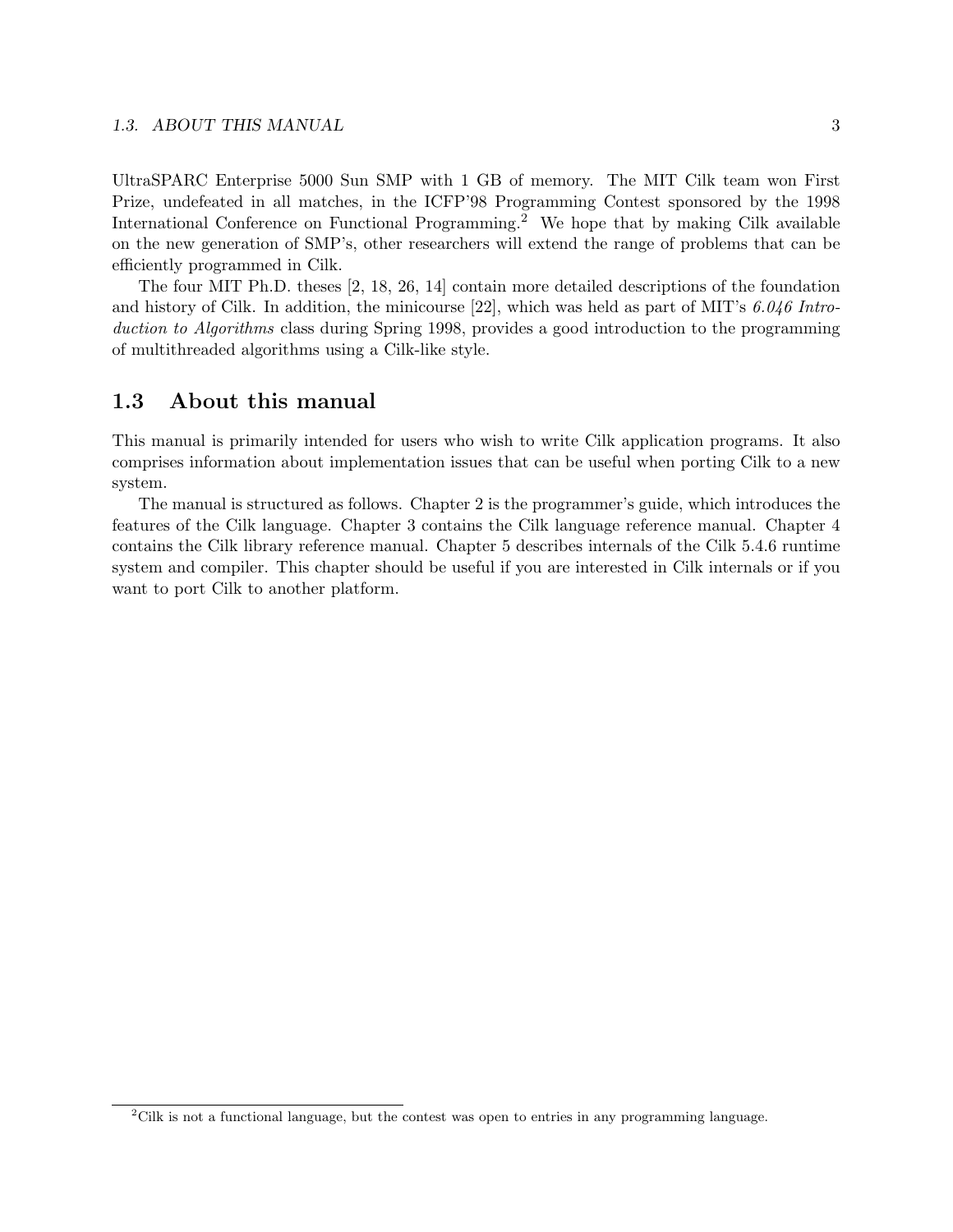## Chapter 2

# Programming in Cilk

This chapter introduces the Cilk language to programmers who are already reasonably familiar with C. Section 2.1 introduces the Cilk language through the example of computing Fibonacci numbers. Section 2.2 steps through the process of writing, compiling, and running simple Cilk programs. Section 2.3 describes how Cilk and C interact. Section 2.4 discusses storage allocation. Section 2.5 discusses shared memory. Section 2.6 describes the locking primitives that Cilk provides for atomicity. Section 2.7 treats some of Cilk's more advanced language features, including constructs for aborting already-spawned work and how to call Cilk procedures as library functions from C. Finally, Section 2.8 describes the computational model supported by Cilk's scheduler, and Section 2.9 describes Cilk's facilities for measuring performance.

Additional material on multithreaded programming using a Cilk-like model can be found in the minicourse notes [22]. The minicourse focuses on how recursive multithreaded algorithms can be designed and analyzed.

## 2.1 The Cilk language

Cilk is an algorithmic multithreaded language. The philosophy behind Cilk is that a programmer should concentrate on structuring his program to expose parallelism and exploit locality, leaving the runtime system with the responsibility of scheduling the computation to run efficiently on the given platform. Cilk's runtime system takes care of details like load balancing and communication protocols. Unlike other multithreaded languages, however, Cilk is algorithmic in that the runtime system's scheduler guarantees provably efficient and predictable performance.

The basic Cilk language is simple. It consists of C with the addition of three keywords to indicate parallelism and synchronization. A Cilk program, when run on one processor, has the same semantics as the C program that results when the Cilk keywords are deleted. We call this C program the **serial elision** or  $C$  elision of the Cilk program. Cilk extends the semantics C in a natural way for parallel execution.

One of the simplest examples of a Cilk program is a recursive program to compute the nth Fibonacci number. A C program to compute the nth Fibonacci number is shown in Figure 2.1(a), and Figure 2.1(b) shows a Cilk program that does the same computation in parallel.<sup>1</sup> Notice how

 $1$ This program is a terrible way to compute Fibonacci numbers, since it runs in exponential time while logarithmictime methods are known [10, page 850].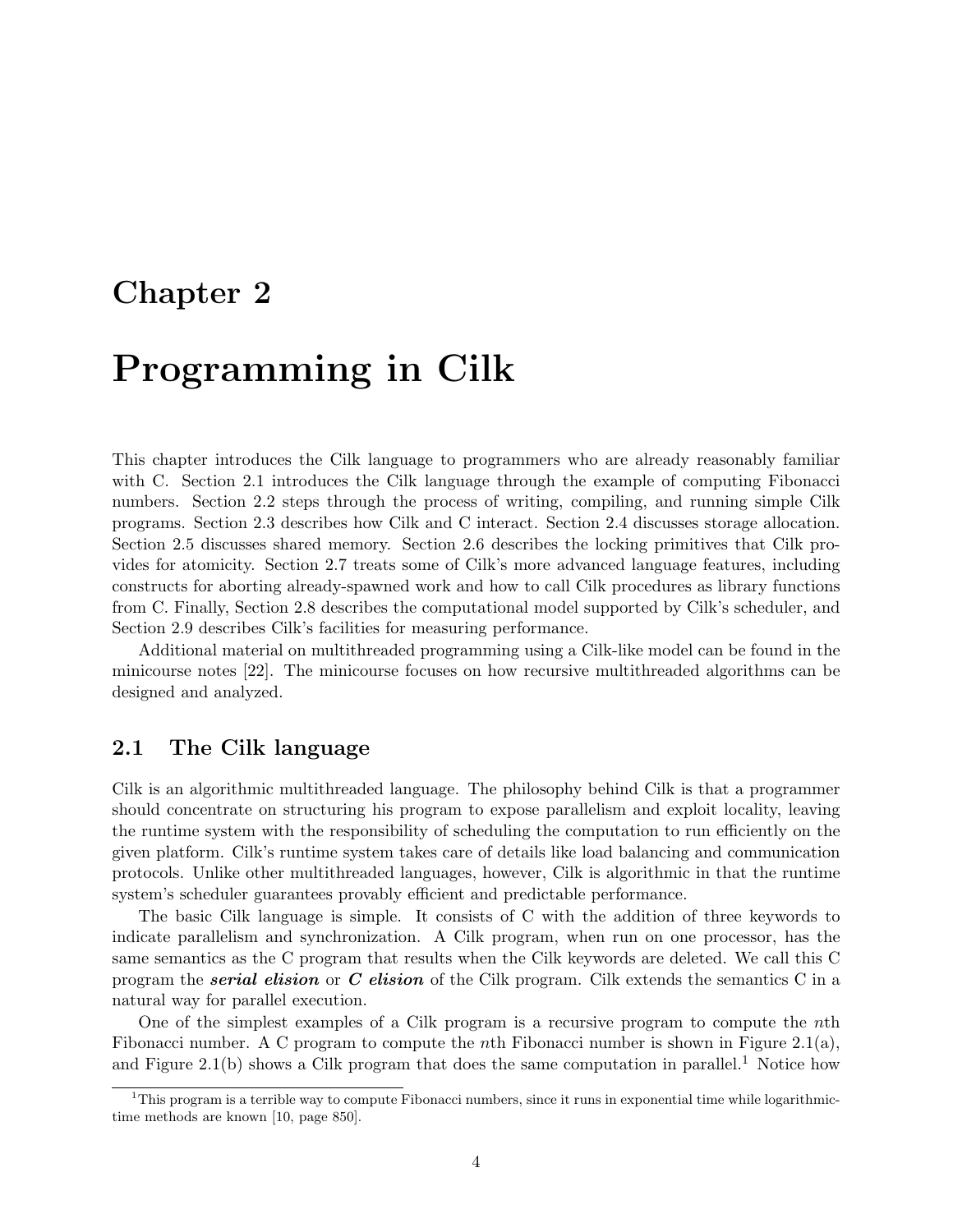```
#include <stdlib.h>
#include <stdio.h>
int fib (int n)
{
    if (n<2) return (n);
    else
    {
        int x, y;
        x = fib (n-1);y = fib (n-2);return (x+y);
    }
}
int main (int argc, char *argv[])
{
    int n, result;
    n = \text{atoi}(\text{argv}[1]);result = fib (n);printf ("Result: %d\n", result);
    return 0;
}
                       (a)
                                                       #include <stdlib.h>
                                                       #include <stdio.h>
                                                       cilk int fib (int n)
                                                       {
                                                           if (n<2) return n;
                                                           else
                                                           {
                                                                int x, y;
                                                               x = spawn fib (n-1);
                                                                y = spawn fib (n-2);
                                                                sync;
                                                               return (x+y);
                                                           }
                                                       }
                                                       cilk int main (int argc, char *argv[])
                                                       {
                                                           int n, result;
                                                           n = \text{atoi}(\text{argv}[1]);result = spawn fib(n);sync;
                                                           printf ("Result: %d\n", result);
                                                           return 0;
                                                       }
                                                                           (b)
```
Figure 2.1: (a) A serial C program to compute the nth Fibonacci number. (b) A parallel Cilk program to compute the nth Fibonacci number.

similar the two programs look. In fact, the only differences between them are the inclusion of a few keywords: cilk, spawn, and sync.

The keyword cilk identifies a *Cilk procedure*, which is the parallel version of a C function. A Cilk procedure may spawn subprocedures in parallel and synchronize upon their completion. A Cilk procedure definition is identified by the keyword cilk and has an argument list and body just like a C function.

Most of the work in a Cilk procedure is executed serially, just like C, but parallelism is created when the invocation of a Cilk procedure is immediately preceded by the keyword spawn. A spawn is the parallel analog of a C function call, and like a C function call, when a Cilk procedure is spawned, execution proceeds to the child. Unlike a C function call, however, where the parent is not resumed until after its child returns, in the case of a Cilk spawn, the parent can continue to execute in parallel with the child. Indeed, the parent can continue to spawn off children, producing a high degree of parallelism. Cilk's scheduler takes the responsibility of scheduling the spawned procedures on the processors of the parallel computer.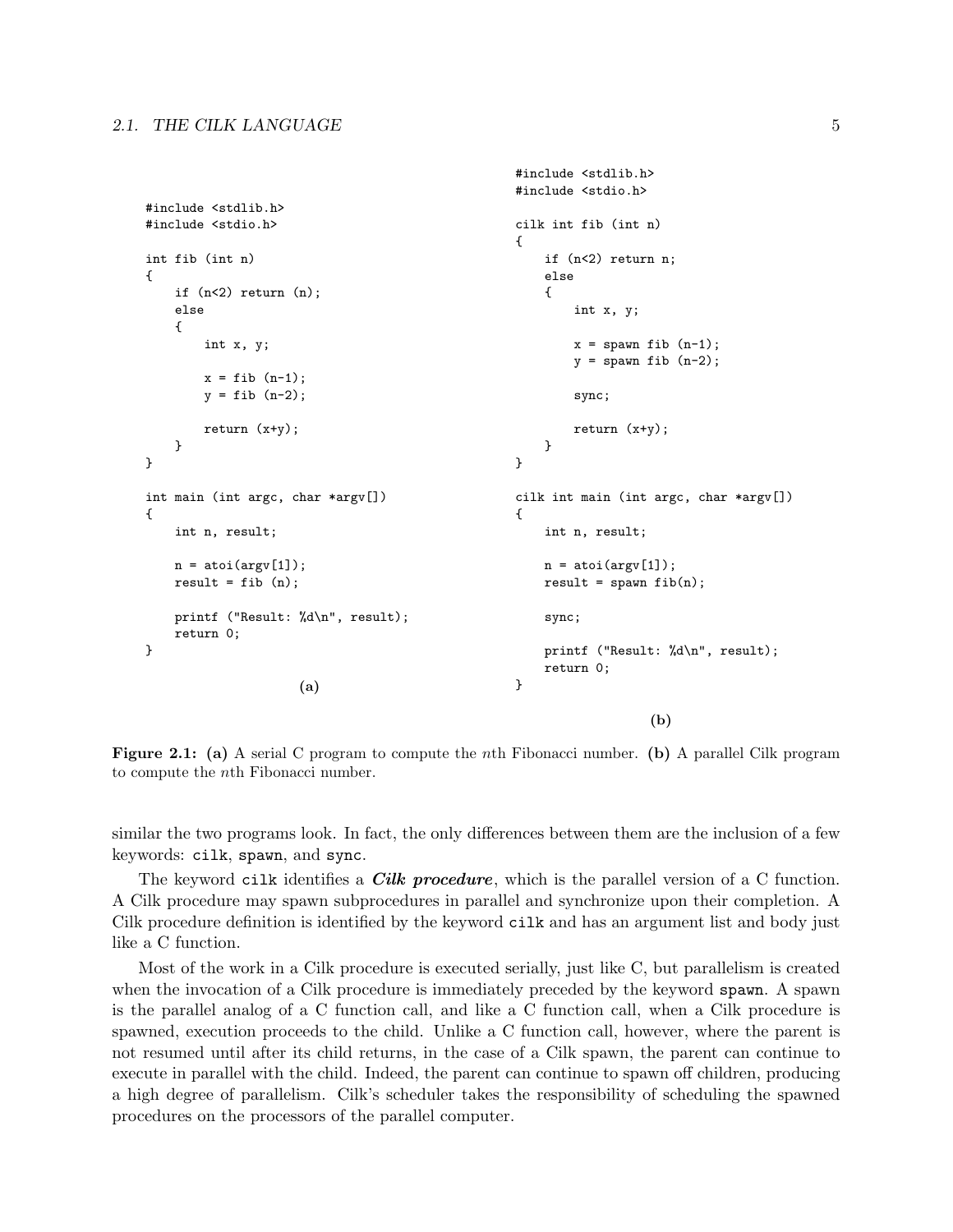

Figure 2.2: The Cilk model of multithreaded computation. Each procedure, shown as a rounded rectangle, is broken into sequences of threads, shown as circles. A downward edge indicates the spawning of a subprocedure. A horizontal edge indicates the continuation to a successor thread. An upward edge indicates the returning of a value to a parent procedure. All three types of edges are dependencies which constrain the order in which threads may be scheduled.

A Cilk procedure cannot safely use the return values of the children it has spawned until it executes a sync statement. If all of its children have not completed when it executes a sync, the procedure suspends and does not resume until all of its children have completed. The sync statement is a local "barrier," not a global one as, for example, is sometimes used in messagepassing programming. In Cilk, a sync waits only for the spawned children of the procedure to complete, and not for all procedures currently executing. When all its children return, execution of the procedure resumes at the point immediately following the sync statement. In the Fibonacci example, a sync statement is required before the statement return (x+y), to avoid the anomaly that would occur if x and y were summed before each had been computed. A Cilk programmer uses spawn and sync keywords to expose the parallelism in a program, and the Cilk runtime system takes the responsibility of scheduling the procedures efficiently.

As an aid to programmers, Cilk inserts an implicit sync before every return, if it is not present already. As a consequence, a procedure never terminates while it has outstanding children.

The main procedure must be named main, as in C. Unlike C, however, Cilk insists that the return type of main be int. Since the main procedure must also be a Cilk procedure, it must be defined with the cilk keyword.

It is sometimes helpful to visualize a Cilk program execution as a directed acyclic graph, or dag, as is illustrated in Figure 2.2. A Cilk program execution consists of a collection of  $procedures$ ,<sup>2</sup> each of which is broken into a sequence of nonblocking **threads**. In Cilk terminology, a **thread** is a maximal sequence of instructions that ends with a spawn, sync, or return (either explicit or implicit) statement. (The evaluation of arguments to these statements is considered part of the thread preceding the statement.) The first thread that executes when a procedure is called is the procedure's *initial thread*, and the subsequent threads are *successor threads*. At runtime, the binary "spawn" relation causes procedure instances to be structured as a rooted tree, and the dependencies among their threads form a dag embedded in this **spawn tree** 

A correct execution of a Cilk program must obey all the dependencies in the dag, since a thread cannot be executed until all the threads on which it depends have completed. We shall discuss properties of the Cilk scheduler in Section 2.8.

 ${}^{2}$ Technically, procedure *instances*.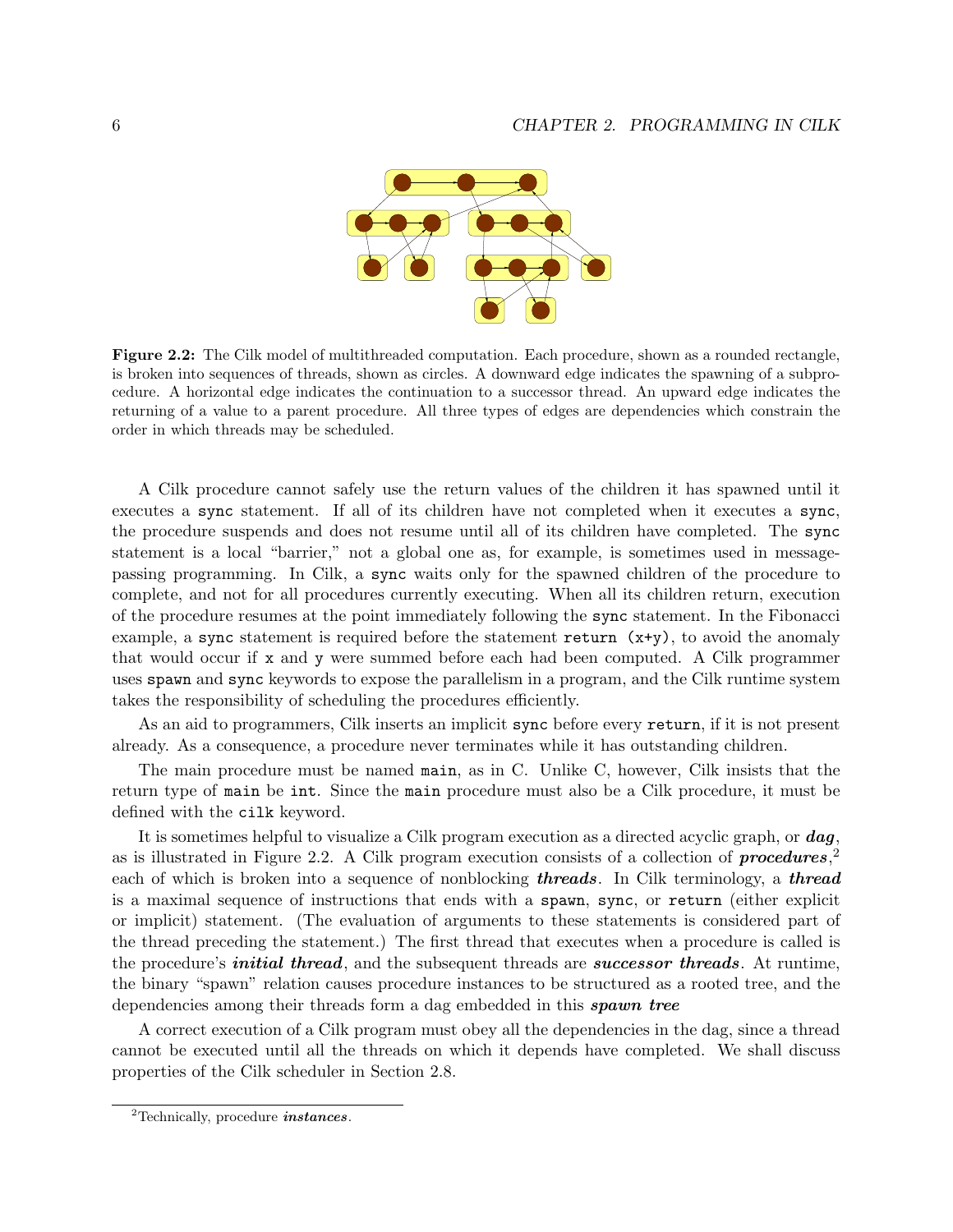## 2.2 Compiling and running Cilk programs

In order to compile Cilk programs, Cilk 5.4.6 installs the cilkc command, which is, roughly speaking, a special version of the gcc compiler. The cilk command understands that files with the .cilk extension are Cilk programs and acts accordingly.

cilkc accepts many of the same arguments as the gcc compiler. For example, the source code for the Fibonacci example from Figure 2.1(b) can be found under the name  $\texttt{fib.cilk}$  in the examples directory of the Cilk distribution. After installing the distribution, you can type the command

\$ cilkc -O2 fib.cilk -o fib

to produce the fib executable. You can also use many of your favorite gcc options, such as  $-g$ , -Wall, and so on.) To run the program, type:

> fib --nproc 4 30

this starts fib on 4 processors to compute the 30th Fibonacci number. At the end of the execution, you should see a printout similar to the following:

Result: 832040

During program development, it is useful to collect performance data of a Cilk program. The Cilk runtime system collects this information when a program is compiled with the flags -cilk-profile and -cilk-span.

#### \$ cilkc -cilk-profile -cilk-span -O2 fib.cilk -o fib

The flag -cilk-profile instructs Cilk to collect data about how much time each processor spends working, how many thread migrations occur, how much memory is allocated, etc. The flag -cilk-span enables measurement of the span (critical path). (The span is the ideal execution time of your program on an infinite number of processors. For a precise definition of the span, see Section 2.8.) We distinguish the  $-cilk$ -span option from  $-cilk$ -profile because the span measurement involves many calls to the timing routines, and it may slow down programs significantly. In contrast, -cilk-profile still provides useful profiling information without too much overhead.

Cilk program compiled with profiling support can be instructed to print performance information by using the --stats option. The command line

 $>$  fib  $-$ -nproc 4  $-$ -stats 1 30

yields an output similar to the following:

Result: 832040 RUNTIME SYSTEM STATISTICS: Wall-clock running time on 4 processors: 2.593270 s Total work = 10.341069 s Total work (accumulated) = 7.746886 s Span = 779.588000 us Parallelism = 9937.154003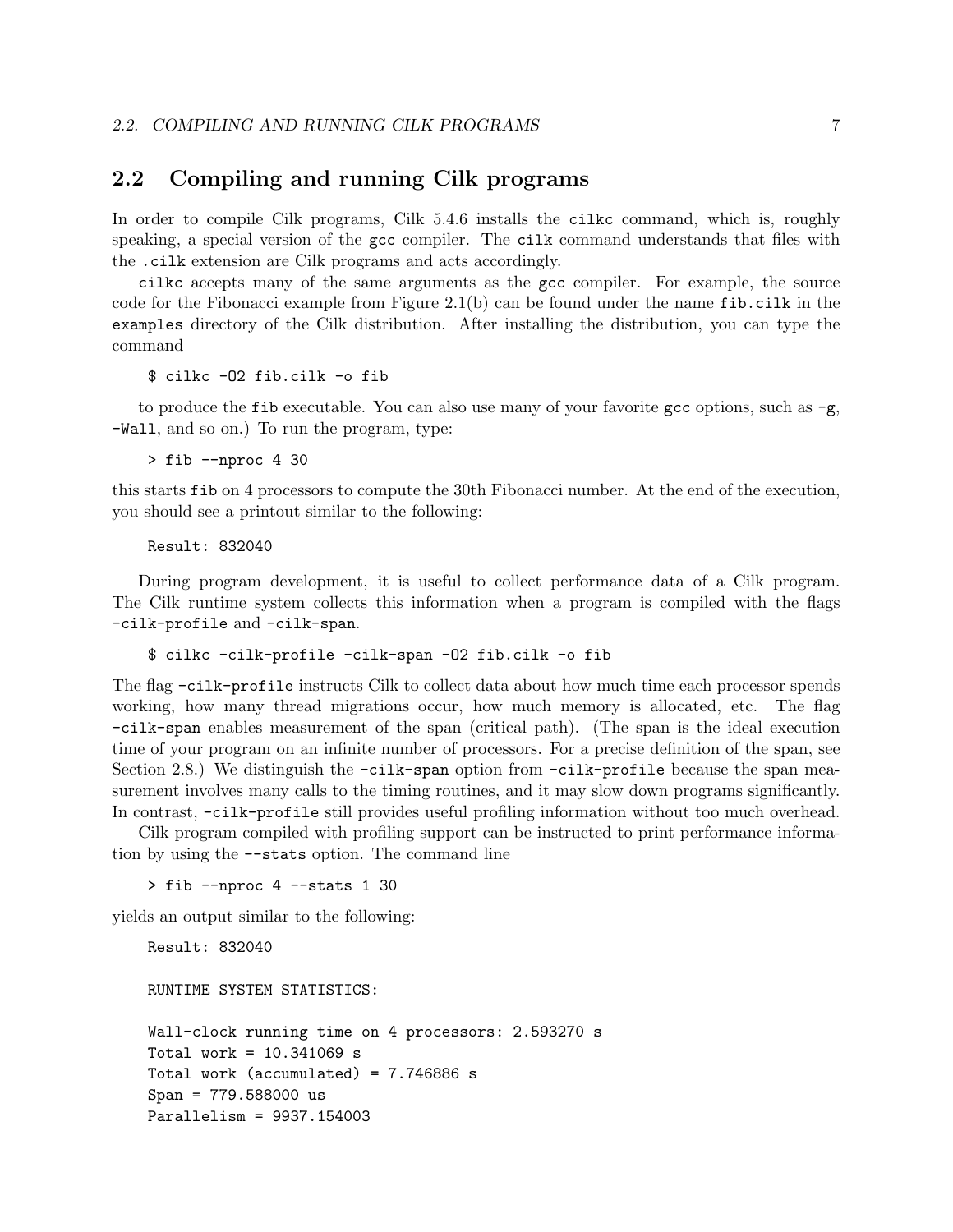After the output of the program itself, the runtime system reports several useful statistics collected during execution. Additional statistics can be obtained by setting the statistics level higher than  $1<sup>3</sup>$ . The parallelism, which is the ratio of total work to span, is also printed so that you can gauge the scalability of your application. If you run an application on many fewer processors than the parallelism, then you should expect linear speedup.

The Cilk runtime system accepts the following standard options, which must be specified first on a Cilk program's command line:

--help List available options.

- --nproc n Use n processors in the computation. If  $n = 0$ , use as many processors as are available. The parameter  $n$  must be at least 0 and be no greater than the machine size. The default is to use 1 processor.
- $-\text{pin-proc } n$  Pins the process to run on a set of processors indicated by the mask n. The mask is 32 bits; each bit represents a different processor, with the least significant bit corresponding to the first processor. The program will be able to run on a processor if the bit correlated with it is set to one. For instance a mask of 1 allows the program to run only on the first processor, while a mask of  $7$  allows it run on any of the first three.  $n$  must be a hex value, so to run on any of the first four processors, use  $f$ .
- $-$ stats l Set statistic level to l. The higher the level, the more detailed the information. The default level is 0, which disables any printing of statistics. Level 1 prints the wall-clock running time, the total work, and the span. The exact set of statistics printed depends on the flags with which the runtime system and the application were compiled. The highest meaningful statistics level is currently 6.

--no-stats Equivalent to -stats 0.

- --stack size Set a maximum frame stack size of size entries. The frame stack size limits the depth of recursion allowed in the program. The default depth is 32768.
- --pthread-stacksize size Set the size of each worker thread's stack (in bytes). Under Irix, the stacksize defaults to 131072 bytes, which is often not enough.
- -- Force Cilk option parsing to stop. Subsequent options will be passed to the Cilk program unaltered.

These options must be specified before all user options, since they are processed by the Cilk runtime system and stripped away before the rest of the user options are passed to main.

Figure 2.3 illustrates the process by which a Cilk program is compiled. Cilk program files, which end with .cilk by convention, are first transformed to ordinary C code by the Cilk type-checking preprocessor cilk2c, producing .c files. The C code is then compiled using the gcc compiler and linked with the Cilk runtime system. You do not need to worry about this compilation process, though, since the cilkc command takes care of everything.

 ${}^{3}$ If span timing is turned on, the total work is measured in two different ways. The second, shown as Total work (accumulated), is more accurate as it tries to compensate for the running time of the timer calls themselves.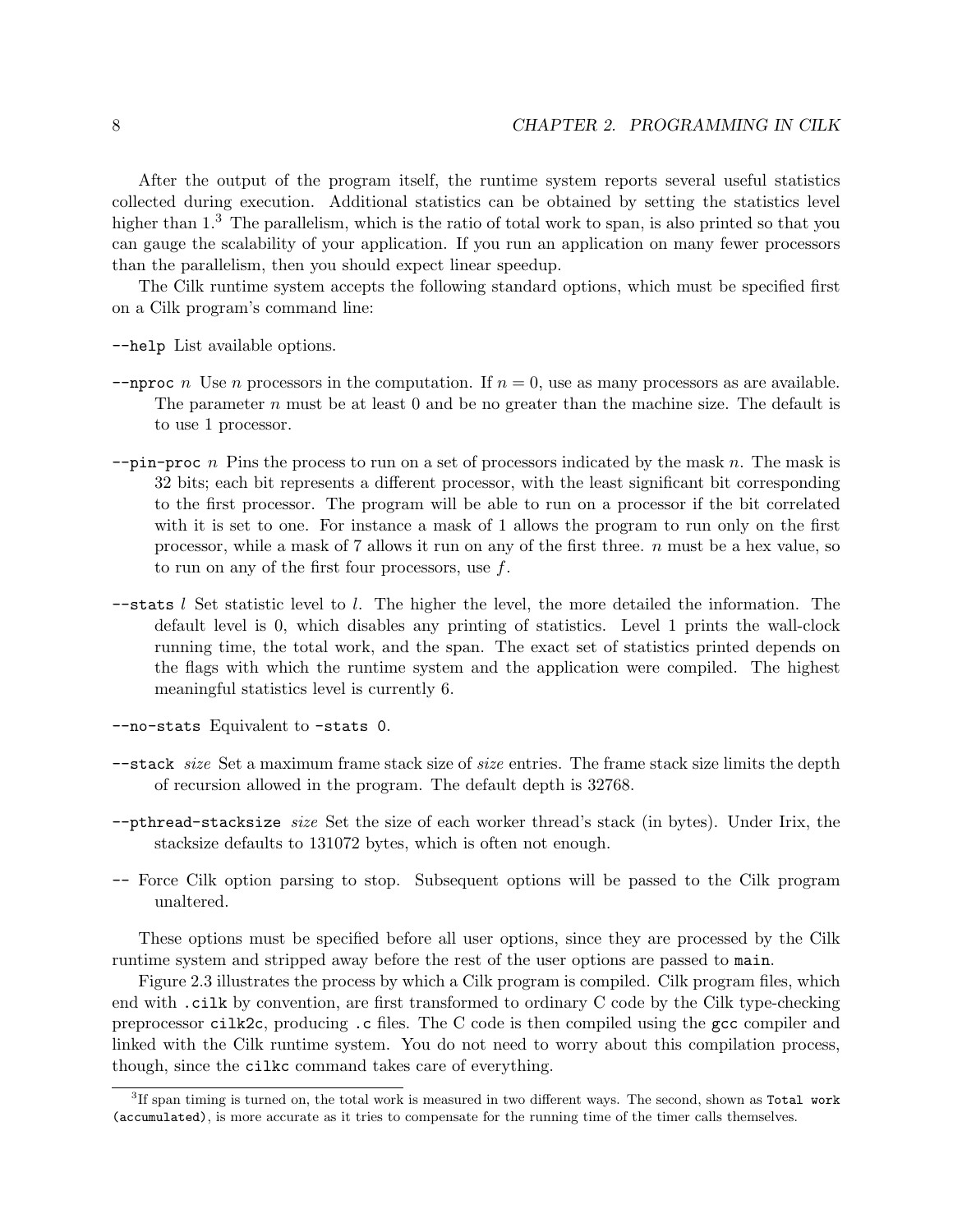

Figure 2.3: Compiling the Fibonacci program. Cilk code is passed through the cilk2c compiler, a typechecking preprocessor which generates C output. This output is then compiled with gcc and linked with the Cilk runtime library.

Due to preprocessing steps, the cilk compilation process is actually a little more complex than the one shown in Figure 2.3. Suppose that you want to compile a program foo.cilk, then here are the steps that are run.

- 1. The .cilk file and a header file are included (using #include) in a file named .cilkI.
- 2. The .cilkI file (which #includes the .cilk file) is processed by the C preprocessor (using gcc -E, to produce a file with the .cilki suffix.
- 3. The .cilki file is processed by the cilk2c translator which transforms Cilk constructs into C constructs and calls to the cilk runtime system. The resulting file has the .cilkc suffix.
- 4. The .cilkc file is run through the C preprocessor again to produce a file with the .i suffix.
- 5. The gcc then is called to handle files with these suffixes .c, .i, .o, .a, .so, .ii, .m, .h, .cc, .cxx, .cpp, .C, .s., .S and with no known suffix.

Note: Your version of Cilk may be configured to use some other compiler besides gcc for to compile the C files. For example if the person who installed Cilk does:

CC=/usr/bin/cc ./configure && make

then cilkc uses /usr/bin/cc instead of gcc. Some arguments are gcc-specific, so you may not be able to use them with another compiler.

The cilkc compiler accepts the following arguments:

- -E0 Stop after producing .cilki files (.cilk files preprocessed once).
- -E1 Stop after producing .cilkc files (files translated by cilk2c).
- -E Stop after producing .i files (fully preprocessed files).
- -S Stop after producing .S files (assembly files).
- -c Stop after producing .o files (binary files to be linked).
- -v1 Verbosity level 1: Show what commands are being executed.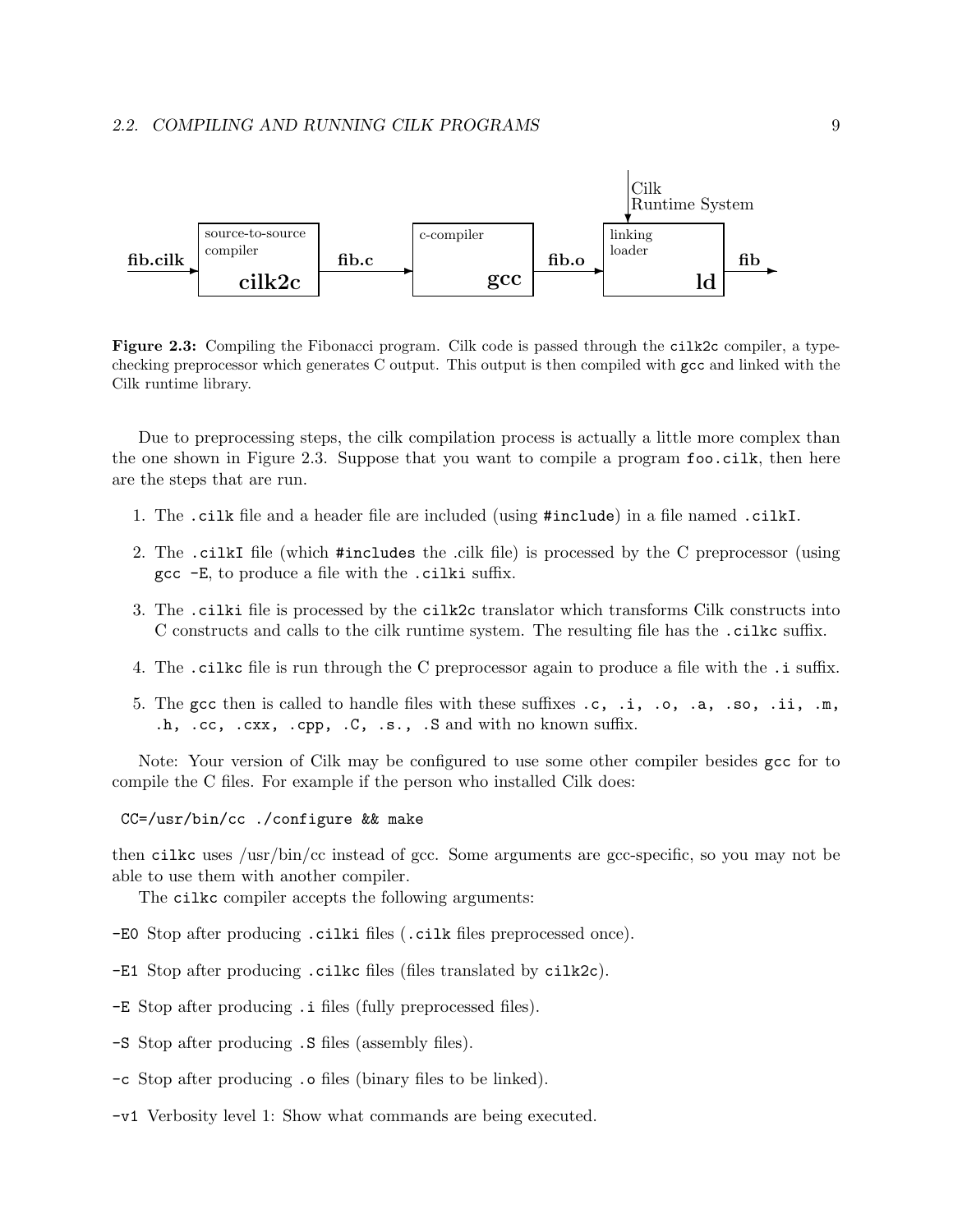- -v2 Verbosity level 2: Show what commands are being executed, and pass the -v arguments to those commands.
- $-v$  The same as  $-v2$ .
- -cilk-profile Instruct cilk2c to insert code to instrument for profiling.
- -cilk-span Instruct cilk2c to insert code to instrument for measuring span (critical-path length). Requires -cilk-profile.
- -cilk-debug Instruct cilk2c to insert code to instrument for profiling.
- -cilk-hint Instruct cilk2c to insert 'hint' code. The behavior of this option is currently undocumented.
- -save-temps Save all the intermediate files.

Normally when compiling foo.cilk, the .cilki, .cilkc, .i, .o, and other temporary files are written into a temporary directory such as  $\sqrt{var/tmp}$  (which the user can control by setting one of these environment variables: TMPDIR, TMP, TEMP.) After compilation, the temporary files are deleted.

When you use -save-temps, the files would be saved as foo.cilki, foo.cilkc, etc., and would not be deleted.

- -M Produce dependency rules (see the option for -M to gcc).
- -MM Produce dependency rules (see the option for -MM to gcc).
- -I<directory> Add the directory to the head of the list of directories to be searched for header files.
- -D<argument> Pass the -D<argument> to the preprocessor.
- -A<argument> Pass to the preprocessor.
- -include<argument> Pass to the preprocessor.
- -Wp,<argument> Pass to the preprocessor.
- -g Pass to gcc (produce symbol table information).
- $-0$ <argument> Pass to gcc (optimize, e.g.,  $-02$ ).
- -Wl,<argument> Pass to gcc, which will pass it to the linker.
- -Wc,<argument> Strip the -Wc, and pass to the C compiler. Useful if your C compiler accepts a command the cilkc doesn't understand.
- -Wall or -W Pass to gcc, and pass -W5 to cilk2c.
- $-$ W<n> (for  $1 \le n \le 5$ ) Pass to cilk2c.
- -W<argument> (not matching the above) Pass to gcc.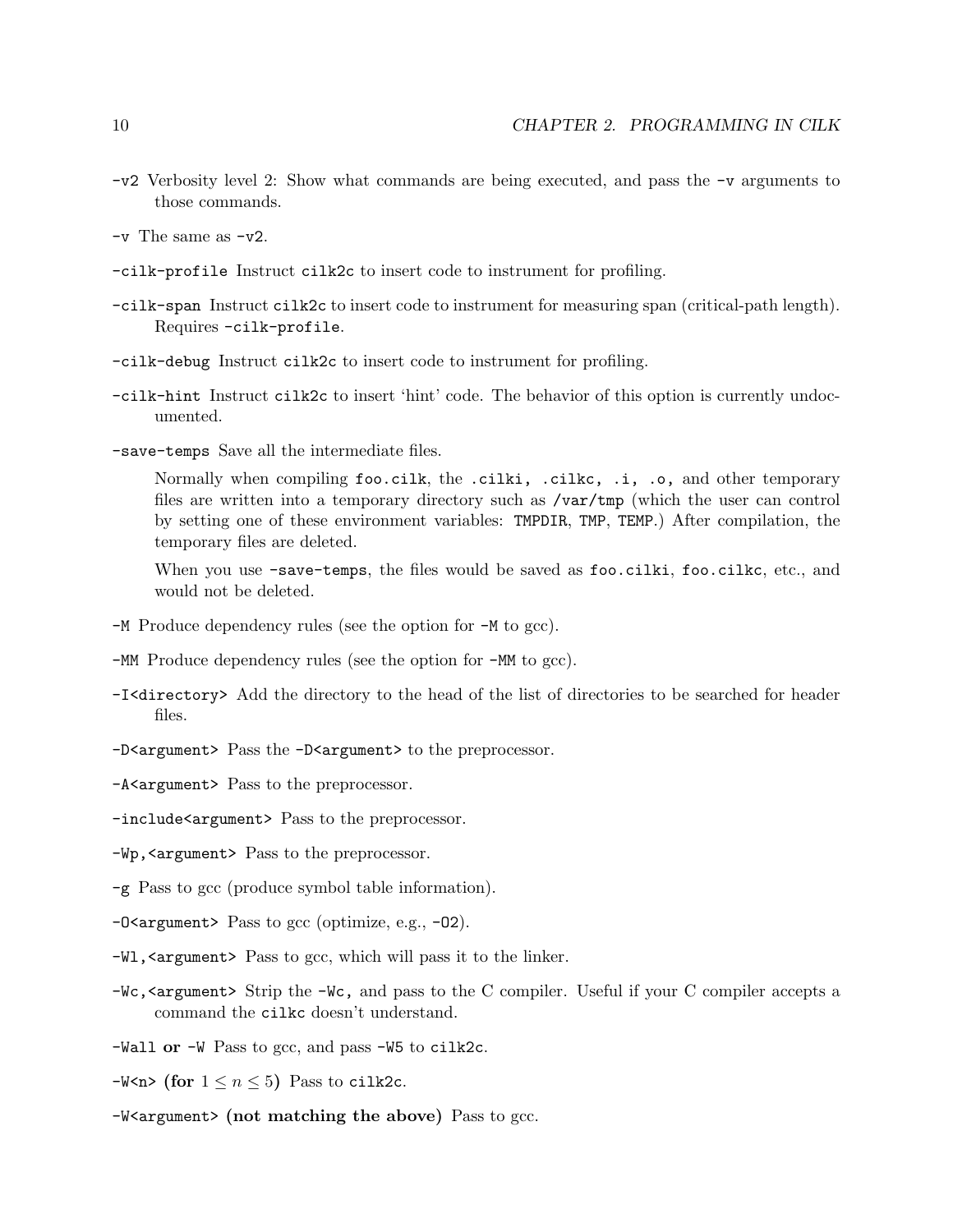#### 2.2. COMPILING AND RUNNING CILK PROGRAMS 11

-l<argument> Pass to gcc, to specify a library to link.

- -L<argument> Pass to gcc, to specify a directory to look for libraries in.
- -static Pass to gcc, to specify that static linking should be used.
- -n Do not actually do any compilation. Useful with -v.
- -m\*<argument> machine-specific options, passed to gcc. (If you specify this argument and are not using the right kind of machine, you may get unspecified behavior.) The -m argument is passed to the preprocessor and to gcc.
- --param <argument> Pass the arguments through to the compiler.
- -o <file> Specify where to write the output.
- -x <lang> Specify the input language for the rest of the files.

Normally, the compiler determines the input language from the file suffix. For example, files named \*.cilk are assumed to be Cilk files. However, you can explicitly specify the language with  $-x$ , which specifies the input language of the files that follow, on the command line, the -x argument. The languages are:

| $-x$ argument         | equivalent file suffix | file type                                   |
|-----------------------|------------------------|---------------------------------------------|
| $-x$ cilk             | .cilk                  | Cilk,                                       |
| -x cilki              | .cilki                 | preprocessed Cilk,                          |
| -x cilkc              | .cilkc                 | C transformed from Cilk (to be preprocessed |
|                       |                        | again),                                     |
| $-x$ c                | . C                    | С,                                          |
| -x objective-c        | $\mathbf{m}$           | Objective C,                                |
| $-x$ $c++$            | .C., cc., cxx., cpp    | $C_{++}$                                    |
| $-x$ c-header         | $\cdot$ h              | C header,                                   |
| -x cpp-output         | .i                     | Completely preprocessed C,                  |
| -x c++cpp-output      | .ii                    | Completely preprocessed $C_{++}$ ,          |
| $-x$ assembler        | $\cdot$ S              | assembler,                                  |
| -x assembler-with-cpp | . S                    | assembler to be preprocessed first,         |
| -x none               |                        | revert to normal suffix rules.              |

-help Print help and quit. We try to keep this document up-to-date but differences could creep in between this document, the output of -help, and the actual behavior. Such differences constitute bugs, so let us know if you notice any.

-version Print version and quit.

Like gcc, you may not run arguments together. Thus  $-Ec$  is not the same as  $-E-c$ . Example: You can write things like

cilkc foo.c bar.i zot.cilk hello.s quux.o -lm -o prog -O2 -g -DFOO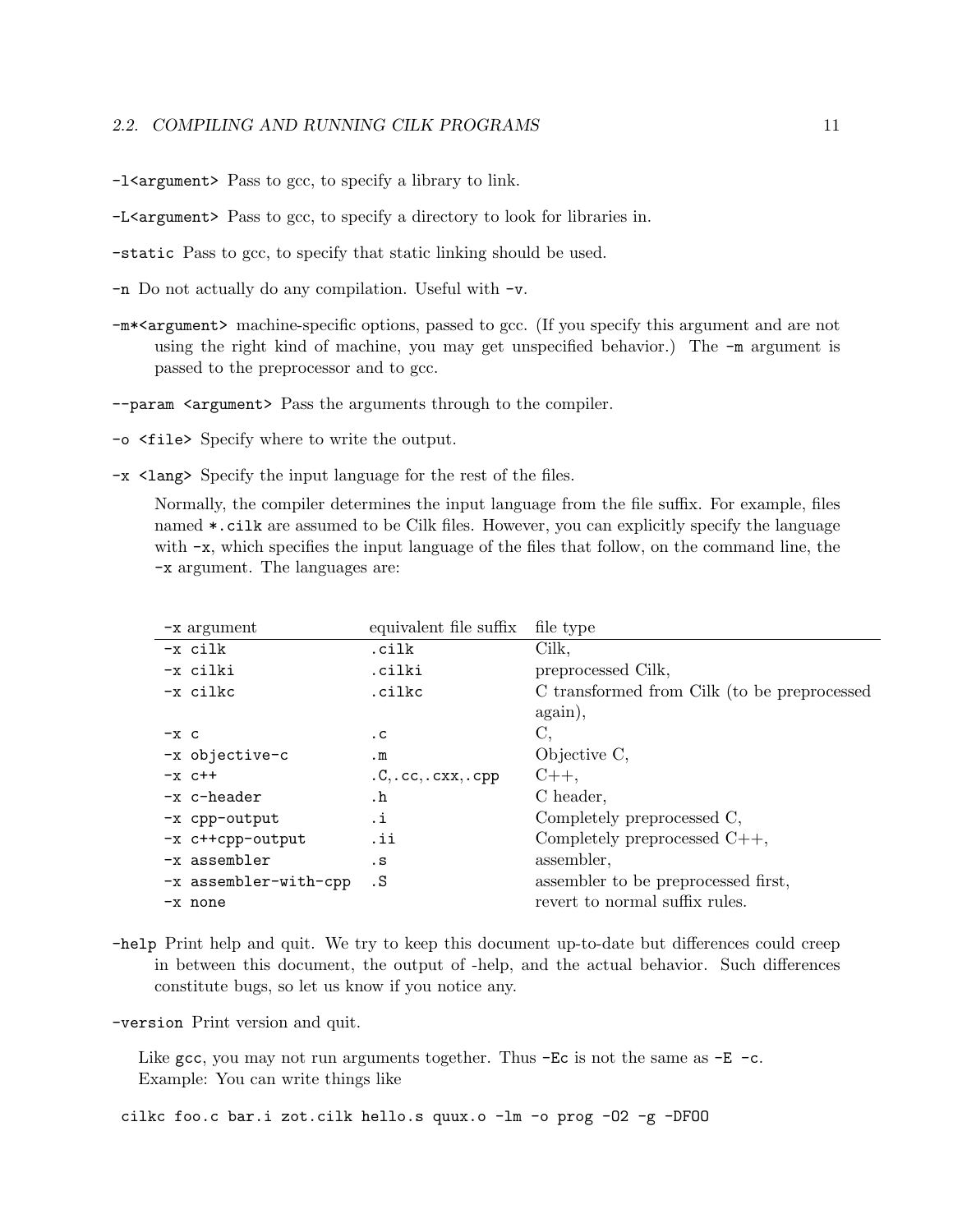which will cause

- foo.c to be preprocessed and compiled, and assembled,
- bar.i to be compiled and assembled without preprocessing,
- hello.s to be preprocessed and assembled,
- zot.cilk to be preprocessed, transformed, and compiled, and assembled, and
- then all of the resulting compiled files (including quux.o) to be linked together with the math library (-lm) and written to a program called prog.
- The preprocessing will be performed with the FOO macro defined, and the compilation will performed with level 2 optimization and symbol tables.

We are *compassionate compiler writers*: We like you. We really like you. We want you to be able to compile your programs using all the standard arguments to gcc. But we can't. And we feel terrible about it. But seriously folks... We have chosen not to accept every argument that gcc accepts. Instead, we accept only the arguments described above. If you find an argument that should be accepted, but is not, let us know.

### 2.3 Cilk and C

Cilk uses a source-to-source compiler, including a type-checking preprocessor that translates Cilk code into C code. You can incorporate C functions into Cilk code, but there are certain restrictions on how Cilk and C can interact.

A Cilk procedure can call a C function, but C functions cannot directly spawn or call Cilk procedures. However, C functions can call special automatically-generated stub functions that in turn spawn Cilk procedures. For example, suppose that the C function f needs to invoke a Cilk procedure g that accepts a double argument and returns a float. To invoke g, f first creates a CilkContext object by calling a Cilk-run-time-library function, Cilk init, as shown in Figure 2.4. It then invokes the automatically-generated stub for  $g$ , which is called  $EXPORT(g)$ . It needs to pass the stub both the pointer to the CilkContext object, and the argument to g, a double. After  $EXPORT(g)$  returns, f can release the resources associated with the CilkContext object by calling Cilk terminate, or it can use it to call additional stubs. Cilk init has two arguments,  $int*$ argc and char\* argv[], which are similar to the arguments to main except that argc is passed by reference, so that Cilk can consume the arguments that it understands from argc/argv. The arguments to Cilk init allows f to control the behavior of the Cilk run-time system in exactly the same way that command-line arguments control the behavior of Cilk in a program whose main is a Cilk procedure. The C function f can be defined in a Cilk source (.cilk extension) or in a C source; in either case, you must include cilk.h.

Creating a Cilk context causes operating-system resources (namely threads) to be allocated, so this operation can incur considerable overhead. Therefore, reusing cilk context is more efficient than creating and terminating a context for each stub invocation. Cilk contexts are thread safe, so you can create a Cilk context and start a Cilk computation, or even several ones concurrently, in a multithreaded C or C++ program.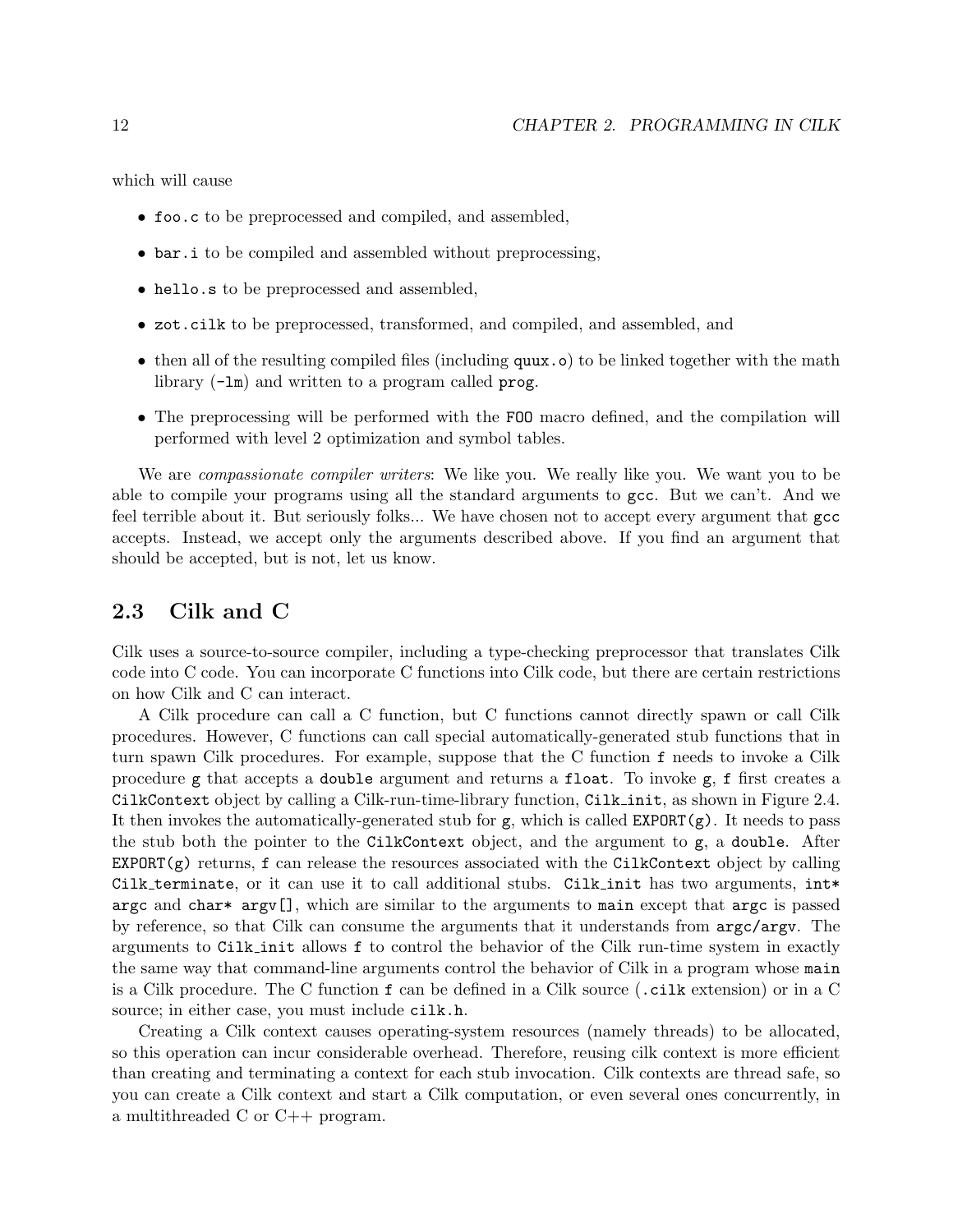```
#include <cilk.h>
cilk float g (double x)
{
    /* do something */
}
cilk void h (int i)
{
    float y;
    y = spawn g(2.7);
    sync;
}
int main (int argc, char *argv[])
{
    float y;
    CilkContext* context;
    context = Cilk_init (&argc, argv);
   y = EXPORT(g) (context, 3.14);
    Cilk_terminate (context);
   return 0;
}
                                                 #include <cilk.h>
                                                 extern float EXPORT(g) (CilkContext* context,
                                                                         double x);
                                                 void f ()
                                                 {
                                                     char* argv[] = { "f", "--nproc", "4", 0 };
                                                     int argc = 3;
                                                     float y;
                                                     double x = 0.0;
                                                     CilkContext* context;
                                                     context = Cilk_init (&argc, argv);
                                                     y = EXPORT(g) (&x);
                                                     Cilk_terminate (context);
                                                 }
                                                                    (b)
```
(a)

Figure 2.4: (a) A Cilk program with a C main that invokes a Cilk procedure g using a stub. Note that g can also be spawned by other Cilk procedures. (b) A C source file with a C function f that invokes g from (a) using the stub.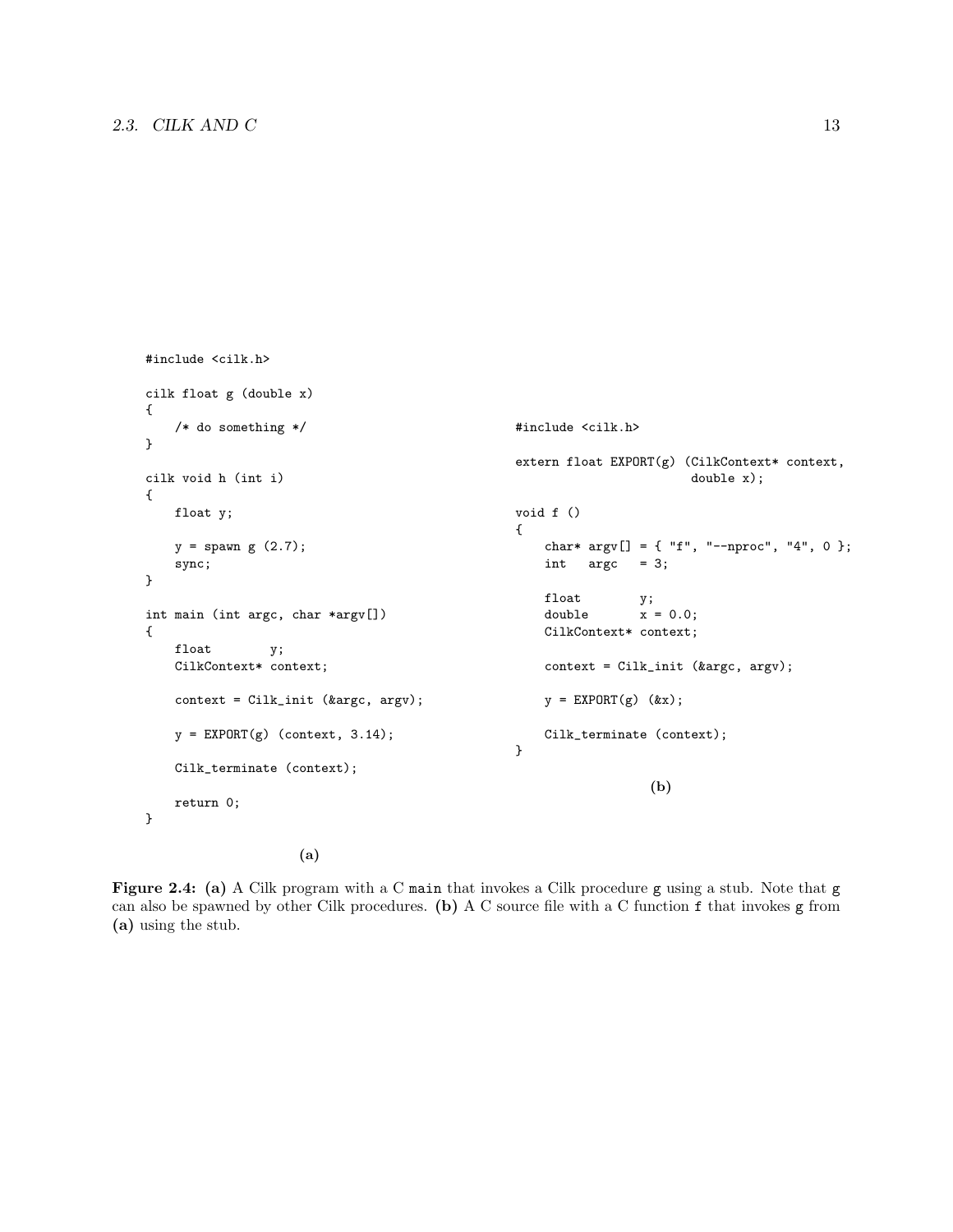Thread-safe functions from system libraries also work when called from Cilk. The exact set of thread-safe functions is system dependent, but POSIX threads are now common enough that most libraries work fine with threads. One such library is glibc-2.1, which is installed on most GNU/Linux systems.

The function alloca is not thread-safe. See Section 4.2 for a description of a thread-safe replacement called Cilk alloca.

Up to version 5.2, Cilk defined special versions of certain commonly-used functions. For example, Cilk-5.2 defined Cilk malloc, which was guaranteed to work on all systems, as opposed to malloc. Cilk-5.2 provided a header file cilk-compat.h, which defined X to be Cilk X for all redefined functions X. This cumbersome mechanism is now deprecated, and cilk-compat.h is no longer supported. Use malloc instead of Cilk malloc.

As of version 5.4, there is a new header file suffix: .cilkh. The Cilk compiler will expect the contents of a file named  $\ast$ .h, such as foo.h, to be pure C with no Cilk keywords, whereas a file named \*.cilkh may contain Cilk keywords. If you have a .h file that you want to insert some Cilk into, use this pragma

```
#pragma lang +cilk
```
which switches the parser to Cilk mode. To switch back to C mode you can write

```
#pragma lang -cilk
```
or

```
#pragma lang +c
```
in your file.

## 2.4 Storage allocation

Like the C language on which it is based, Cilk provides two types of memory: stack and heap. Stack memory is allocated by the compiler for procedure-local variables and arrays, or you can allocate stack memory with the Cilk alloca() library function available in cilk-lib.h. Stack memory is automatically deallocated when the Cilk procedure or C function that allocated the memory returns. Heap memory is allocated by the usual malloc() library function and deallocated with free().

#### 2.4.1 Stack memory

Cilk uses a *cactus stack* [24] for stack-allocated storage, such as the storage needed for procedurelocal variables. As shown in Figure 2.5, from the point of view of a single Cilk procedure, a cactus stack behaves much like an ordinary stack. The procedure can allocate and free memory by pushing and popping the stack. The procedure views the stack as extending back from its own stack frame to the frame of its parent and continuing to more distant ancestors. The stack becomes a cactus stack when multiple procedures execute in parallel, each with its own view of the stack that corresponds to its call history, as shown in Figure 2.5.

Cactus stacks in Cilk have essentially the same limitations as ordinary C stacks [24]. For instance, a child procedure cannot return to its parent a pointer to an object that it has allocated,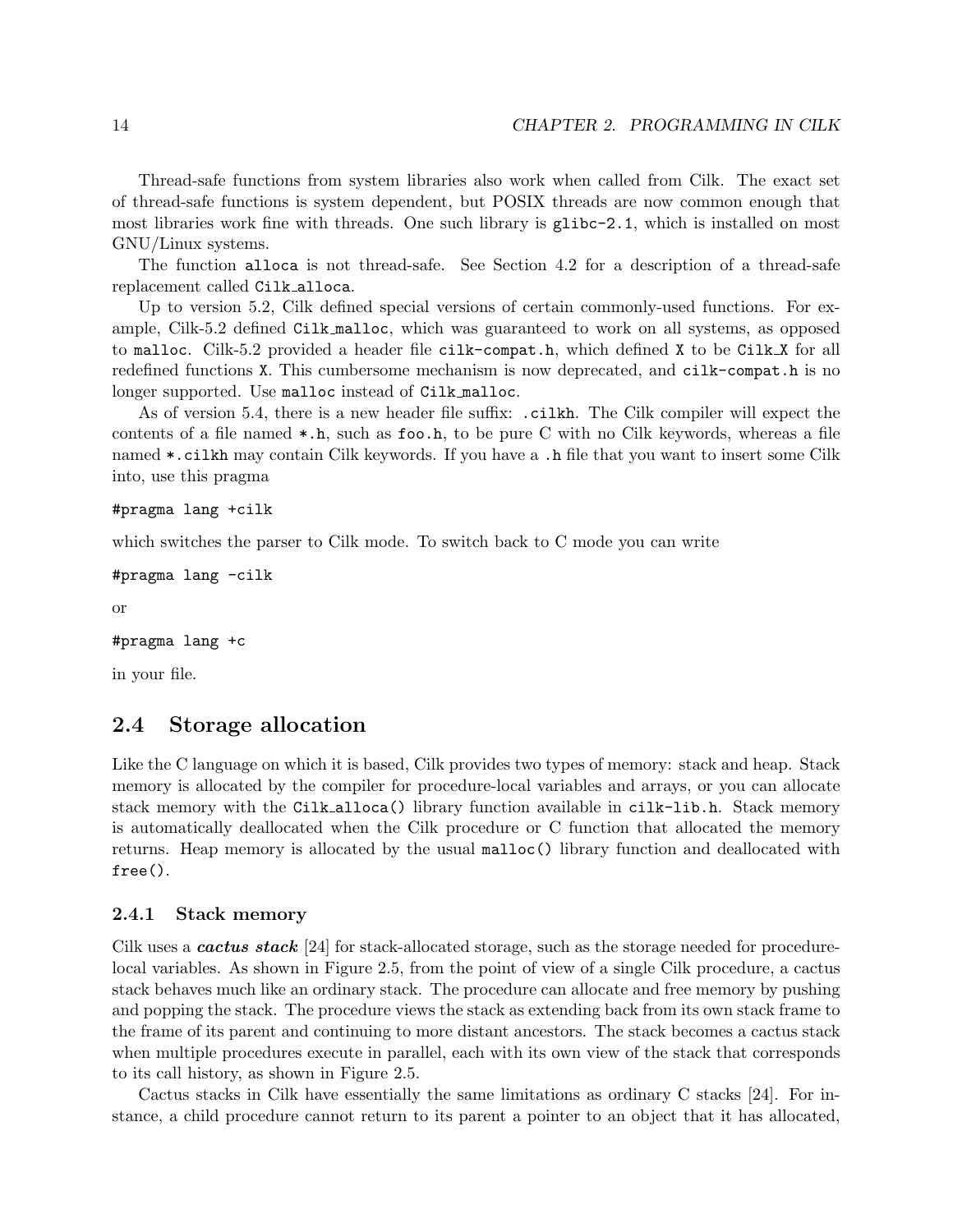

Figure 2.5: A cactus stack. Procedure A spawns B and C, and B spawns D and E. The left part of the figure shows the spawn tree, and the right part of the figure shows the view of the stack by the five procedures. (The stack grows downward.)

since the object will be deallocated automatically when the child returns. Similarly, sibling procedures cannot reference each other's local variables. Just as with the C stack, pointers to objects allocated on the cactus stack can only be safely passed to procedures below the allocation point in the call tree.

You can allocate size bytes of storage on the stack by calling the C library function Cilk alloca:

ptr = Cilk\_alloca(size);

Memory allocated by Cilk alloca is freed when the procedure in which it was called returns.

In the current release, Cilk's version of Cilk alloca() does not work properly when it is called from within a C function. Similarly, the C function alloca() does not work properly when called within a Cilk procedure.

#### 2.4.2 Heap memory

To allocate heap storage, you call

 $ptr = malloc(size);$ 

which allocates size bytes out of heap storage and returns a pointer to the allocated memory. The memory is not cleared. Heap storage persists until it is explicitly freed:

free(ptr);

where ptr is a pointer previously returned by a call to malloc(). Unlike storage allocated by Cilk alloca(), a pointer to storage allocated by malloc() can be safely passed from a child procedure to its parent.

## 2.5 Shared memory

Cilk supports shared memory. Sharing occurs when a global variable is accessed by procedures operating in parallel, but sharing can also arise indirectly from the passing of pointers to spawned procedures, allowing more than one procedure to access the object addressed by the pointer. (Cilk supports the same semantics for pointer passing as C. See Section 2.4.) Updating shared objects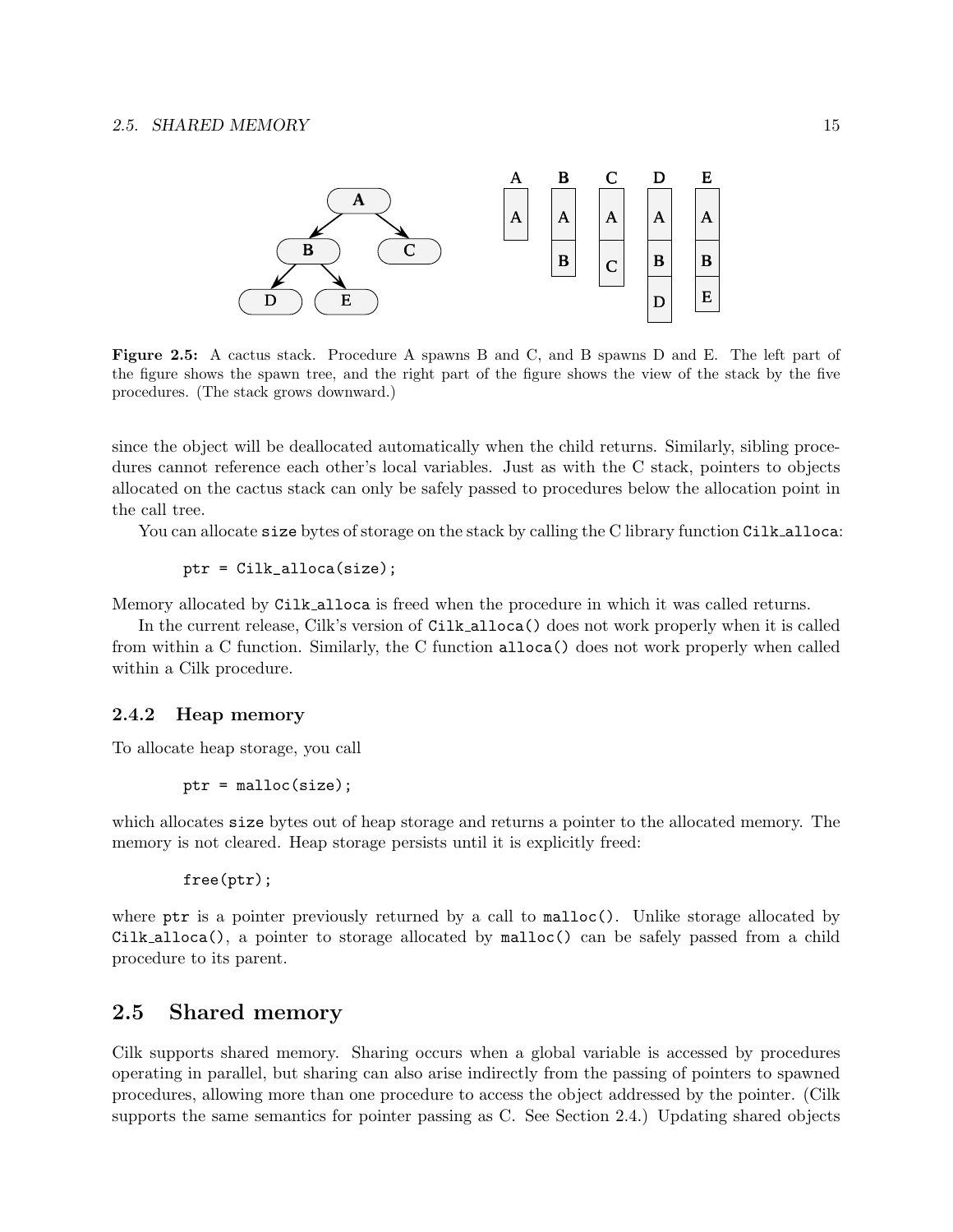```
cilk int foo (void)
{
  int x = 0, y;
  spawn bar(&x);
  y = x + 1;sync;
  return (y);
}
cilk void bar (int *px)
{
 printf("%d", *px + 1);
  return;
}
                                                   cilk int foo (void)
                                                   {
                                                     int x = 0;
                                                     spawn bar(&x);
                                                     x = x + 1;
                                                     sync;
                                                     return (x);
                                                   }
                                                   cilk void bar (int *px)
                                                   \mathcal{F}*px = *px + 1;
                                                     return;
                                                   }
```
Figure 2.6: Passing the spawned procedure bar an argument consisting of a pointer to the variable x leads to the sharing of x.

Figure 2.7: Nondeterministic behavior may result from shared access to the variable x when x is updated.

in parallel can cause nondeterministic anomalies to arise, however. Consequently, it is important to understand the basic semantics of Cilk's shared-memory model.

Before delving into the semantics of shared memory, let us first see how sharing might occur in a Cilk program and what anomalies might arise. Figure 2.6 shows two Cilk procedures, foo() and bar(). In this example, foo() passes variable x to bar() by reference, and then it proceeds to read x before the sync.<sup>4</sup> Concurrently, bar() reads x through the pointer px. This way of sharing the value of x is safe, because the shared variable x is assigned in  $foo()$  before  $bar()$  is spawned, and no write accesses happen on x thereafter.

Figure 2.7 shows a slightly modified version of the Cilk procedures in Figure 2.6. Here, foo() passes the variable x to bar() by reference, but now it proceeds to modify x itself before the sync. Consequently, it is not clear what value  $bar()$  will see when it reads x through pointer px: the value at the time the variables were passed, the value after foo() has modified them, or something else. Conversely, it is not clear which value of  $x \text{foo}()$  will see. This situation is called a **data** race, and it leads to nondeterministic behavior of the program. In most cases, nondeterminism of this sort is undesirable and probably represents a programming error.

The easiest way to deal with the anomalies of shared access is simply to avoid writing code in which one thread modifies a value that might be read or written in parallel by another thread. If you obey this rule, Cilk's shared-memory model guarantees that your program will deterministically produce the same values for all variables, no matter how the threads are scheduled. Determinacy is a goal to be strived for in parallel programming, although sometimes more parallelism can be obtained with a nondeterministic algorithm.

In some circumstances you may find you need to cope with the intricacies of sharing. In that case, you will need to understand something about the **memory-consistency model** of the

<sup>4</sup>Actually, the sync statement in foo() is redundant, since the return statement implicitly imposes a sync immediately before the actual return.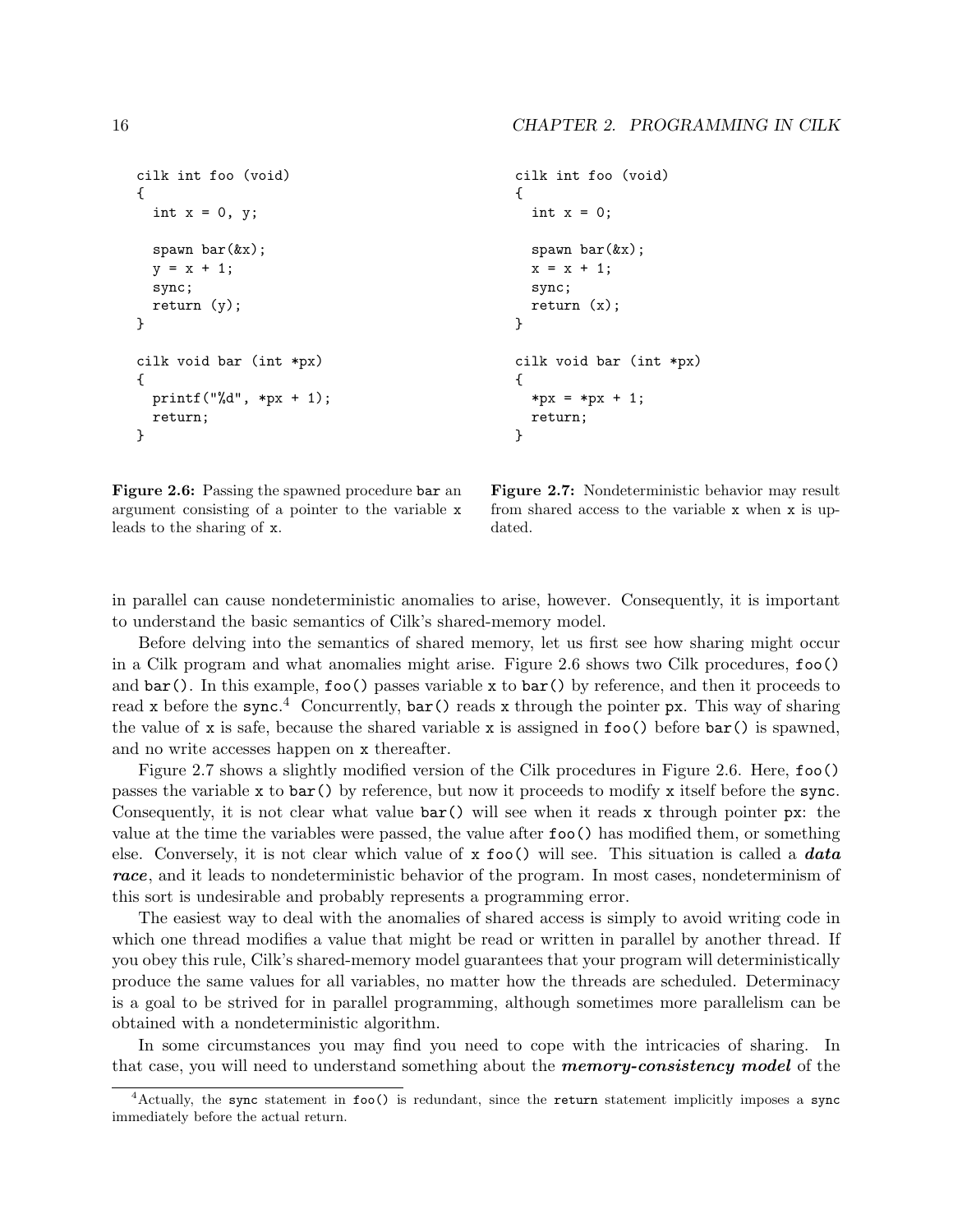```
int x = 0, y = 0, z = 0;
cilk void foo()
{
   x = 1;
   if (y == 0) z++;}
cilk void bar()
{
   y = 1;if (x == 0) z++;}
cilk int main ()
{
   spawn foo();
   spawn bar();
   sync;
   printf("z = \lambda d \nightharpoonup", z);
   return 0;
}
```
Figure 2.8: An example of the subtleties of memory consistency.

machine on which you are running. For example, Figure 2.8 shows an example that could get you into trouble. If you reason through the logic of the program, you will see that the value printed for z can be either 0 or 1, but not 2. Nevertheless, the value 2 may occasionally be printed on many contemporary SMP's. The reason is that some processors and compilers allow in foo the value x to be written after the value of y is read, since they refer to different locations. In a one-processor system, this change in the order of execution has no bearing on the correctness of the code, but on a multiprocessor anomalous results can occur, such as in this example, the printing of the value 2 for z.

As an aid to portability, Cilk provides a primitive Cilk fence () that guarantees that all memory operations of a processor are committed before the next instruction is executed. Moreover, the compiler guarantees not to reorder operations across a Cilk fence(). In the example from Figure 2.8, the printing of the anomalous value of 2 can be precluded by inserting a Cilk fence() after the statement  $x = 1$ ; in procedure foo and after the statement  $y = 1$ ; in procedure bar. The fence forces each procedure to recognize the values written by the other in the proper fashion.

If the machine on which you run Cilk supports a given memory-consistency model, you are free to use it. You should be aware, however, that a different consistency model can cause your code not to port to another computer.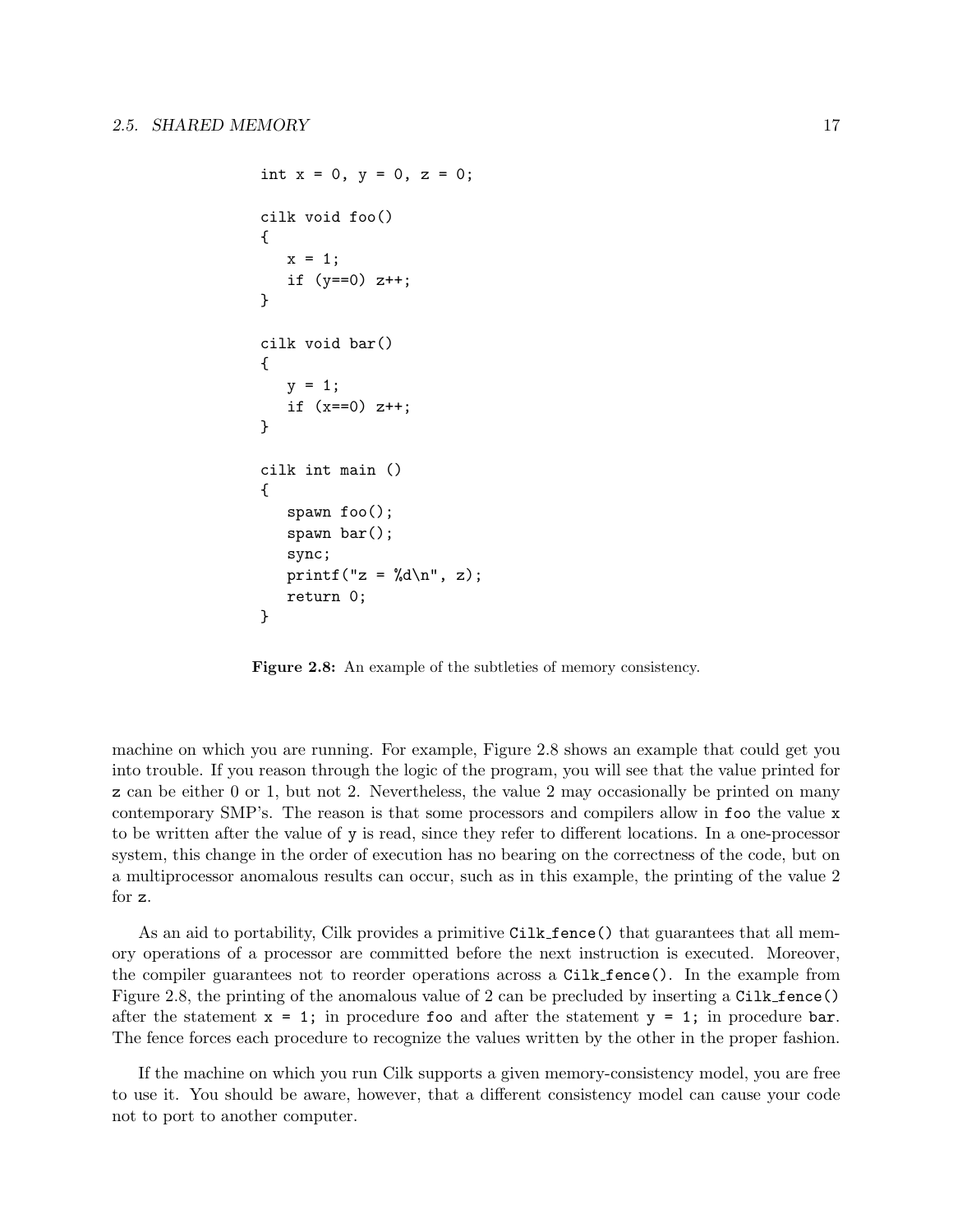## 2.6 Locking

Cilk provides mutual exclusion locks that allow you to create atomic regions of code. A lock has type Cilk lockvar. The two operations on locks are Cilk lock to test a lock and block if it is already acquired, and Cilk unlock to release a lock. Both functions take a single argument which is an object of type Cilk lockvar.<sup>5</sup> Acquiring and releasing a Cilk lock has the memory consistency semantics of release consistency [17, p. 716]. The lock object must be initialized using Cilk lock init() before it is used. The region of code between a Cilk lock statement and the corresponding Cilk unlock statement is called a *critical section*.

Here is an example:

```
#include <cilk-lib.h>
      :
      :
Cilk_lockvar mylock;
      :
      :
{
   Cilk_lock_init(mylock);
      :
   Cilk_lock(mylock); /* begin critical section */
      :
      :
   Cilk_unlock(mylock); /* end critical section */
}
```
Warning: Locks must be initialized! Make sure you initialize your locks before you use them.

## 2.7 Advanced features

This section introduces some of the advanced parallel programming features of Cilk. Section 2.7.1 introduces "inlets" as a means of incorporating a returned result of child procedures into a procedure frame in nonstandard ways. Cilk allows you to abort already-spawned work, a facility which is described in Section 2.7.2. Finally, Section 2.7.3 shows how a procedure can interact with Cilk's scheduler to test whether it is "synched" without actually executing a sync.

#### 2.7.1 Inlets

Ordinarily, when a spawned procedure returns a value, it is simply stored into a variable in its parent's frame:

 $x =$  spawn foo(y);

 ${}^{5}P$ rior to Cilk release 5.2, the argument to these functions was a pointer to an object of type Cilk lockvar, not an object of type Cilk lockvar itself. We changed the prototype of these functions so that an ampersand  $(k)$  is not normally needed when calling them.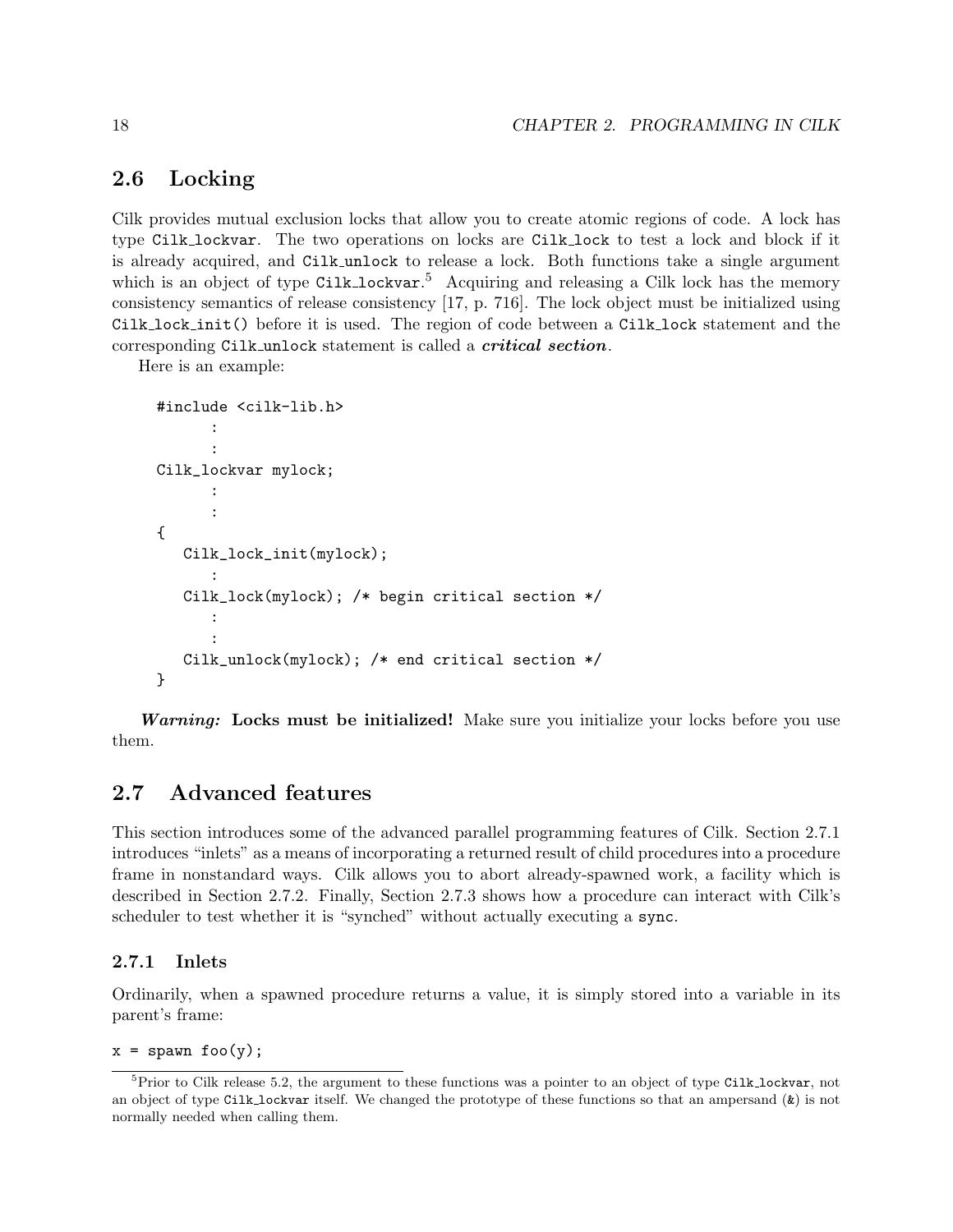```
cilk int fib (int n)
{
    int x = 0;
    inlet void summer (int result)
    {
        x += result;
        return;
    }
    if (n<2) return n;
    else {
        summer(spawn fib (n-1));
        summer(spawn fib (n-2));
        sync;
        return (x);
    }
}
```
Figure 2.9: Using an inlet to compute the *nth* Fibonnaci number.

Occasionally, you may find you want to incorporate the returned value into the parent's frame in a more complex way. Cilk provides an *inlet* feature for this purpose. Inlets are inspired in part by the inlet feature of TAM [11].

An inlet is essentially a C function internal to a Cilk procedure. Normally in Cilk, the spawning of a procedure must occur as a separate statement and not in an expression. An exception is made to this rule if the spawn is performed as an argument to an inlet. In this case, the procedure is spawned, and when it returns, the inlet is invoked. In the meantime, control of the parent procedure proceeds to the statement following the inlet.

Figure 2.9 illustrates how the fib() function might be coded using inlets. The inlet summer() is defined to take a returned value result and add it to the variable x in the frame of the procedure that does the spawning. All the variables of fib() are available within summer(), since it is an internal function of fib().

Since an inlet is like a C function, it obeys the restrictions of C functions (see Section 2.3) in that it cannot contain spawn or sync statements. It is not entirely like a C function, because as we shall see, Cilk provides certain special statements that may only be executed inside of inlets. Because inlets cannot contain spawn or sync statements, they consist of a single Cilk thread.

It may happen that an inlet is operating on the variables of a procedure frame at the same time when the procedure itself or other inlets are also operating on those variables. Consequently, it is important to understand the effects of these interactions. Cilk guarantees that the threads of a procedure instance, including its inlets, operate atomically with respect to one another. In other words, you need not worry that variables in a frame are being updated by another thread while you are updating variables in the frame. This implicit atomicity of threads makes it fairly easy to reason about concurrency involving the inlets of a procedure instance without locking, declaring critical regions, or the like. On the other hand, Cilk guarantees nothing more than dag consistency in the interaction between two threads belonging to two different procedure instances. Do not assume that threads of different procedure instances operate atomically with respect to each other.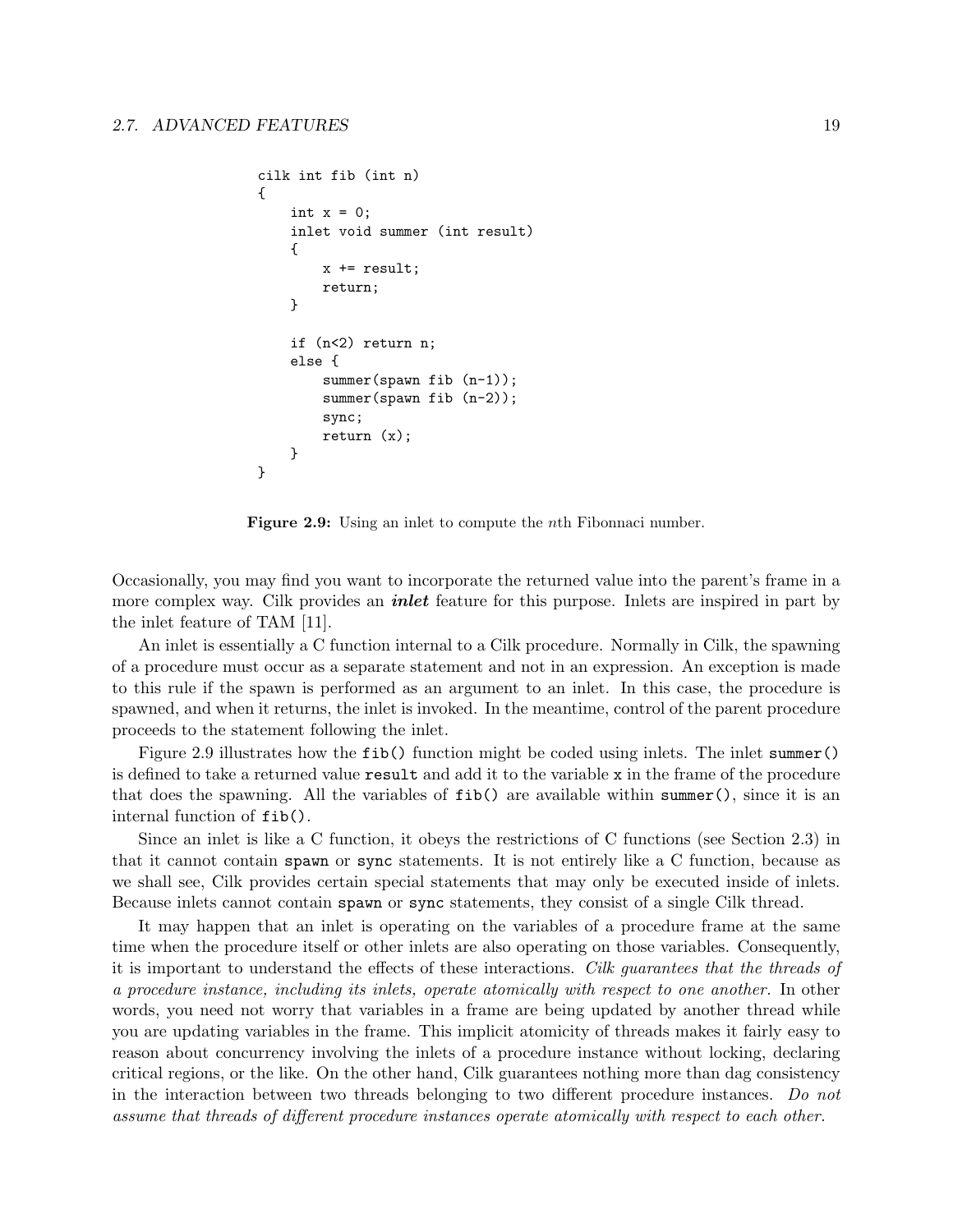```
cilk int fib (int n)
{
    int x = 0;
    if (n<2) return n;
    else {
        x += spawn fib (n-1);
        x += spawn fib (n-2);
        sync;
        return (x);
    }
}
```
Figure 2.10: Using implicit inlets to compute the nth Fibonnaci number.

In principle, inlets can take multiple spawned arguments, but Cilk currently has the restriction that exactly one argument to an inlet may be spawned and that this argument must be the first argument. This limitation is easy to program around. If one wishes two separate arguments to be spawned, each spawn can be wrapped with its own inlet that incorporates its return value into the procedure frame.

**Implicit inlets** are used by Cilk to support the accumulation of a result returned by a spawned procedure. Figure 2.10 shows how the fib() function might be coded using implicit inlets. The accumulating assignment operator += together with a spawn generates an implicit inlet definition and invocation by the Cilk compiler.

Explicit inlets may not be mixed with implicit inlets on the same spawn. For example, you cannot write

```
x += summer(spawn fib(n-1));
```
because the implicit inlet for the += is being combined with an explicit inlet summer. Hence the only meaningful return type for an inlet is the void type.

#### 2.7.2 Aborting work

Sometimes, a procedure spawns off parallel work which it later discovers is unnecessary. This "speculative" work can be aborted in Cilk using the abort primitive inside an inlet. A common use of abort occurs during a parallel search, where many possibilities are searched in parallel. As soon as a solution is found by one of the searches, one wishes to abort any currently executing searches as soon as possible so as not to waste processor resources.

The abort statement, when executed inside an inlet, causes all of the already-spawned children of the procedure to terminate. Cilk does not guarantee that all children will be aborted instantly, however. For example, due to the vagaries of scheduling, a child may terminate normally after the abort statement is executed. Moreover, Cilk makes no promises regarding the return values of aborted children. If you use abort, it is your responsibility to handle the effects of premature termination.

Figure 2.11 illustrates how abort can be used in a program to solve the n-queens puzzle. The goal of the puzzle is to find a configuration of n queens on an  $n \times n$  chessboard such that no queen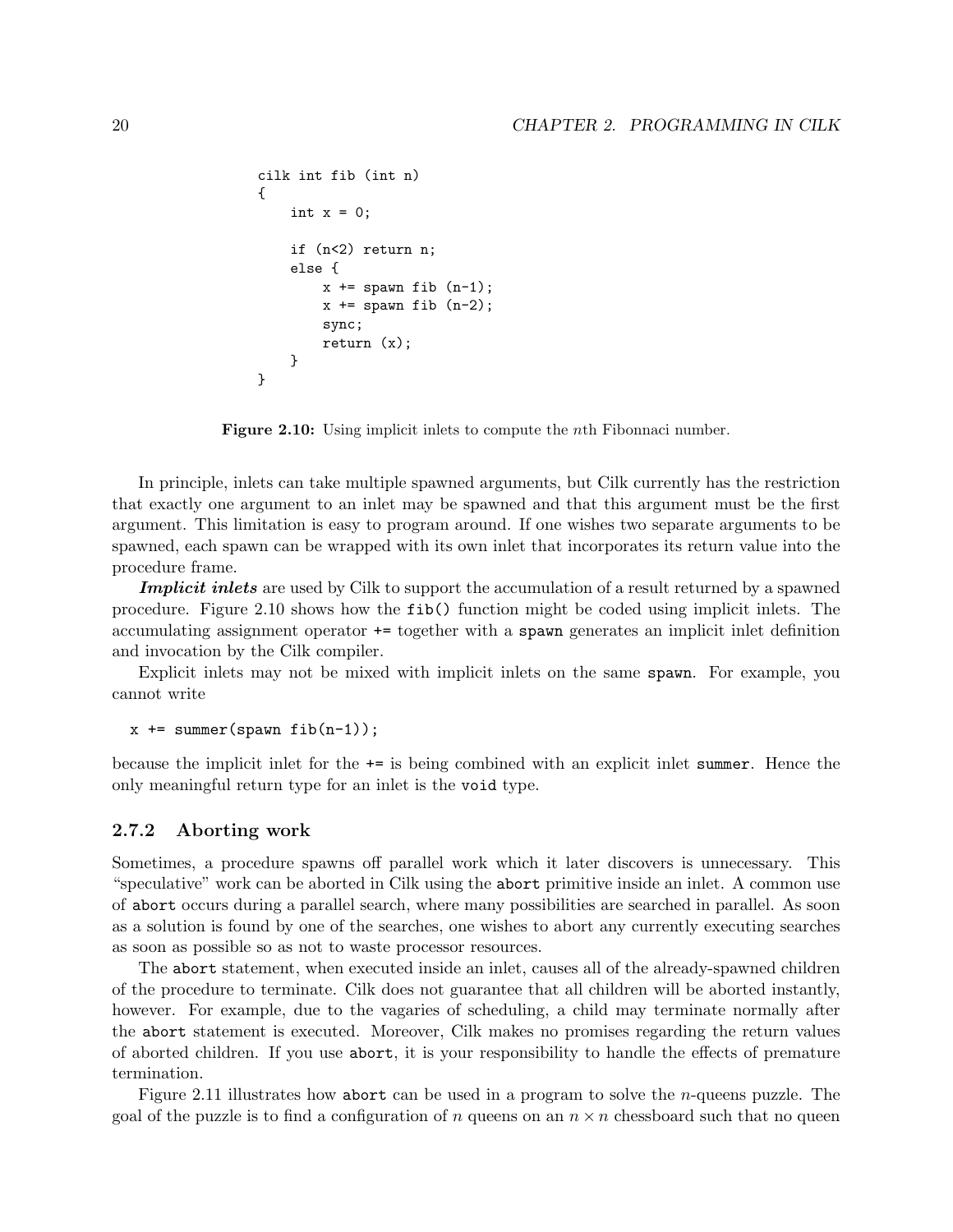#### 2.7. ADVANCED FEATURES 21

attacks another (that is, no two queens occupy the same row, column, or diagonal). The idea is to use a backtracking search to explore the tree of possible configurations. As soon as a solution is found, the search is terminated using the abort primitive.

The Cilk procedure nqueens is called with three arguments: config, the current configuration of queens on the chess board; n, the total number of queens; and i, the number of queens which have already been placed on the chess board. The spawn in the for loop of nqueens causes searches of configurations starting from different columns of the current row to be spawned off in parallel. The C function safe, which checks whether the queen position at column j conflicts with other queens already set on the board, determines whether a given subsearch is spawned. Whenever one of the spawned subsearches completes, the inlet catch is executed, and the other subsearches are aborted if a solution has been found. Thus, when a solution has been discovered, the computation terminates.

When programming speculative computations using abort, there are some anomalies about which you should be aware. We have mentioned some of these anomalies: children may not be aborted instantly and control may be resumed at a sync without return values from aborted children having been set. A more subtle problem is sketched in Figure 2.12.

The procedure foo spawns two children:  $baz(17)$  and  $baz(28)$ . The question is, when  $baz(17)$ returns, and the inlet executes the abort statement, is baz(28) aborted? The answer is, it depends. If baz(28) has already been spawned but has not yet completed, then it is aborted. If baz(28) has not been spawned, then it will be spawned and will not be aborted. In other words, abort only aborts extant children, not future children. If you want to prevent future children from being spawned, you should set a flag in the inlet indicating that an abort has taken place, and then test that flag in the procedure before spawning a child. Since threads that belong to the same procedure execute atomically with respect to each other (including the thread comprising an inlet), no race conditions can occur whereby the procedure tests the flag, an abort occurs within an inlet, and then the procedure spawns a child.

#### 2.7.3 Interacting with Cilk's scheduler

Cilk provides a simple means by which a procedure can determine whether it is "synched" without actually executing a sync, which might cause the procedure to stall. The variable SYNCHED has value 1 if the scheduler can guarantee that the procedure has no outstanding children and 0 otherwise.<sup>6</sup>

By testing SYNCHED, you can sometimes conserve space resources and obtain better locality than if you were completely oblivious to Cilk's scheduler. Figure 2.13 illustrates such a use of SYNCHED. The figure shows a Cilk procedure fragment in which two child procedures foo and bar are spawned. For each child, the procedure must allocate some auxiliary storage on the stack before performing the spawn. If the spawn of foo has completed executing before bar is spawned, however, then the space allocated for foo can be reused for bar. By checking the variable SYNCHED, the procedure detects this situation, and the space is reused. Otherwise, it allocates new space for bar.

The variable SYNCHED is actually more like a macro than an honest-to-goodness variable. The Cilk type-checking preprocessor [23] actually produces two "clones" of each Cilk procedure: a "fast" clone that executes common-case serial code, and a "slow" clone that worries about parallel

<sup>6</sup>A child in not considered completed until all of its memory operations have completed. For versions of Cilk with a relaxed memory implementation, the completion of writes may occur well after the last instruction of the child is executed.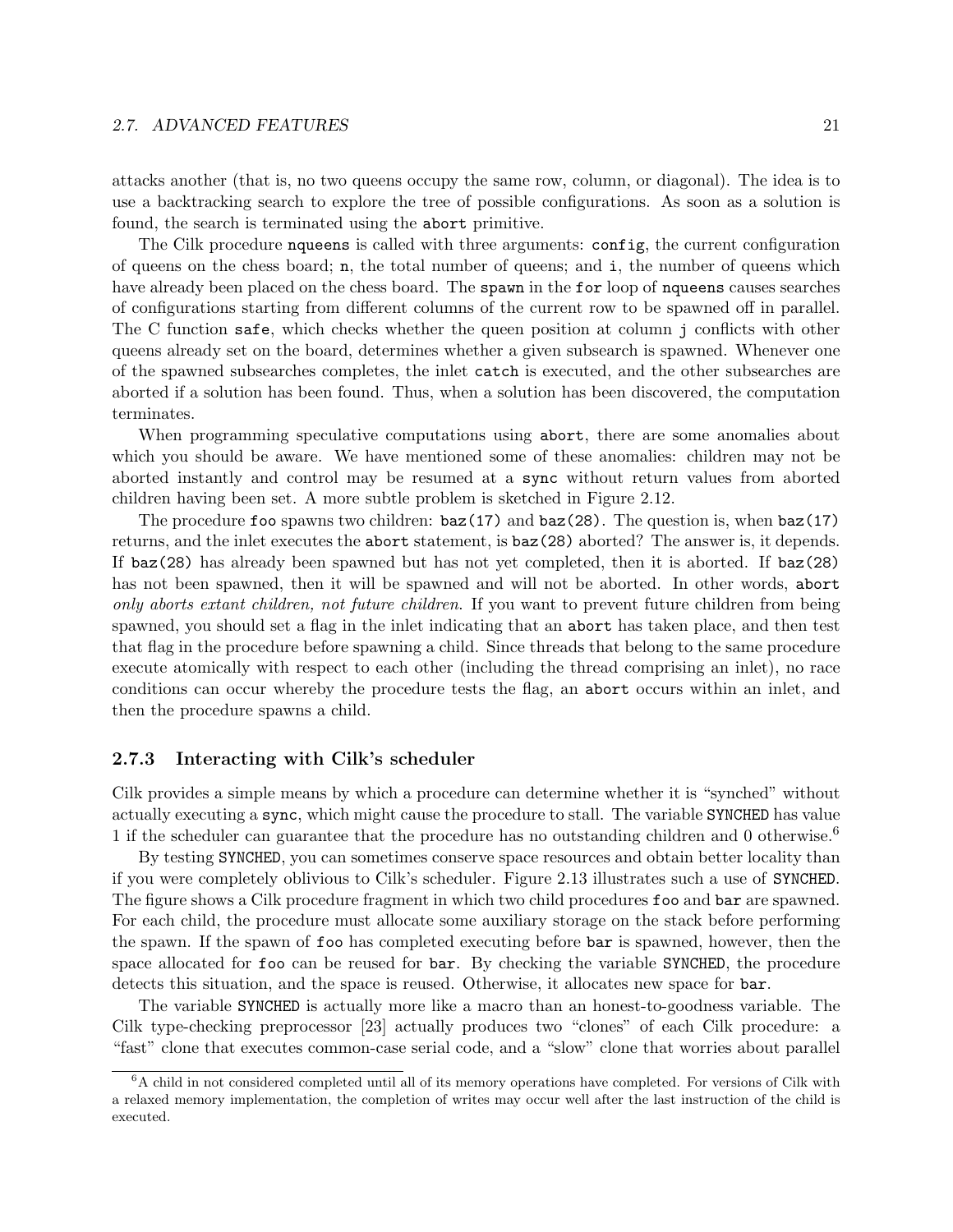```
#include <stdio.h>
#include <stdlib.h>
#include <string.h>
#include <cilk-lib.h>
#include <cilk-compat.h>
int safe(char *config, int i, int j)
{
   int r, s;
   for (r=0; r<i; r++) {
      s = \text{config}[r];if (j==s || i-r==j-s || i-r==s-j)
         return 0;
  }
  return 1;
}
cilk char *nqueens(char *config, int n, int i)
{
  char *new_config;
  char *done = NULL;
  int j;
  inlet void catch(char *res)
  {
    if (res != NULL) {
      if (done == NULL)
        done = res;
      abort;
   }
  }
  if (i == n) {
    char *result;
    /* put this good solution in heap,
       and return a pointer to it */
    result = malloc(n*sizeof(char));
    memcpy(result, config, n*sizeof(char));
    return result;
  }
                                                      }
                                                    }
                                                    {
                                                      }
                                                      }
```

```
/* try each possible position for queen <i> */
  for (j=0; j<n; j++) {
    /* allocate a temporary array and
    * copy the config into it */
   new\_config = Cilk\_alloc((i + 1) * sizeof(char));memcpy(new_config, config, i*sizeof(char));
    if (safe(new_config, i, j)) {
     new_config[i] = j;
     catch(spawn nqueens(new_config, n, i+1));
   }
   if (done != NULL)
      break;
  sync;
 return done;
cilk int main(int argc, char *argv[])
  int n, i;
 char *config;
  char *result;
  if (argc < 2) {
    printf("%s: number of queens required\n", argv[0]);
   return 1;
 n = \text{atoi}(\text{argv}[1]);config = Cilk_alloca(n * sizeof(char));printf("running queens %d\n", n);
 result = spawn nqueens(config, n, 0);
 sync;
 if (result != NULL) {
   printf("Solution: ");
   for (i=0; i<n; i++)
     printf("%2d ", result[i]);
   printf("\ln");
  else
    printf("No solutions!\n");
```
Figure 2.11: Using an inlet with abort to find a solution to the *n*-queens puzzle.

}

return 0;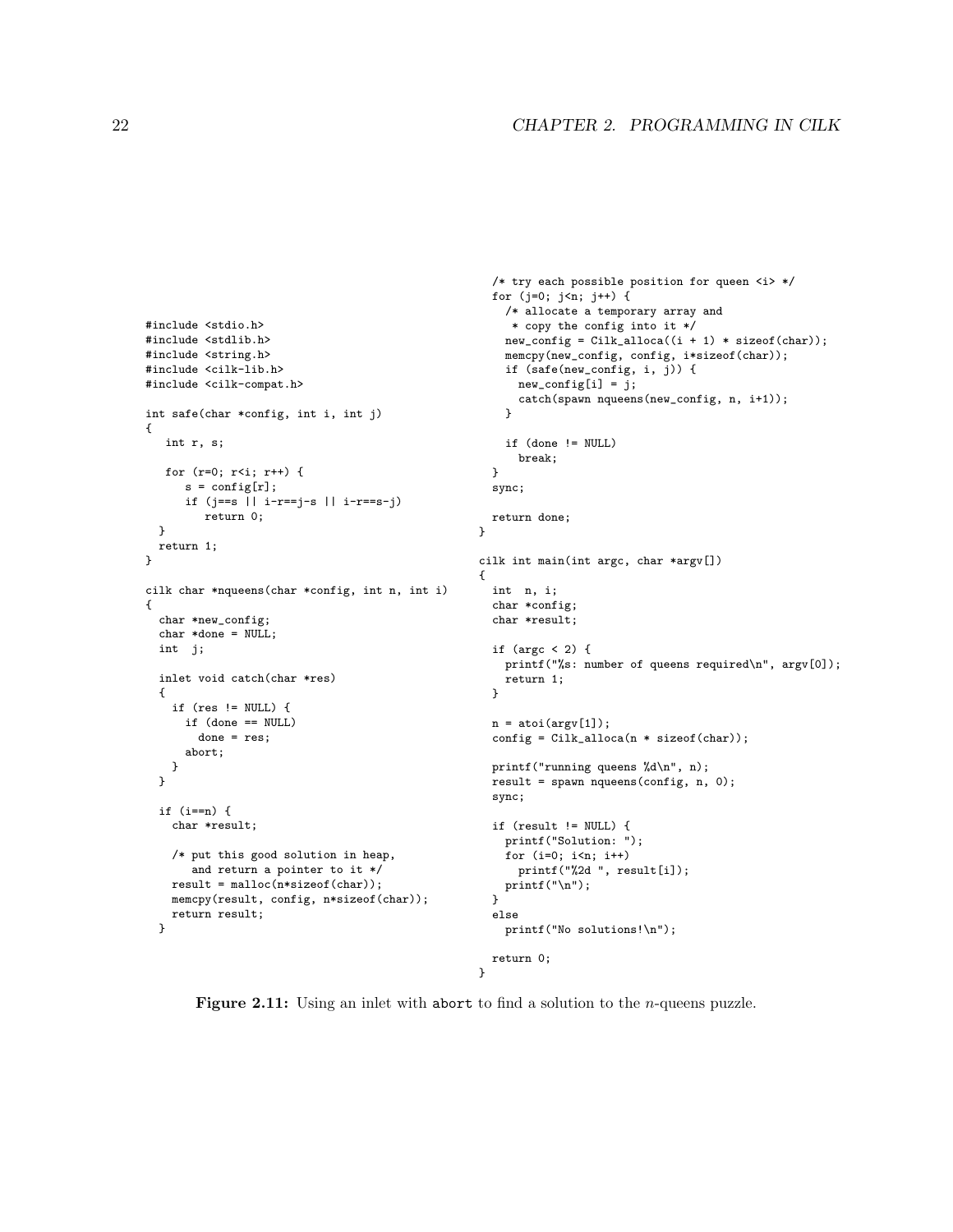```
cilk void baz(int n);
cilk void foo(int n)
{
    inlet void bar()
    {
        abort;
    }
    bar(spawn baz(17));
    spawn baz(28);
    sync;
}
```
Figure 2.12: Illustration of an anomaly with the use of abort.

communication. In the slow clone, which is rarely executed, SYNCHED inspects Cilk's internal state to determine if any children are outstanding. In the fast clone, which is almost always executed, however, the value of SYNCHED is the constant 1. Thus, for the fast clone, cilk2c translates any Cilk code that tests this variable into C code that tests against a constant. The optimizer in the C compiler recognizes that this test can be performed at compile time, and thus the test in the fast clone takes zero runtime.

## 2.8 The Cilk model of multithreaded computation

Cilk supports an algorithmic model of parallel computation. Specifically, it guarantees that programs are scheduled efficiently by its runtime system. In order to understand this guarantee better, this section surveys the major characteristics of Cilk's algorithmic model.

Recall that a Cilk program can be viewed as a dag, as was illustrated in Figure 2.2. To execute a Cilk program correctly, Cilk's underlying scheduler must obey all the dependencies in the dag, since a thread cannot be executed until all the threads on which it depends have completed. These dependencies form a partial order, permitting many ways of scheduling the threads in the dag. The order in which the dag unfolds and the mapping of threads onto processors are crucial decisions made by Cilk's scheduler. Every active procedure has associated state that requires storage, and every dependency between threads assigned to different processors requires communication. Thus, different scheduling policies may yield different space and time requirements for the computation.

It can be shown that for general multithreaded dags, no good scheduling policy exists. That is, a dag can be constructed for which any schedule that provides linear speedup also requires vastly more than linear expansion of space [6]. Fortunately, every Cilk program generates a well-structured dag that can be scheduled efficiently [7].

The Cilk runtime system implements a provably efficient scheduling policy based on randomized work-stealing. During the execution of a Cilk program, when a processor runs out of work, it asks another processor chosen at random for work to do. Locally, a processor executes procedures in ordinary serial order (just like C), exploring the spawn tree in a depth-first manner. When a child procedure is spawned, the processor saves local variables of the parent on the bottom of a stack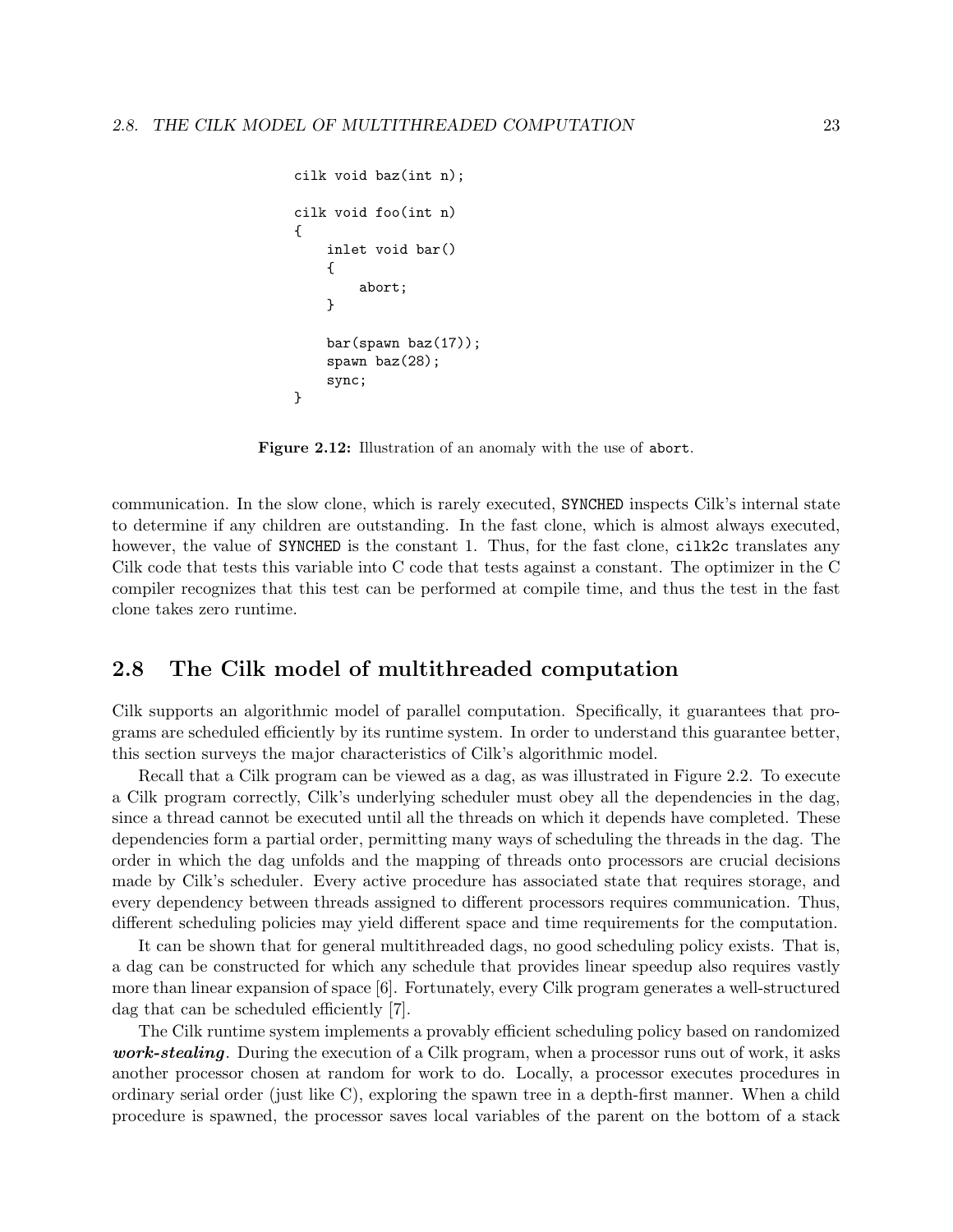```
state1 = alloca(state_size);
/* fill in *state1 with data */
spawn foo(state1);
if (SYNCHED)
    state2 = state1;else
    state2 = alloca(state_size);
/* fill in *state2 with data */
spawn bar(state2);
sync;
```
Figure 2.13: An illustration of the use of SYNCHED to save storage and enhance locality.

and commences work on the child. (Here, we use the convention that the stack grows downward, and that items are pushed and popped from the "bottom" of the stack.) When the child returns, the bottom of the stack is popped (just like C) and the parent resumes. When another processor requests work, however, work is stolen from the top of the stack, that is, from the end opposite to the one normally used by the worker.

Cilk's work-stealing scheduler executes any Cilk computation in nearly optimal time. From an abstract theoretical perspective, there are two fundamental limits to how fast a Cilk program could run. Let us denote with  $T_P$  the execution time of a given computation on P processors. The work of the computation is the total time needed to execute all threads in the dag. We can denote the work with  $T_1$ , since the work is essentially the execution time of the computation on one processor. Notice that with  $T_1$  work and P processors, the lower bound  $T_P \geq T_1/P$  must hold.<sup>7</sup> The second limit is based on the program's **span**, —textbf, denoted by  $T_{\infty}$ , which is the execution time of the computation on an infinite number of processors, or equivalently, the time needed to execute threads along the longest path of dependency. The second lower bound is simply  $T_P \geq T_{\infty}$ .

Cilk's work-stealing scheduler executes a Cilk computation on P processors in time  $T_P \leq$  $T_1/P + O(T_{\infty})$ , which is asymptotically optimal. Empirically, the constant factor hidden by the big  $O$  is often close to 1 or 2 [5], and the formula

$$
T_P \approx T_1/P + T_\infty \tag{2.1}
$$

is a good approximation of runtime. This performance model holds for Cilk programs that do not use locks. If locks are used, Cilk does not guarantee anything. (For example, Cilk does not detect deadlock situations.)

We can explore this performance model using the notion of **parallelism**, which is defined as  $\overline{P} = T_1/T_\infty$ . The parallelism is the average amount of work for every step along the span. Whenever  $P \ll \overline{P}$ , that is, the actual number of processors is much smaller than the parallelism of

<sup>&</sup>lt;sup>7</sup>This abstract model of execution time ignores memory-hierarchy effects, but is nonetheless quite accurate [5].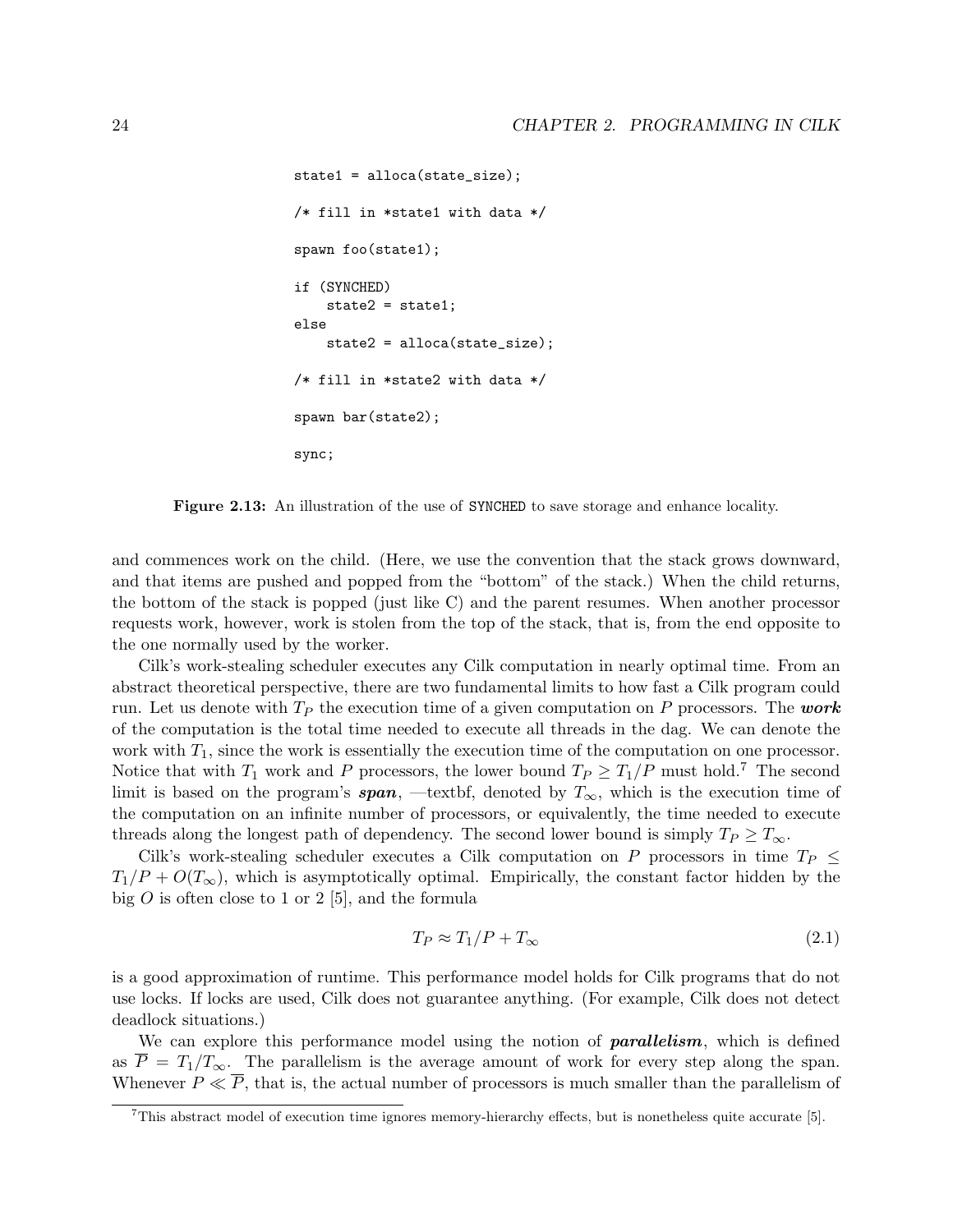#### 2.9. HOW TO MEASURE PERFORMANCE 25

the application, we have equivalently that  $T_1/P \gg T_\infty$ . Thus, the model predicts that  $T_P \approx T_1/P$ , and therefore the Cilk program is predicted to run with almost perfect linear speedup. The measures of work and span provide an algorithmic basis for evaluating the performance of Cilk programs over the entire range of possible parallel machine sizes. Cilk's timing instrumentation (see Section 4.5) can measure these two quantities during a run of the program, no matter how many processors are used.

We can bound the amount of space used by a parallel Cilk execution in terms of its serial space. (We assume here that space is stack allocated and not heap allocated as is provided by the C library function malloc.) Denote by  $S_P$  the space required for a P-processor execution. Then,  $S_1$  is the space required for an execution on one processor. Cilk's scheduler guarantees that for a P-processor execution, we have  $S_P \leq S_1P$ , which is to say one runtime stack per processor. In fact, much less space may be required for many algorithms (see [3]), but the bound  $S_P \leq S_1P$  serves as a reasonable limit. This bound implies that, if a computation uses a certain amount of memory on one processor, it will use no more space per processor on average when run in parallel.

The algorithmic complexity measures of work and span—together with the fact that you can count on them when designing your program—justifies Cilk as an **algorithmic** multithreaded language. In addition, Cilk's scheduler also guarantees that the stack space used by a P-processor execution is never more than P times the stack space of an equivalent one-processor execution, and sometimes, it can be much less.

### 2.9 How to measure performance

The Cilk system can be configured to gather various runtime statistics as described in Section 2.2. Gathering those data imposes a performance penalty, however, as shown in Figure 2.14. There are two important reasons to measure execution time: to find out how fast the application is and to analyze what parts of an application are perhaps too slow. In the first case, the absolute time is of critical importance, whereas in the second case, the relative time is more important. Because measurements in Cilk perturb the program being measured, it is important to understand how to measure what you care about.

Cilk can be configured to provide the following measurements.

Performance Measurement: In order to measure execution time, Cilk should be used as follows.

- 1. Compile the application using the cilkc command without the flag -cilk-profile.
- 2. Run the program without bothering about the runtime option --stats (see Section 2.2). Without the  $-cilk-profile$  flag, Cilk only collects the total work and the total running time. Higher levels of the --stats option do not provide significant insight.
- Performance Analysis: When tuning a Cilk program for performance, various statistics can be useful to determine potential problems. These statistics include work, span, and number of steal attempts. For performance analysis, use Cilk as follows:
	- 1. Compile the application using the cilkc command with the flag -cilk-profile. If desired, also enable span measurement with -cilk-span. In the latter case, your program may be slowed down significantly, depending on the program and the availability of fast timers on your computer.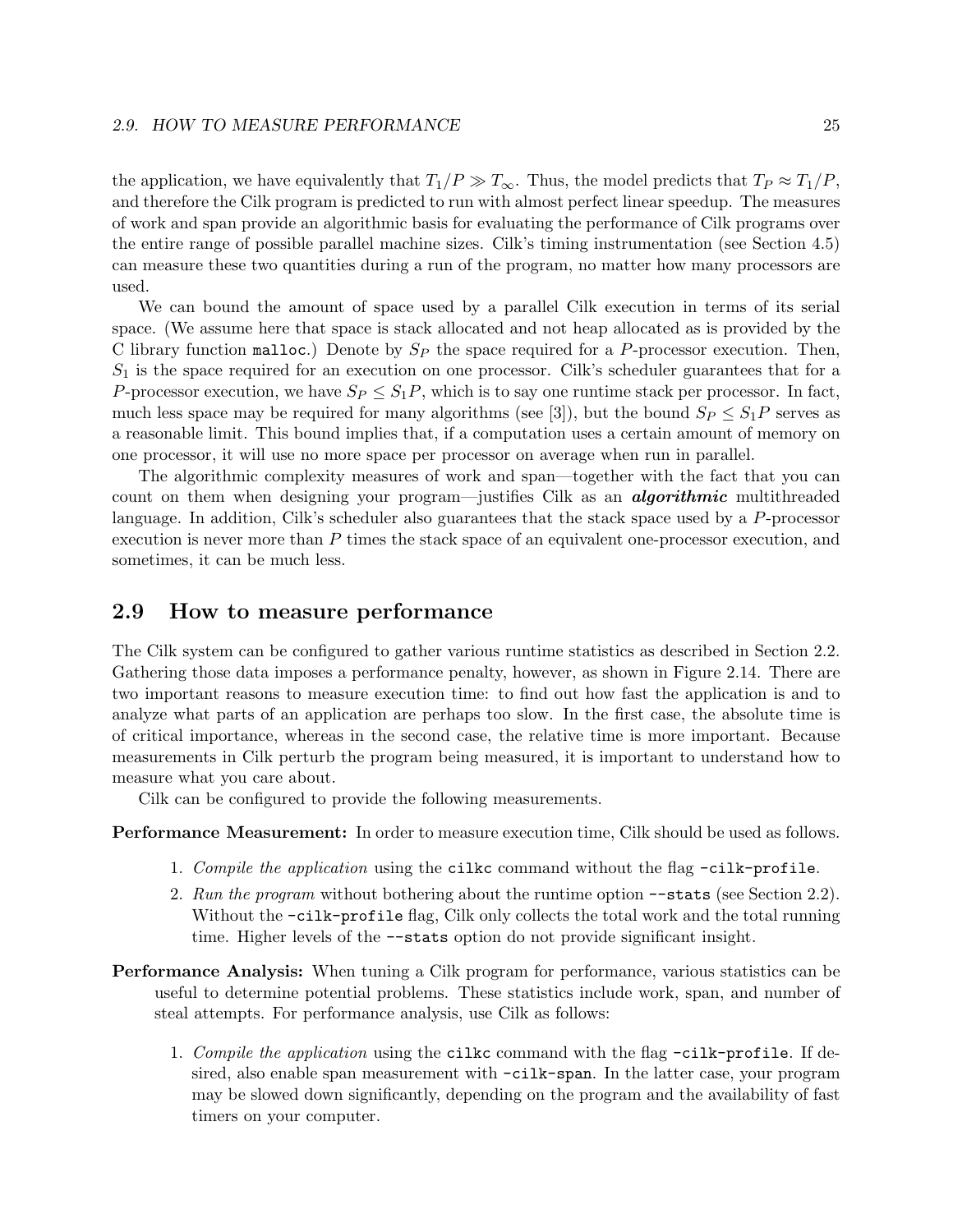|                       | with span |       |              |                |       | $w/o$ span |        |            |        |
|-----------------------|-----------|-------|--------------|----------------|-------|------------|--------|------------|--------|
| Program               | $T_1$     | Work  | $T_{\infty}$ | $\overline{P}$ | $T_8$ | $T_1/T_8$  | $T_1'$ | $T_1/T_1'$ | $T_8'$ |
| blockedmul            | 41.7      | 40.8  | 0.00114      | 35789          | 5.32  | 7.8        | 38.6   | 1.08       | 4.96   |
| bucket                | 6.4       | 6.1   | 0.0318       | 192            | 1.02  | 6.3        | 6.2    | 1.036      | 1.02   |
| cholesky              | 25.1      | 22.5  | 0.0709       | 317            | 3.68  | 6.8        | 14.9   | 1.68       | 2.32   |
| cilksort              | 5.9       | 5.6   | 0.00503      | 1105           | 0.87  | 6.7        | 5.7    | 1.023      | 0.862  |
| fft                   | 13.0      | 12.5  | 0.00561      | 2228           | 1.92  | 6.8        | 11.2   | 1.16       | 1.85   |
| fib                   | 25.0      | 19.2  | 0.000120     | 160000         | 3.19  | 7.8        | 2.7    | 9.26       | 0.344  |
| heat                  | 63.3      | 63.2  | 0.191        | 331            | 8.32  | 7.6        | 63.0   | 1.0048     | 8.15   |
| knapsack <sup>+</sup> | 112.0     | 104.0 | 0.000212     | 490566         | 14.3  | 7.8        | 79.2   | 1.41       | 8.99   |
| knary                 | 53.0      | 43.0  | 2.15         | 20             | 20.2  | $2.6\,$    | 12.7   | 4.17       | 9.19   |
| lu                    | 23.1      | 23.0  | 0.174        | 132            | 3.09  | 7.5        | 22.6   | 1.022      | 2.98   |
| magic                 | 6.1       | 5.5   | 0.0780       | 71             | 0.848 | 7.2        | 3.2    | 1.88       | 0.472  |
| notempmul             | 40.4      | 39.8  | 0.0142       | 2803           | 4.96  | 8.0        | 37.5   | 1.077      | 4.71   |
| plu                   | 196.1     | 194.1 | 1.753        | 112            | 30.8  | 6.4        | 188.7  | 1.04       | 30.7   |
| queens†               | 216.0     | 215.0 | 0.00156      | 137821         | 19.4  | 11.0       | 199.0  | 1.085      | 17.7   |
| spacemul              | 39.3      | 38.9  | 0.000747     | 52075          | 4.91  | 8.0        | 37.1   | 1.059      | 4.73   |
| strassen              | 4.2       | 4.1   | 0.154        | 27             | 0.767 | $5.5\,$    | 4.2    | 1.0096     | 0.773  |
| rectmul               | 5.0       | 5.0   | 0.000578     | 8599           | 0.638 | 7.8        | 4.6    | 1.082      | 0.606  |
| barnes-hut            | 112.0     | 112.0 | 0.629        | 181            | 14.8  | 7.6        | 108.6  | 1.03       | 14.6   |

Figure 2.14: The performance of example Cilk programs. Time is measured in seconds. Measurements are only for the core algorithms. Programs labeled by a dagger  $(†)$  are nondeterministic, and thus, the running time on one processor is not the same as the work performed by the computation.

#### 2. Run the program with your preferred level of the option --stats (see Section 2.2).

Figure 2.14 shows speedup measurements that were taken of the example programs distributed with Cilk-5.2. Do not expect these timings to be exactly reproducible in Cilk 5.4.6. We measured execution time on one processor  $T_1$ , execution time on eight processors  $T_8$ , work, span  $T_{\infty}$ , and parallelism  $\overline{P} = T_1/T_\infty$ . To determine the overhead of the span measurements, we repeated the experiment without span mesurements. The execution times and the overhead due to span measurements are reported in columns  $T_1', T_8'$  and  $T_1/T_1'$ .

The machine used for the test runs was an otherwise idle Sun Enterprise 5000 SMP, with 8 167-megahertz UltraSPARC processors, 512 megabytes of main memory, 512 kilobytes of L2 cache, 16 kilobytes of instruction L1 cache, and 16 kilobytes of data L1 cache, using two versions of Cilk-5 both compiled with gcc 2.8.1 and optimization level -O3.

The speedup column  $T_1/T_8$  gives the time of the 8-processor run of the parallel program compared to that of the 1-processor run (or work, in the case of the nondeterministic programs) of the same parallel program.

Two of the example programs, queens and knapsack, which are marked by a dagger (†) in the figure, are nondeterministic programs. Since the work of these programs depends on how they are scheduled, a superlinear speedup can occur. For these programs, the running time on one processor is not the same as the work performed by the computation. For the other (deterministic) programs, the measures of  $T_1$  and work should be the same. In practice, differences occur, which are caused by a lack of timing accuracy. Because it reports work and span measurements, Cilk allows meaningful speedup measurements of programs whose work depends on the actual runtime schedule. Conventionally, speedup is calculated as the one-processor execution time divided by the parallel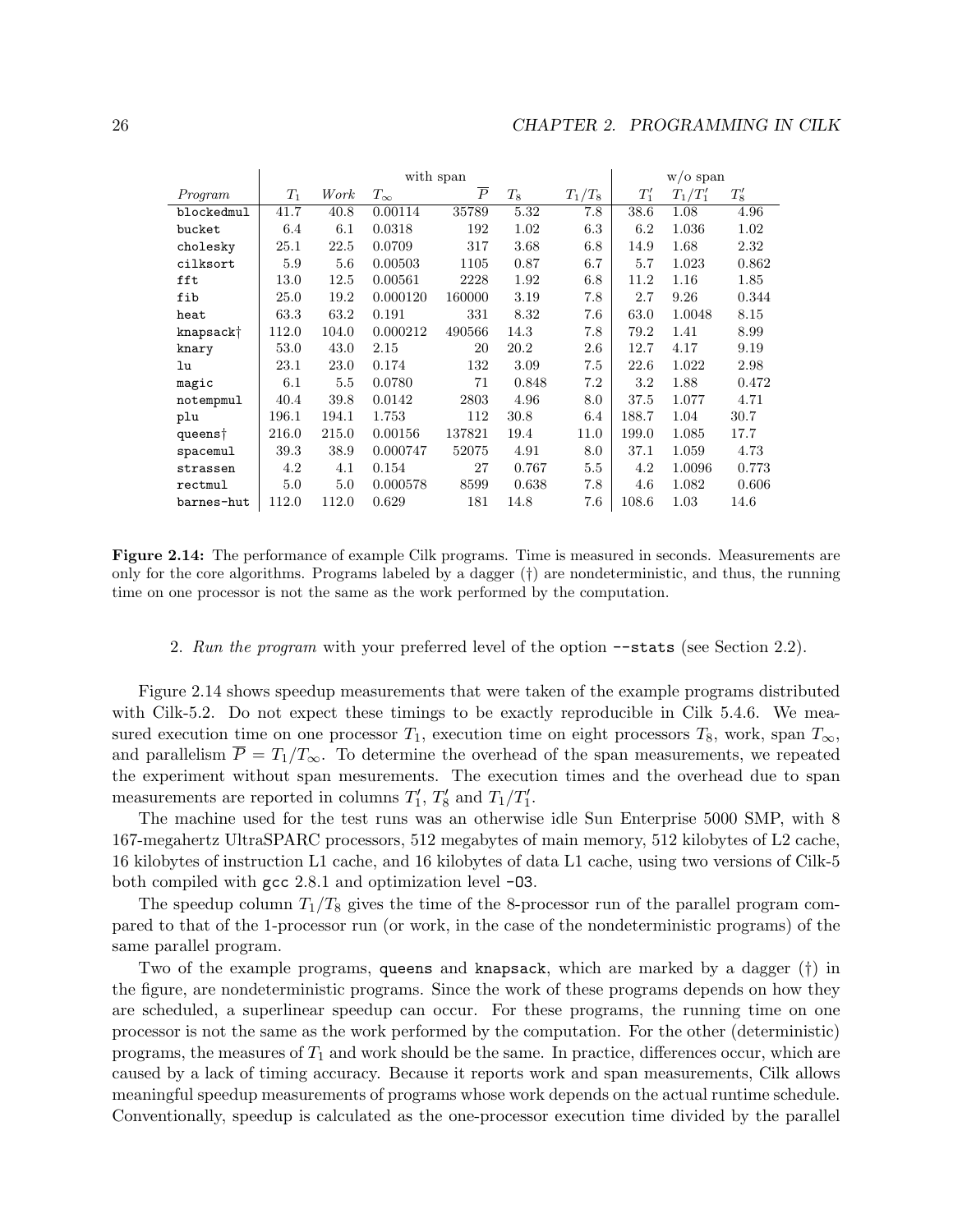#### 2.9. HOW TO MEASURE PERFORMANCE 27

execution time. This methodology, while correct for deterministic programs, can lead to misleading results for nondeterministic programs, since two runs of the same program can actually be different computations. Cilk's instrumentation can compute the work on any number of processors by adding up the execution times of individual threads, thereby allowing speedup to be calculated properly for nondeterministic programs.

As can be seen from the figure, all programs exhibit good speedup. Even the complicated and irregular Barnes-Hut code achieves a speedup of 7.6 on 8 processors [26].

The right portion of Figure 2.14 compares execution times where the span measurement is disabled with those where the span measurement is enabled. The performance gain from disabling the span measurement can be significant. On other architectures performance measurements with the span measurement enabled may be completely meaningless. Consequently, enabling the span measurements is only sensible for performance analysis purposes.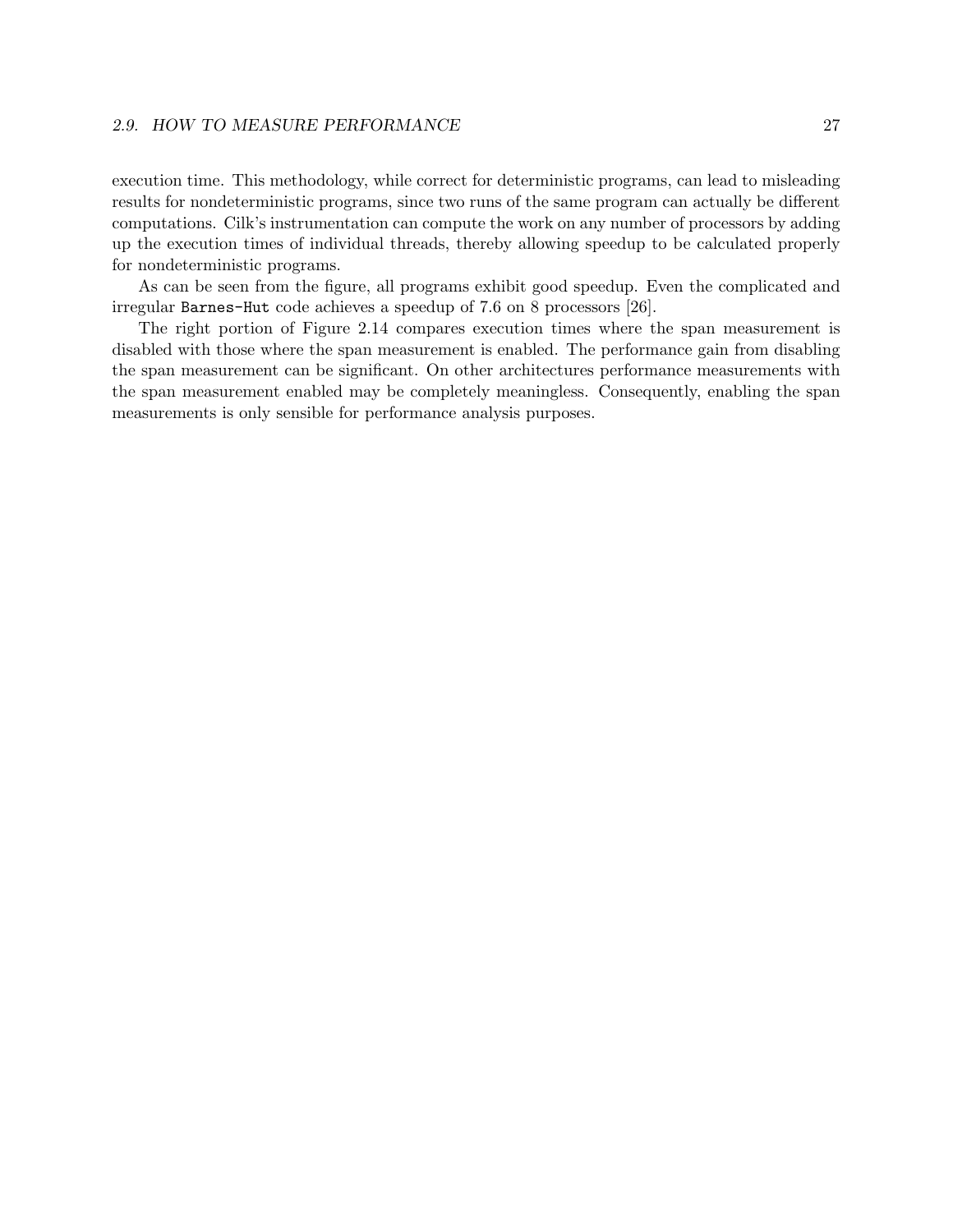## Chapter 3

# Language Reference

This chapter defines the grammar for the Cilk language. The grammar rules are given as additions to the standard ISO C grammar (see [16, Appendix B]).

The typographic conventions used in this chapter are the same as [16]. In particular:

- Typewriter text (like this) denotes Cilk keywords or any other text that should be copied verbatim.
- Italicized text *(like this)* denotes grammatical classes *(things like statements and declara*tions).
- Square brackets (like []) denote optional items.

## 3.1 Program structure

A Cilk program consists of ordinary ANSI C code plus definitions and declarations of Cilk procedures. A Cilk program contains one special Cilk procedure named main, which takes the standard C command line arguments and returns an integer, just like the C main function. At runtime, the main procedure is the initial procedure invoked from the runtime system, and the one from which all subsequent computation ensues.

Within a Cilk program, C code and C functions are used for sequential computation. C functions can be called from Cilk procedures, but Cilk procedures cannot be invoked from C functions.

## 3.2 Keywords

All C keywords are also keywords of Cilk. In addition, the following words have special meaning in Cilk, and thus cannot be used as ordinary identifiers in Cilk code:

cilk, spawn, sync, inlet, abort, shared, private, SYNCHED

The type qualifier cilk is used to declare Cilk procedures. Similarly, inlet is a type qualifier used to declare inlets (see Section 3.7).

Ordinary C code is permitted to use Cilk keywords as identifiers if one of the following conditions is true: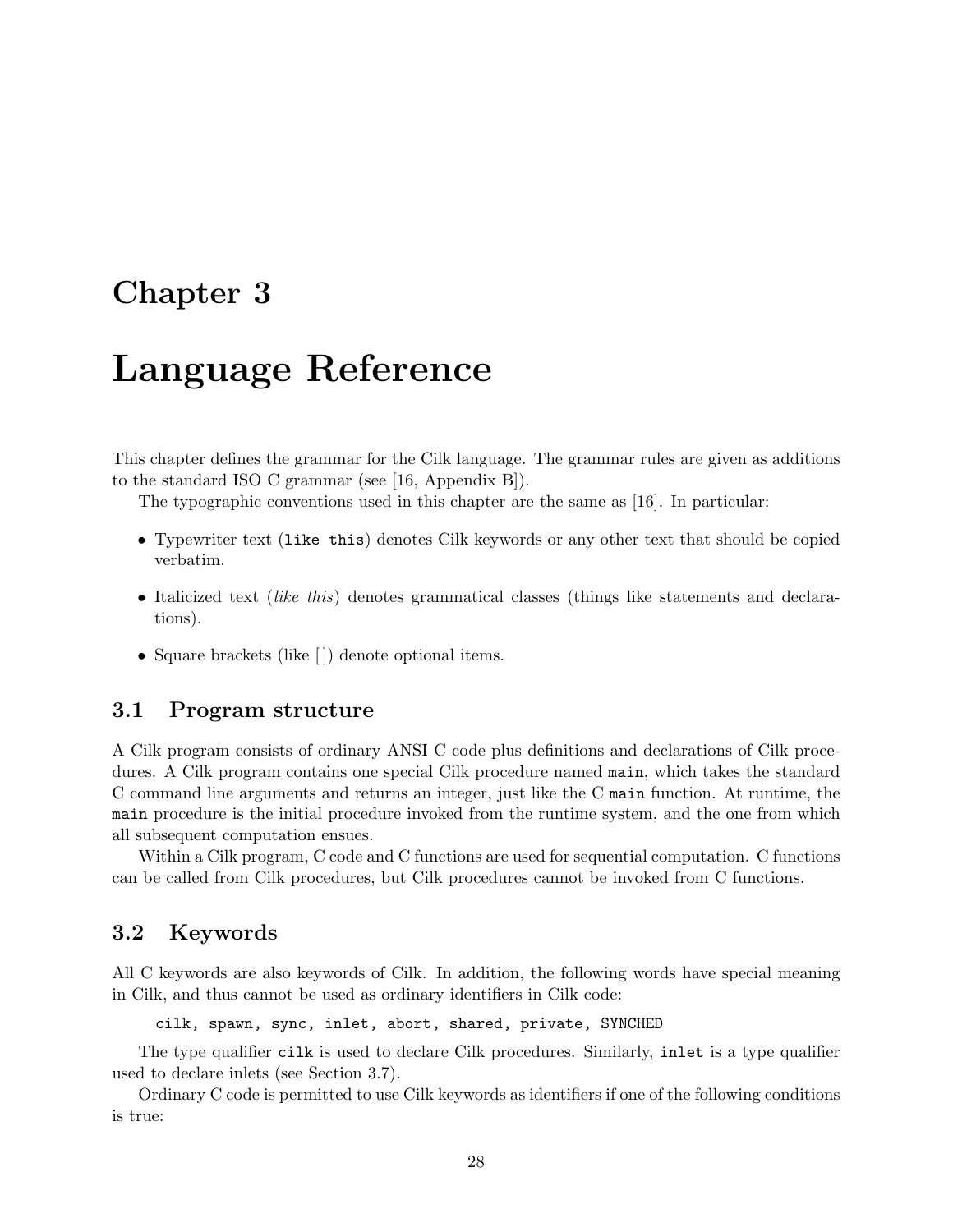- The C code appears in a file whose extension is not .cilk or .cilkh (the conventional extensions for Cilk source and header files). The Cilk preprocessor treats files without these extensions as straight C. Thus, standard C header files included by a Cilk program may use Cilk reserved words as identifiers.
- the C code is preceded by #pragma lang +C and followed by #pragma lang -C. These directives tell the Cilk preprocessor to treat the code between them as straight C. This mechanism can be used when C code that contains Cilk keywords as ordinary identifiers is found within a Cilk program (.cilk) file.

For instance, the following C code uses sync as a variable name. It is bracketed by #pragma lang directives to prevent the preprocessor from issuing syntax errors.

```
#pragma lang +C
int sync;
sync = sync + 1;#pragma lang -C
```
## 3.3 Procedure definition and declaration

Cilk extends ANSI C with constructs to define procedures:

```
declaration: cilk type proc (arg-decl<sub>1</sub>, ..., arg-decl<sub>n</sub>) body
```
The keyword cilk specifies a Cilk procedure definition. Argument declarations follow the ANSI C convention. When the body of the definition is the null statement  $($ ;  $)$ , this form is taken to be a prototype declaration. An empty or void argument list specifies a procedure with no arguments. Cilk procedure bodies take the form of a C compound statement. Cilk procedure bodies may also contain Cilk statements, including procedure spawn's, sync's, inlet declarations, and other Cilk constructs.

A Cilk procedure declaration can be used anywhere an ordinary C function declaration can be used. Cilk procedures must be spawn'ed; they cannot be called like ordinary C functions.

## 3.4 Spawning

The following Cilk statement forms can be used to spawn Cilk procedures to start parallel computations:

statement: [lhs op] spawn proc (arg<sub>1</sub>, ..., arg<sub>n</sub>);

where *op* may be any of the following assignment operators:

= \*= /= %= += -= <<= >>= &= ^= |=

These forms are used to spawn Cilk procedures. The identifier proc must be defined or declared as a Cilk procedure with the correct number and types of arguments for  $arg_1, \ldots, arg_n$ . Normally, the left-hand side lhs of op must be present if and only if proc has a non-void return type, and lhs must have the same type as the return type of the procedure. Similarly, when  $op$  is  $+=$  or  $==$  and the return type of *proc* is an integer, lhs may be a pointer in order to perform pointer arithmetic: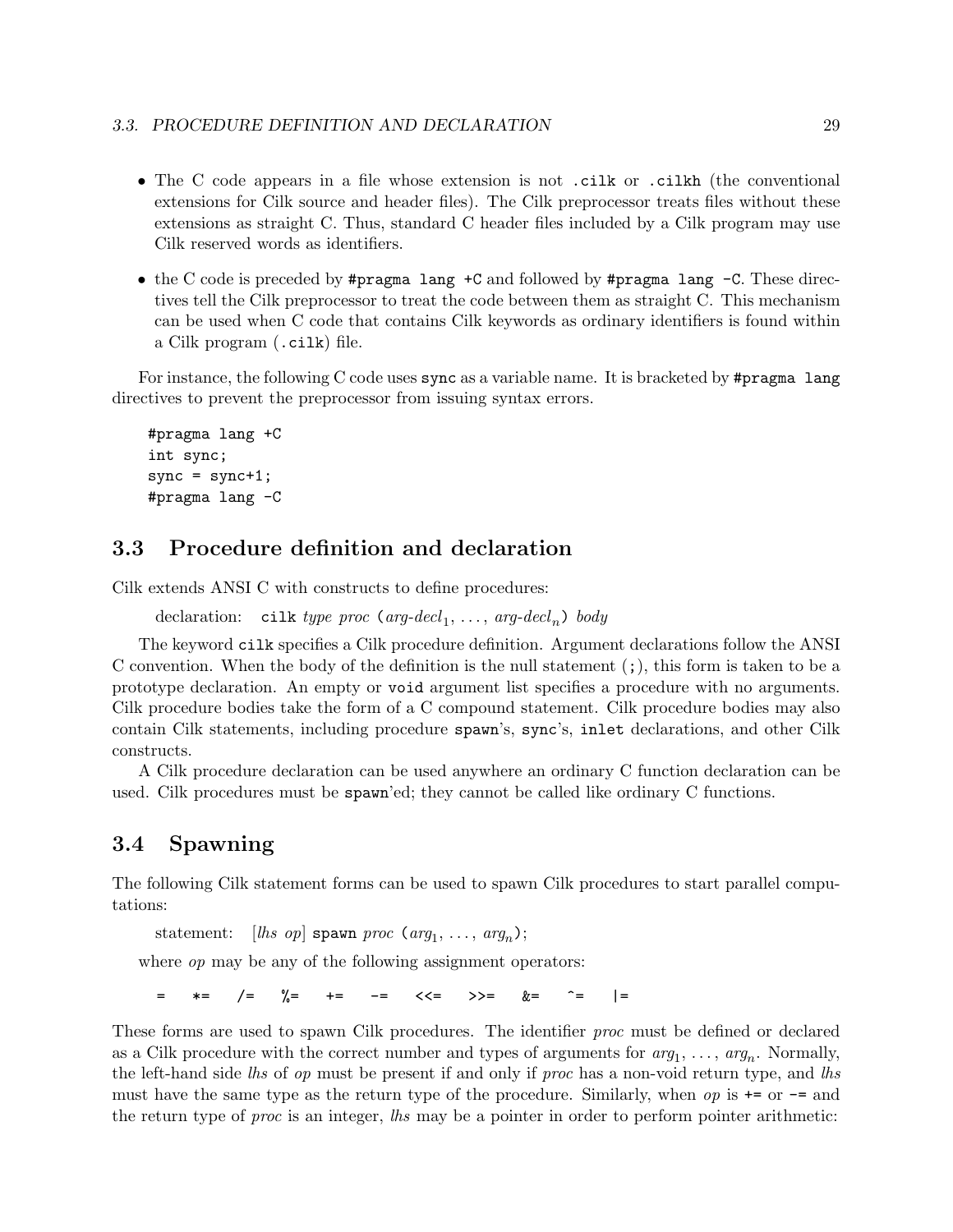```
int *p;
cilk int foo(...);p += spawn foo(...);
```
A procedure may be spawned even if it is defined in a different source file, as long as a prototype for it is in scope.

Arguments passed to spawned procedures or threads can be any valid C expression. Notice that the given syntax specifies a statement, not an expression. A syntax like

```
a = spawn foo() + spawn bar();
```
is invalid in Cilk.

A spawn statement can only appear within a Cilk procedure; it is invalid in C functions and in inlets.

Unlike C, no assignment conversion is done for the assignment operator in a spawn statement, and therefore code such as:

```
cilk float foo(void);
cilk void bar(void)
{
  int x;
  x = spawn foo();
  sync;
}
```
is invalid in Cilk. Instead, one must first assign the result to a variable of type float and then use a regular C assignment to convert this variable to an integer.<sup>1</sup>

## 3.5 Returning values

Within a Cilk procedure,

statement:  $return [expr]$ ;

can be used to communicate a return value to the spawning procedure, with the additional effect of terminating the execution of the current procedure.

## 3.6 Synchronization

Within the body of a Cilk procedure,

statement: sync;

can be used to wait for all child procedures spawned before it in the current procedure to return. Typically, it is used to block the execution of the current procedure until all return values are available:

<sup>&</sup>lt;sup>1</sup>We anticipate assignment conversion will be added to the semantics of  $\epsilon$  spawn in a future release.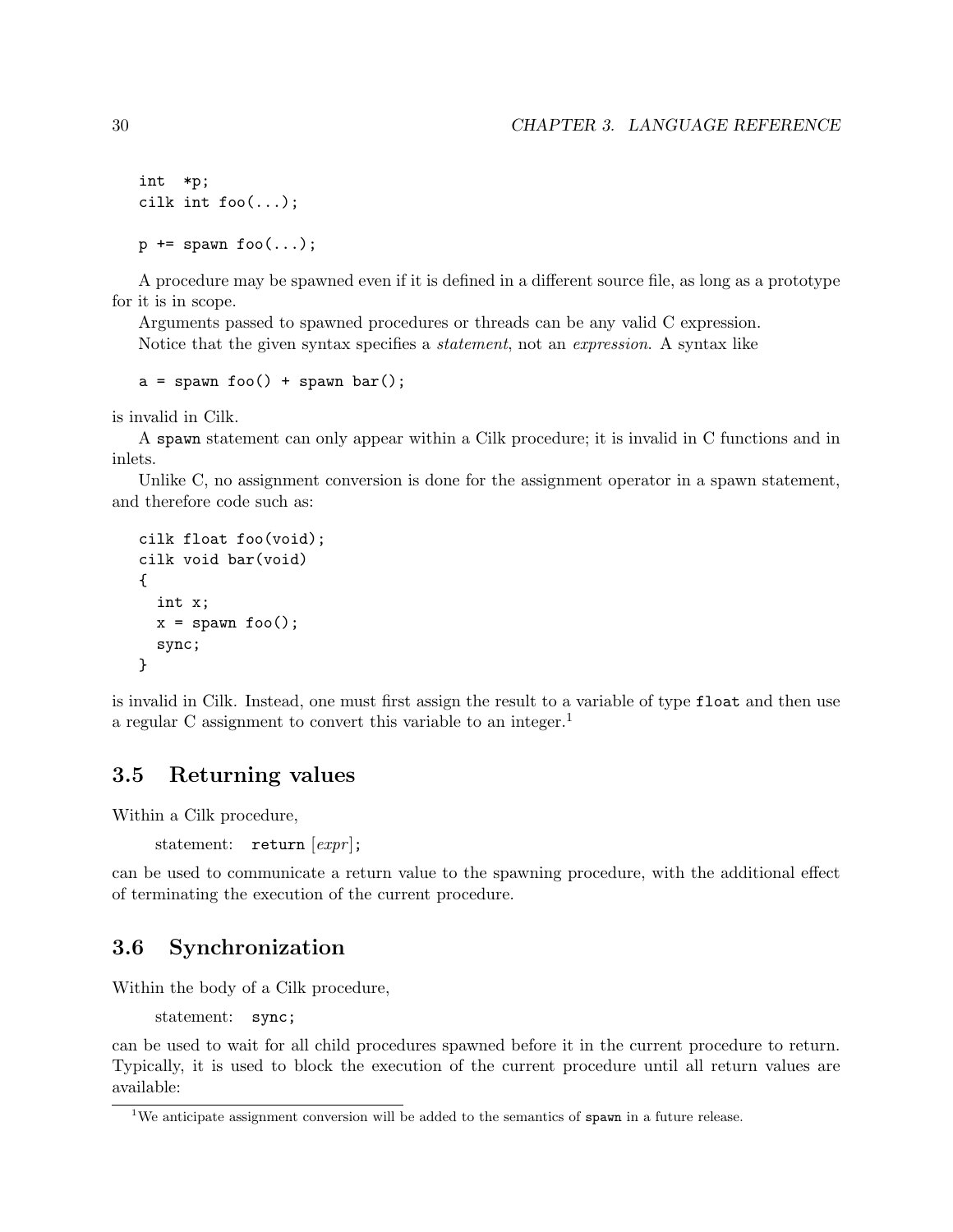```
x = spawn foo (\ldots);y = spawn bar (\ldots);...
sync;
/* values of x, y available */
```
When the procedure resumes, execution starts at the point immediately after the sync statement.

The sync statement has additional meaning for dag-consistent shared memory. The sync statement ensures that all writes to shared memory performed by the spawn's preceding the sync are seen by the code after the sync. This natural overloading of the sync statement for control flow synchronization and data synchronization makes dag-consistent shared memory easy to program and understand.

A sync statement may appear anywhere a statement is allowed in a Cilk procedure, including within the clause of an if statement and in other control constructs. A sync statement may not appear in an inlet definition.

## 3.7 Inlet definition

An inlet is a piece of code that specifies the actions to be done when a spawned procedure returns. Inlets must be defined in the declaration part of a procedure. An inlet executes atomically with respect to the spawning procedure and any other inlets that are declared in that procedure. Thus an inlet behaves as an atomic region that can update the parent frame.

An inlet should be defined in the declaration portion of a Cilk procedure:

declaration: inlet type inlet-name ( $arg-decl_1, ..., arg-decl_n$ ) body

The keyword inlet specifies an inlet definition. Argument declarations follow the ANSI C convention.

Inlet bodies take the form of a C compound statement. The Cilk statement abort and the Cilk variable SYNCHED are allowed in inlet bodies. However, spawn, sync, and other inlet declarations are not allowed in inlet bodies. The scope of an inlet declaration is limited to the block in which it is declared.

## 3.8 Inlet invocation

Within the scope of an inlet declaration, the inlet can be invoked as:

```
statement: [<i>lhs</i> = ] inlet (arg_1, ..., arg_n);
```
where  $arg_1$  should be a spawn argument as:

```
span\;proc\; (proc_{avg_1}, \ldots, \;proc_{avg_m})
```
Arguments  $arg_2, \ldots, arg_n$  of the inlet and  $proc_arg_1, \ldots, proc_arg_m$  of the procedure proc are first evaluated, and then proc is invoked as in the spawn statement (see Section 3.4). Control of the calling procedure may resume at the statement after the inlet invocation in parallel with the execution of proc. When proc completes execution, *inlet* is invoked with the result returned from the spawned procedure, if any, and with its other arguments  $arg_2, \ldots, arg_n$ . Note that *inlet* runs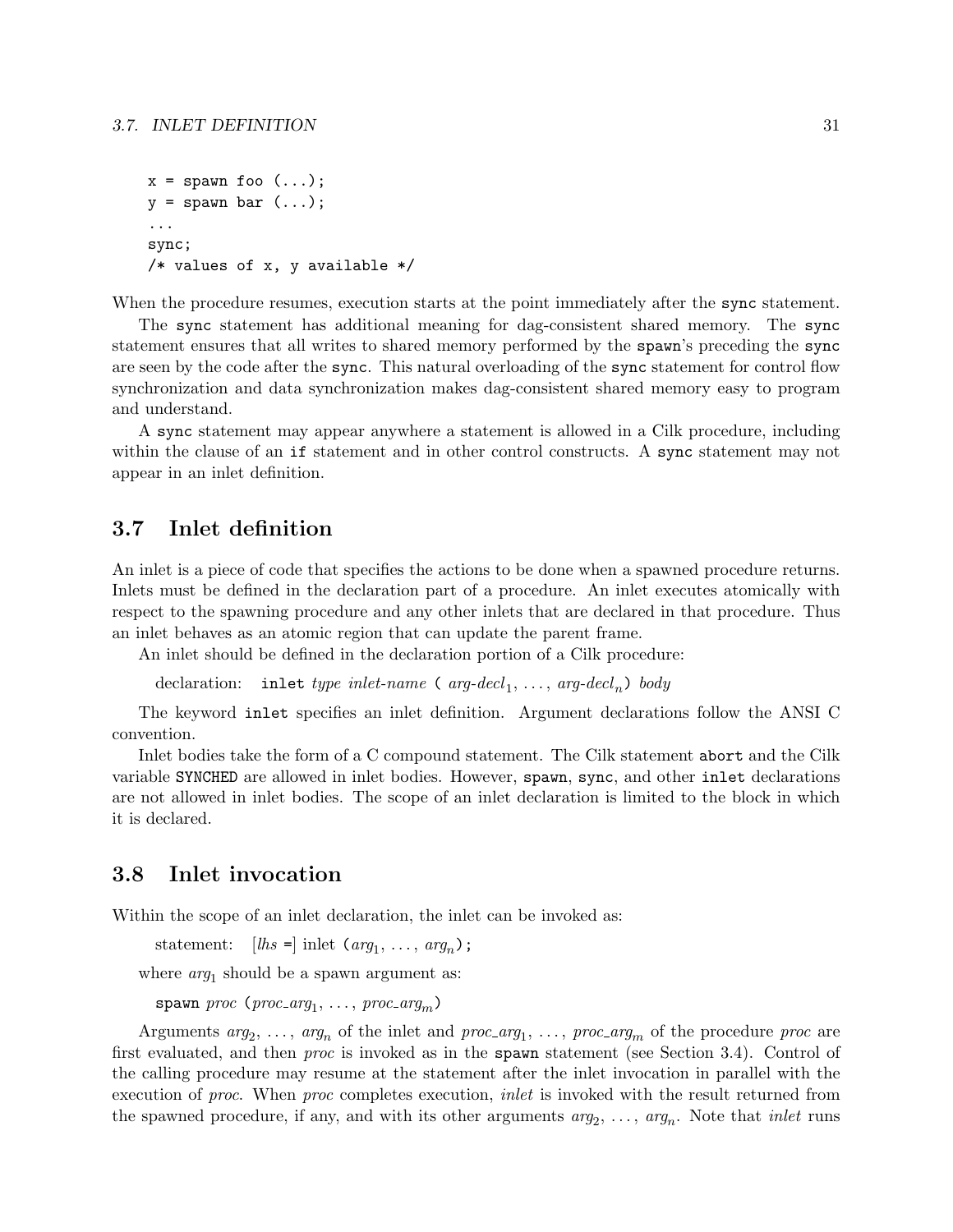in the lexical context of the procedure defining inlet, and thus it can reference automatic variables in its parent procedure.

At least one argument (that is, the first spawn argument) must be present in an inlet invocation. If *proc* has a non-void return type, the number and types of  $arg_1, \ldots, arg_n$  should match the number and types of *inlet's* formal arguments. If *proc* has a void return type, the number and types of  $arg_2, \ldots, arg_n$  should match the number and types of *inlet's* formal arguments. The return type of inlet should match the type of lhs. The value returned by inlet will be assigned to lhs. If lhs is not present, the return type of *inlet* must be void.

## 3.9 Aborting

Within the body of a Cilk inlet or Cilk procedure,

```
statement: abort;
```
can be used to abort the execution of outstanding child procedures. The abort statement can be used to terminate prematurely useless work in a speculative execution. Any outstanding children may be stopped before completion, and any return values or side effects of these children may or may not be observed.

## 3.10 Cilk scheduler variables

The read-only Cilk scheduler variable SYNCHED allows a procedure to determine the progress of its spawned child procedures. Within a Cilk procedure or inlet, the variable SYNCHED can be used to test whether any outstanding child procedures exist. The variable SYNCHED has the value 1 if the scheduler can guarantee that there are no outstanding child procedures, and 0 otherwise. If SYNCHED has value 1, the scheduler also guarantees that all memory operations of all spawned children have completed as well. Because these memory operations may take a long time to complete in some Cilk implementations, SYNCHED may have value 0 even though all spawned children have finished executing.

The variable SYNCHED may only appear within a Cilk procedure or inlet and may not be used within C functions.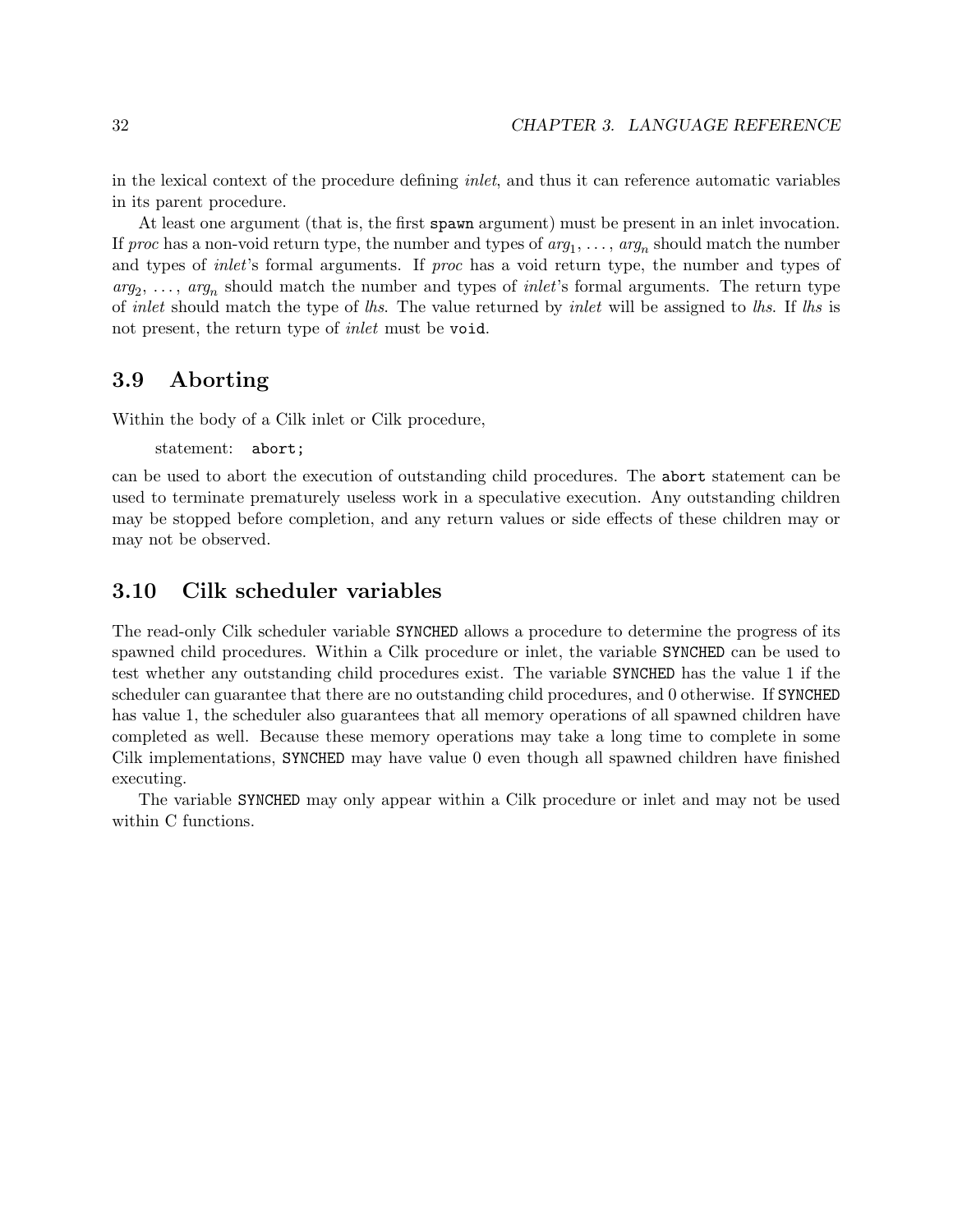## Chapter 4

# Specification of Cilk Libraries

This chapter describes variables and functions that the Cilk system exports, and that may be used by Cilk programs. The Cilk library provides locks, debug support, timing functions, and replacement for C functions that are known not to be thread-safe.

To use the features described in this chapter, a program must include cilk-lib.h.

In addition to these variables and functions, the Cilk system also exports Cilk init and Cilk terminate, for use by C functions that need to call Cilk stubs. These functions were explained in Section 2.3.

### 4.1 Global variables

```
extern int Cilk_active_size;
```
meaning: The variable Cilk active size is a read-only variable that specifies how many processes Cilk is running on. The user may set this variable only by using the --nproc command-line option (see Section 2.2).

default: This variable defaults to 1 (one processor).

```
extern int Self;
```
meaning: The read-only variable Self specifies the current processor number. It is guaranteed to be between 0 and Cilk\_active\_size-1.

## 4.2 Shared memory support

For allocating stack memory dynamically, the following primitive is available:

```
void *Cilk_alloca(size_t size);
```
This primitive returns a pointer to a block of size bytes. Memory returned by Cilk alloca is automatically freed at the end of the current Cilk procedure or C function, depending on where Cilk alloca is called.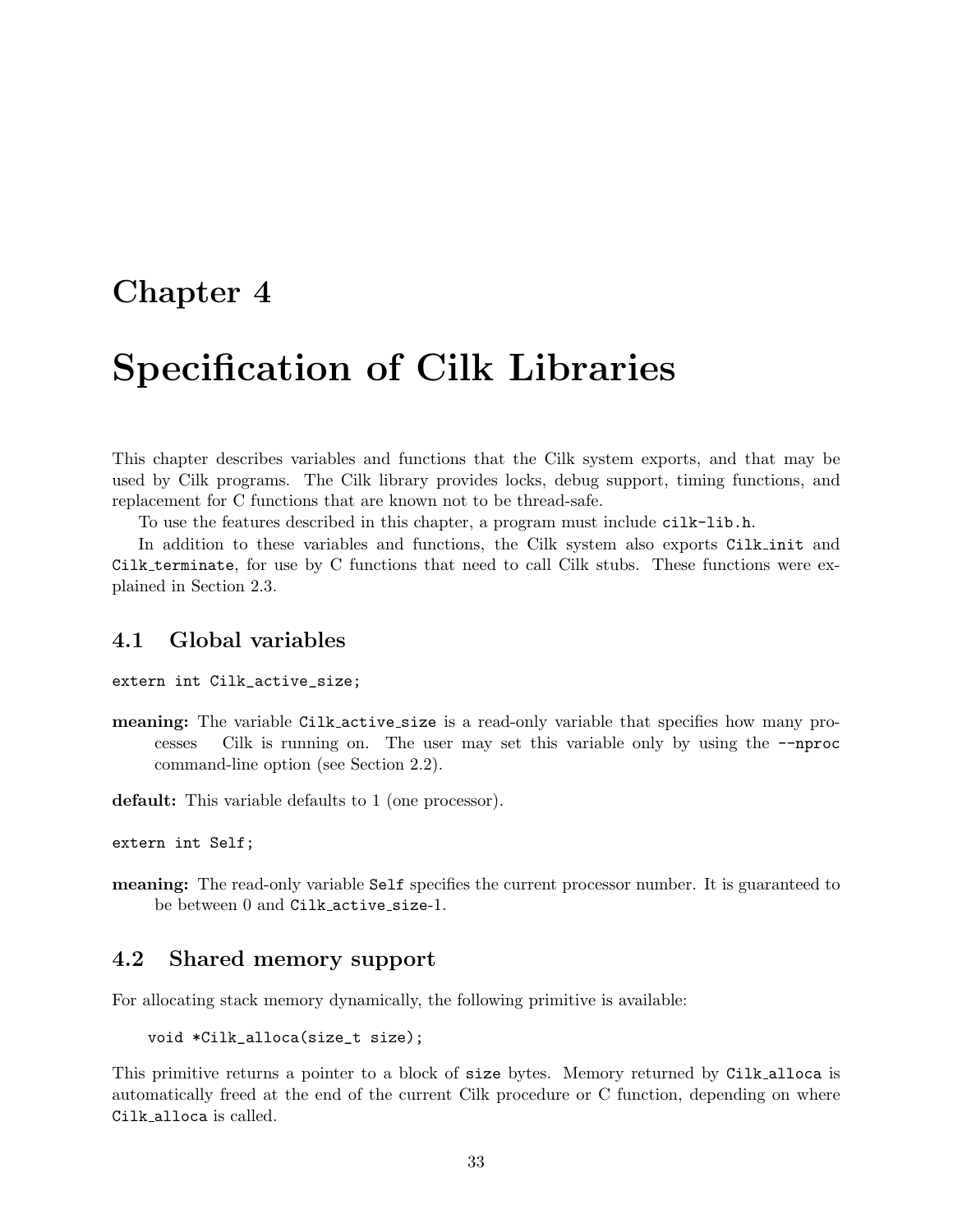[Implementation note: The current implementation of Cilk alloca is problematic. It works fine within Cilk procedures, but not inside C functions. Memory allocated with Cilk alloca inside a C function is not automatically freed at the end of the function, and will persist until its parent Cilk procedure exits.]

## 4.3 Debug support

Cilk supports the following macro, analogous to assert.

Cilk\_assert(expression)

meaning: Cilk assert() is a macro that indicates expression is expected to be true at this point in the program. If expression is false (0), it displays expression on the standard error with its line number and file name, and then terminates the program and dumps core. Compiling with the preprocessor option -DNDEBUG, or with the preprocessor control statement #define NDEBUG in the beginning of the program, will stop assertions from being compiled into the program.

### 4.4 Locks

In Cilk, locks are sometimes required for mutual exclusion or to strengthen the memory model. Cilk locks are declared as type Cilk lockvar. The following statements are available operations on lock variables:

Cilk lock init(Cilk lockvar l) Initialize a lock variable. Must be called before any other lock operations are used on the lock.

Cilk lock(Cilk lockvar l) Attempt to acquire lock l and block if unable to do so.

Cilk unlock(Cilk lockvar l) Release lock l.

Cilk's locks are implemented to be as fast as is supported by the underlying hardware while still supporting release consistency [17, p. 716].

Along with the advantages of locks come some disadvantages. The most serious disadvantage of locks is that a deadlock might occur, if there is a cyclic dependence among locks. Deadlocks often arise from tricky nondeterministic programming bugs, and the Cilk system contains no provisions for deadlock detection or avoidance. Although this manual is not the place for a complete tutorial on deadlock avoidance, a few words would be prudent.

The simplest way to avoid deadlock in a Cilk program is to hold only one lock at a time. Unless a program contends for one lock while at the same time holding another lock, deadlock cannot occur.

If more than one lock needs to be held simultaneously, more complicated protocols are necessary. One way to avoid deadlocks is to define some global order on all locks in a program, and then acquire locks only in that order. For instance, if you need to lock several entries in a linked list simultaneously, always locking them in list order will guarantee deadlock freedom. Memory order (as defined by pointer comparison) can often serve as a convenient global order.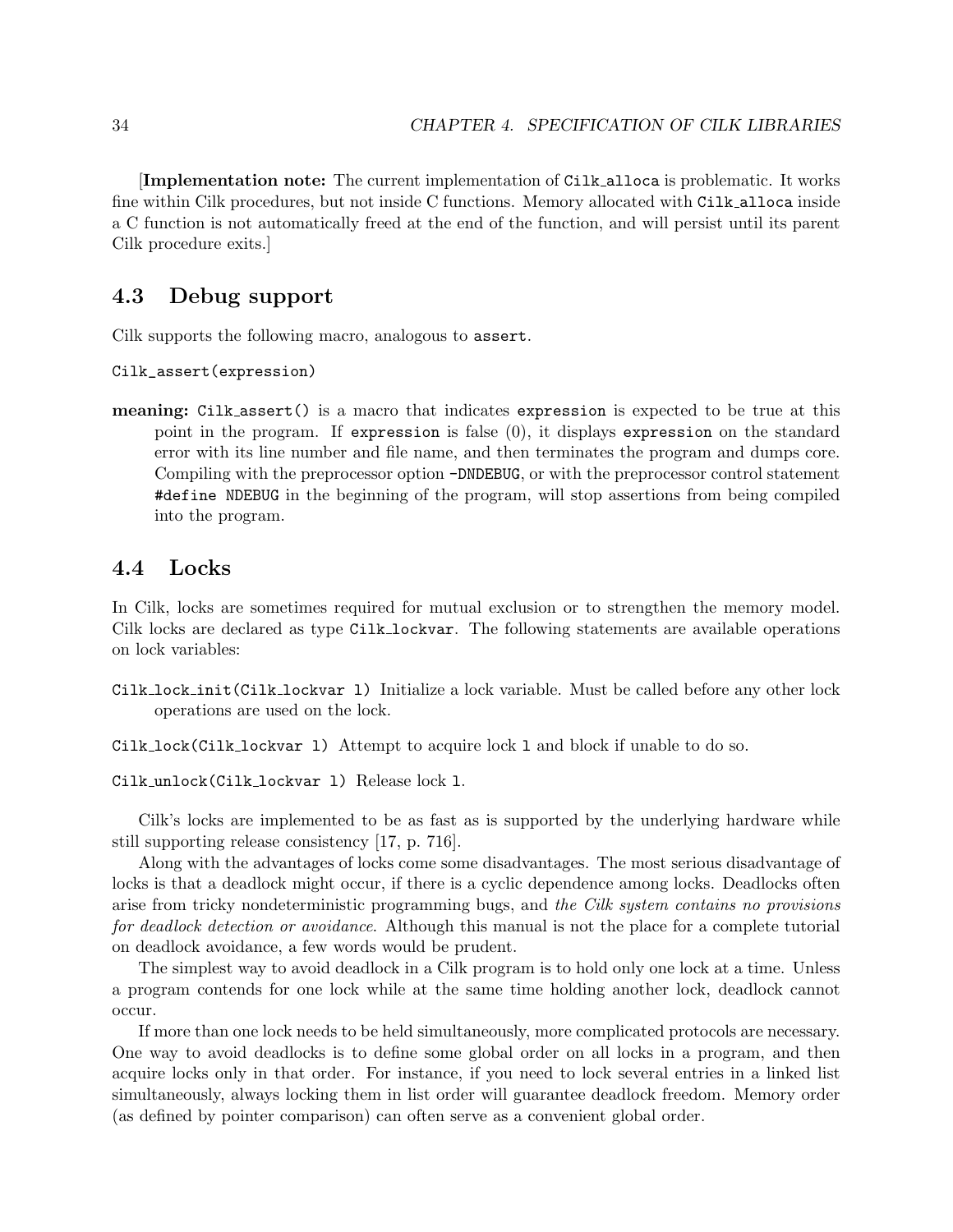If a program cannot be arranged such that locks are always acquired in some global order, deadlock avoidance becomes harder. In general, it is a computationally intractable problem to decide whether a given program is deadlock-free. Even if the user can guarantee that his program is deadlock-free, Cilk may still deadlock on the user's code because of some additional scheduling constraints imposed by Cilk's scheduler. Additional constraints on the structure of lock-unlock pairs are required to make sure that all deadlock-free programs will execute in a deadlock-free fashion with the Cilk scheduler. These additional constraints are as follows. First, each lock and its corresponding unlock must be in the same Cilk procedure. Thus, you cannot unlock a lock that your parent or child procedure locked. Second, every unlock must either follow its corresponding lock with no intervening spawn statements, or follow a sync with no intervening spawn statements. With these two additional constraints, Cilk will execute any deadlock-free program in a deadlockfree manner.

Locking can be dangerous even if deadlock is not a possibility. For instance, if a lock is used to make the update of a counter atomic, the user must guarantee that every access to that counter first acquires the lock. A single unguarded access to the counter can cause a *data race*, where the counter update does not appear atomic because some access to it is unguarded.

## 4.5 Timers

Cilk provides timers to measure the work and span of a computation as it runs. The overall work and span of a computation can be printed out automatically, as is described in Section 2.2. Sometimes, however, it is useful to measure work and span for subcomputations. This section describes such a timer interface. The interface is not particularly elegant right now, but with care, the work and span of subcomputations can be accurately measured.

The type Cilk time contains a (hopefully platform-independent) Cilk time measure. The Cilk runtime system updates the variables Cilk user critical path and Cilk user work at thread boundaries when the user code is compiled with the -cilk-critical-path flag. These variables are stored using Cilk-internal time units. The function Cilk time to sec() converts the Cilkinternal units into seconds.

The normal way to determine the work or span of a subcomputation is to take a reading of Cilk user critical path or Cilk user work before the subcomputation, take another reading after the subcomputation, and subtract the first reading from the second. Because these variables are only updated at thread boundaries, however, reliable timings can only be obtained in general if they are read at the beginning of a procedure or immediately after a sync. Reading them at other times may yield innaccurate values.

In addition to work and span, the function Cilk get wall time() returns the current wallclock time in Cilk-internal wall-clock units. The wall-clock units are not necessarily the same as the work and span units. The function Cilk wall time to sec() converts the Cilk-internal units into seconds.

Here is an example usage.

Cilk\_time tm\_begin, tm\_elapsed; Cilk\_time wk\_begin, wk\_elapsed; Cilk\_time cp\_begin, cp\_elapsed;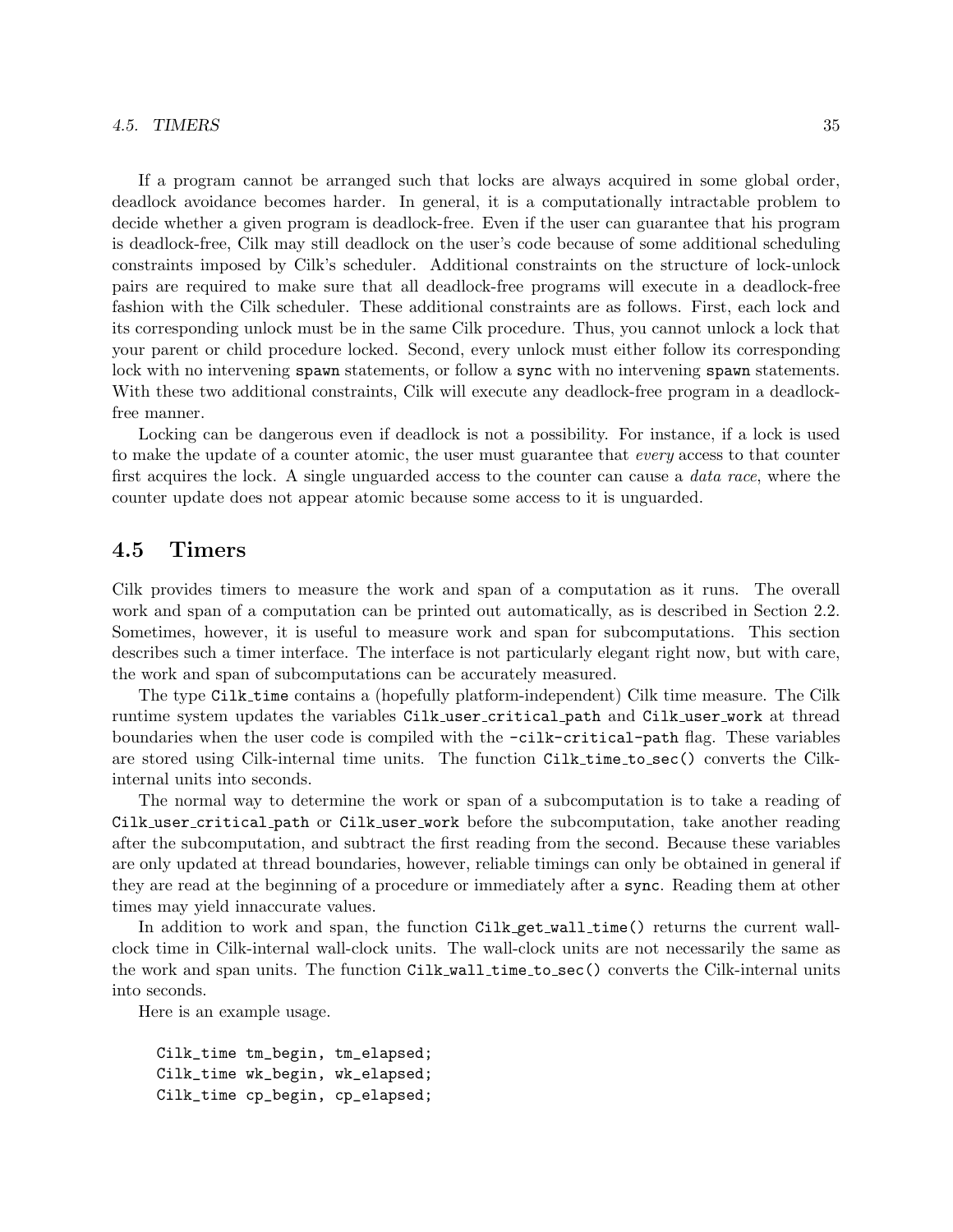```
/* Timing. "Start" timers */
sync;
cp_begin = Cilk_user_critical_path;
wk_begin = Cilk_user_work;
tm\_begin = Cilk\_get\_wall\_time();
spawn cilksort(array, tmp, size);
sync;
/* Timing. "Stop" timers */
tm_elapsed = Cilk_get_wall_time() - tm_begin;
wk-elapsed = Cilk-user_work - wk_begin;
cp_elapsed = Cilk_user_critical_path - cp_begin;
printf("\nCilk Example: cilksort\n");
printf(" running on %d processor(s)\n\n", Cilk_active_size);
printf("options: number of elements = %ld\n\n", size);
printf("Running time = \frac{4}{1} s\n", Cilk_wall_time_to_sec(tm_elapsed));
print("Work = %4f s\n", Cilk_time_to_sec(wk_elag));print("Span = %4f s\n\n\; : Cilk_time_to_sec(cp_elagsed));
```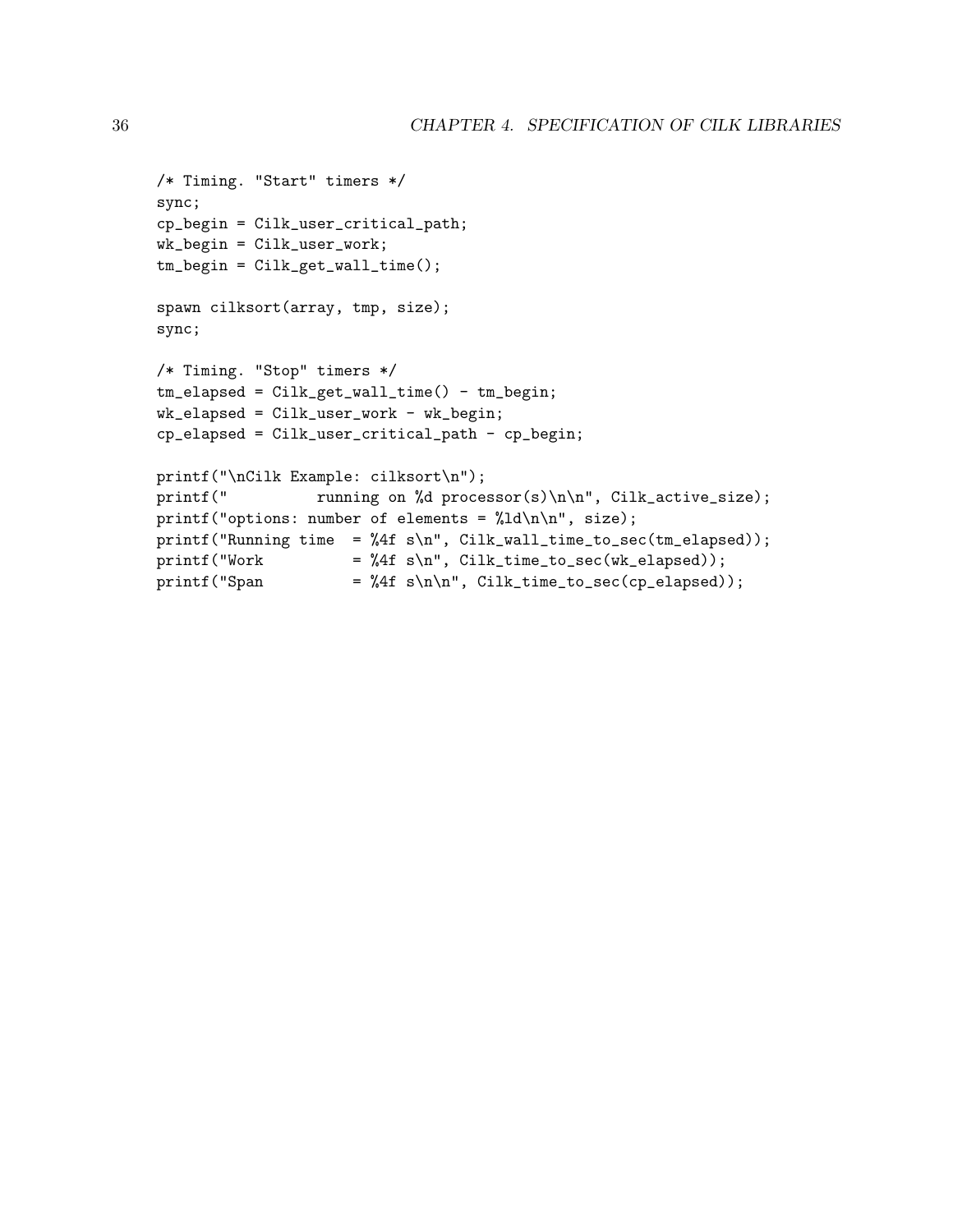## Chapter 5

## How Cilk Works

This section outlines the basic runtime assumptions and compilation schemes for Cilk procedures, which may be useful to those wishing to understand more about Cilk implementation or the C code generated by the cilk2c compiler.

We first describe how a Cilk program is scheduled on one processor (nanoscheduling), and then describe how a Cilk program is scheduled on multiple processors. Cilk currently has no job scheduler (the scheduling of multiple simultaneous Cilk programs).

## 5.1 Nanoscheduling

The nanoscheduler's job is to schedule procedures within a single processor. It is very important that the nanoscheduler make scheduling decisions quickly, so the nanoscheduler is "compiled" into the source code by cilk2c. The nanoscheduler's algorithm is very simple: it executes a procedure and its subprocedures in exactly the same order as they would execute in C. This schedule guarantees that on one processor, when no microscheduling is needed, the Cilk code executes in the same order as the C code.

The nanoscheduler is very easy to implement. The cilk2c compiler translates each Cilk procedure into a C procedure with the same arguments and return value. Each spawn is translated into its equivalent C function call. Each sync is translated into a no-operation, because all children would have already completed by the time the sync point is reached.

In order to enable the use of our microscheduler, we must add some code to the nanoscheduler to keep track of the current scheduling state. The nanoscheduler uses a deque of frames for this purpose. A Cilk *frame* is a data structure which can hold the state of a procedure, and is analogous to a C activation frame. A **deque** is a doubly-ended queue, which can be thought of as a stack from the nanoscheduler's perspective. The deque is tightly coupled to the C stack, with a one-to-one correspondence between the frames on the deque and the activation frames on the C stack.<sup>1</sup>

The nanoscheduler performs the following additional operations to keep track of the state of the computation. When a procedure is first called, it initializes a frame to hold its saved state, and pushes this frame on the bottom of the frame deque. When a spawn occurs, the state of the

<sup>1</sup>We maintain a separate deque instead of using the native C stack to maintain portability. Someday, we hope to merge the frame deque and the native C stack, which will further reduce the overhead of the nanoscheduler.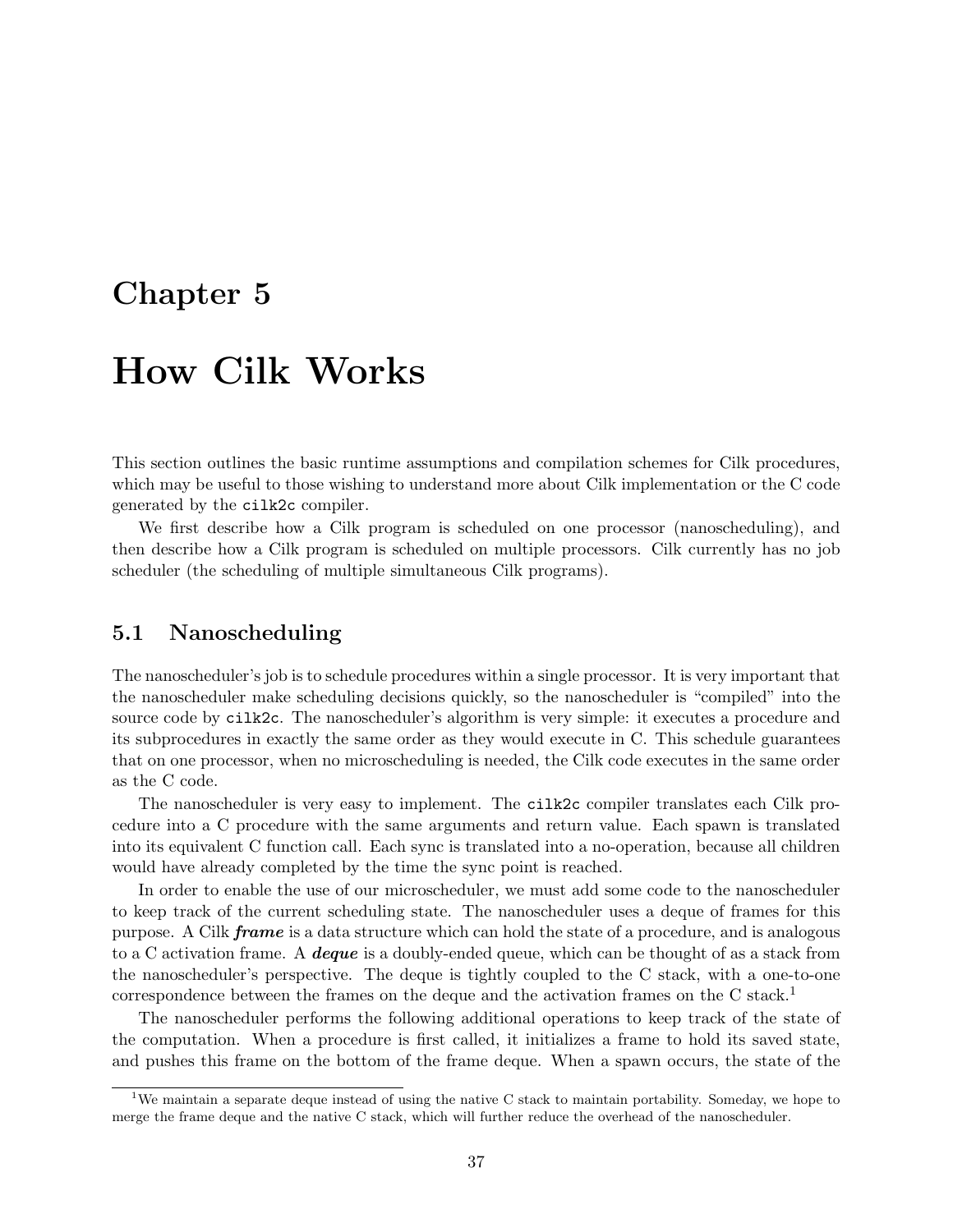```
struct _fib_frame {
  StackFrame header;
  struct {int n;} scope0;
  struct {int x;int y;} scope1;
};
int fib(int n)
{
  struct _fib_frame *_frame;
  _INIT_FRAME(_frame,sizeof(struct _fib_frame),_fib_sig);
  {
    if (n < 2){_BEFORE_RETURN_FAST();return (n);}
    else {
      int x;int y;
      { _frame->header.entry=1;
        _frame->scope0.n=n;
        x=fib(n-1);
        _XPOP_FRAME_RESULT( frac{0, x)};
      }
      { _frame->header.entry=2;
        _frame->scope1.x=x;
        y=fib(n-2);_XPOP_FRAME_RESULT(_frame,0,y);
      }
      /* sync */;
      {_BEFORE_RETURN_FAST();return (x+y);}
    }
 }
}
```
Figure 5.1: Nanoscheduled version of fib.

current procedure is saved in this frame. Finally, when the procedure completes and returns to its parent, its frame is popped.

Figure 5.1 shows the nanoscheduled version of the Fibonacci example from Figure 2.1(b). cilk2c generates a frame for the fib procedure to hold all of its state. The state of fib includes its argument n and its two local variables, x and y. Additional state, such as the procedure ID and program counter, are stored in the header.

The procedure fib has one additional local variable, **frame**, which holds a pointer to the procedure's frame. The frame is initialized and pushed onto the deque with the INIT FRAME macro. For each spawn, the state of the procedure is saved into the frame. The state that is saved includes the entry number (representing the program counter), and each live, dirty variable. For instance, the first spawn, identified by entry number 1, saves the entry number and the argument n into the frame. The spawned procedure is then called with a normal C function call. After the function call returns, execution of the parent resumes after the spawn. The second spawn is the same as the first, except it has entry number 2, and the only live, dirty variable is x.

The nanoscheduler must check to see whether the procedure has been migrated after each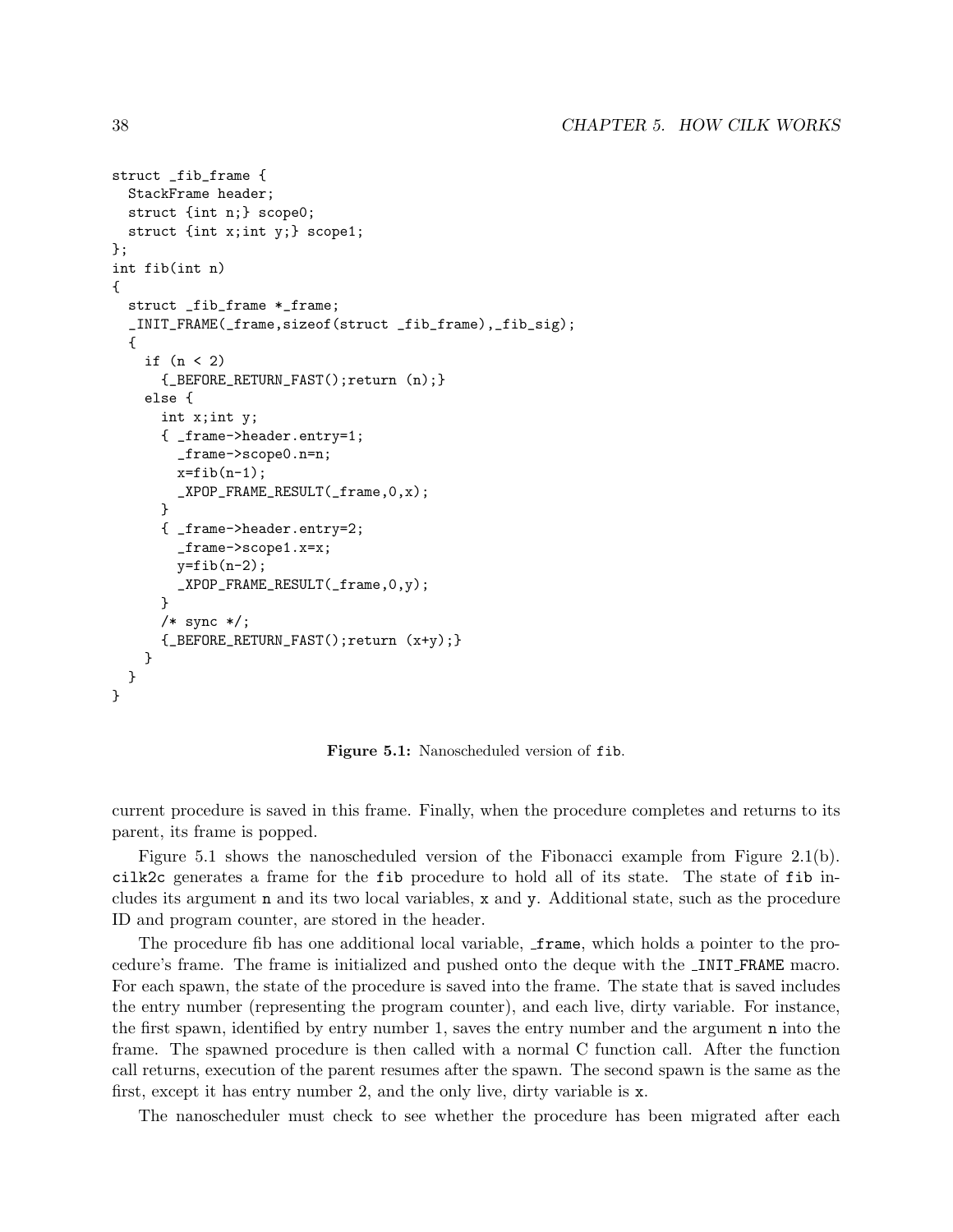#### 5.2. MICROSCHEDULING 39

spawn call. This check is done in the XPOP FRAME RESULT macro by checking if the current frame is still in the frame deque. If the frame is not in the deque, then it has been migrated, in which case XPOP FRAME RESULT returns immediately with a dummy return value. This immediate return feature quickly cleans up the C stack when the frame deque becomes empty. Otherwise, the procedure can be resumed after the spawn call in normal C fashion.

Finally, when a procedure returns, the nanoscheduler pops its frame off the deque and frees it using the BEFORE RETURN FAST macro.

Note that during nanoscheduling, the state information written to the frame deque is never used. The nanoscheduler is simply recording this information for use by the microscheduler, which is described in the next section.

## 5.2 Microscheduling

The microscheduler's job is to schedule procedures across a fixed set of processors. The microscheduler is implemented as a randomized work-stealing scheduler. Specifically, when a processor runs out of work, it becomes a **thief** and steals work from a **victim** processor chosen uniformly at random. When it finds a victim with some frames in its deque, it takes the topmost frame (the least recently pushed frame) on the victim's deque and places it in its own deque. It then gives the corresponding procedure to the nanoscheduler to execute.

The procedure given to the nanoscheduler is a different version of the stolen procedure, however. We call this version the "slow" version of the procedure, because it has a higher overhead than the normal nanoscheduled routine. Because the slow version is invoked from a generic scheduling routine, its interface is standard. Instead of receiving its arguments as C arguments, it receives a pointer to its frame as its only argument, from which it can extract its arguments and local state. It also produces a return value using the macro SET RESULT instead of returning a result normally. Finally, because this procedure may have outstanding children on another processor, it may suspend at a synchronization point.

Figure 5.2 shows the microscheduled version of the Fibonacci example from Figure 2.1(b). The microscheduled version takes a pointer to the frame as its only argument, and returns void. The first thing the microscheduled function does is to restore its state, first restoring the program counter using the switch statement, and then restoring local variables using the state-restoring code at each sync label.

For each return in the Cilk code, instead of returning the value as in C, the slow version uses SET RESULT to record the return value in a temporary area and then returns a void value. The runtime system can then read the return value from this temporary area and store it in the appropriate final destination.

At each synchronization point, the slow version needs to save its state and then check whether any return values are still outstanding. It does this with the SYNC macro, which returns non-zero if any children are still outstanding. If there are still children outstanding, the slow version returns to the scheduler, where it is suspended by the runtime system.

Since slow versions of procedures are created only during a steal, they are always topmost in a processor's frame deque. All other procedures in the frame deque are the standard, fast, nanoscheduled versions. Therefore, as long as the number of steals is small, most of the computation is performed using the nanoscheduled routines.

Note how we make extensive use of Duff's Device [12] to jump into the middle of C code.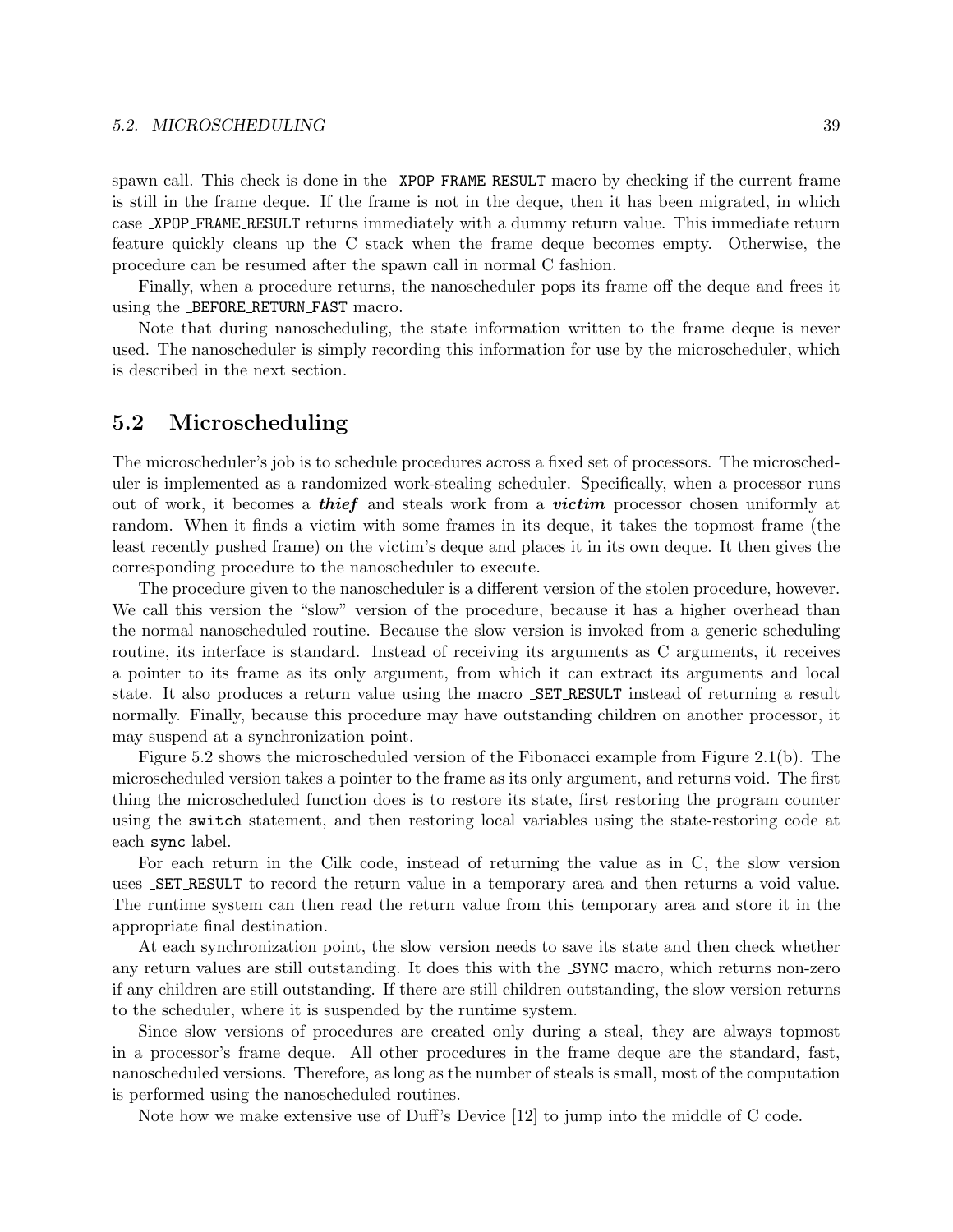```
static void _fib_slow(struct _fib_frame *_frame)
{
 int n;
 switch (_frame->header.entry) {
 case 1: goto _sync1;
 case 2: goto _sync2;
  case 3: goto _sync3;
  }
 n=_frame->scope0.n;
  {
    if (n < 2)
     {_SET_RESULT((n));_BEFORE_RETURN_SLOW();return;}
    else {
      { int _temp0;
        _frame->header.entry=1;
        _frame->scope0.n=n;
        _temp0=fib(n-1);
        _XPOP_FRAME_RESULT(_frame,/* return nothing */,_temp0);
        _frame->scope1.x=_temp0;
       if (0) { _sync1:; n=_frame->scope0.n; }
      }
      { int _temp1;
       _frame->header.entry=2;
       _ttemp1=fib(n-2);
        _XPOP_FRAME_RESULT(_frame,/* return nothing */,_temp1);
        _frame->scope1.y=_temp1;
       if (0) { _sync2:; }
      }
      { _frame->header.entry=3;
       if (_SYNC) {
          return;
          _sync3:;
        }
      }
      { _SET_RESULT((_frame->scope1.x+_frame->scope1.y));
        _BEFORE_RETURN_SLOW();return;
      }
    }
 }
}
```
Figure 5.2: Microscheduled version of fib.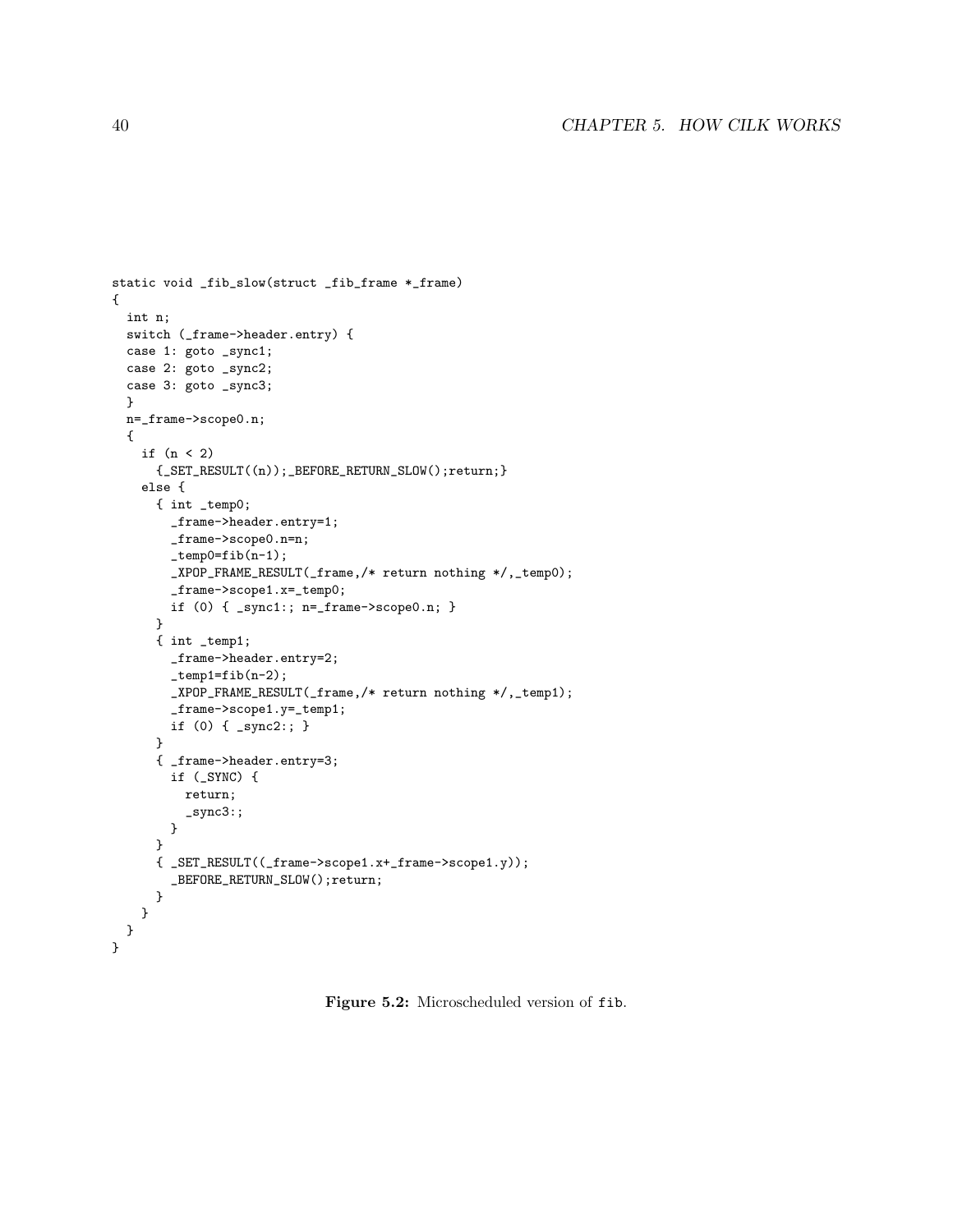#### 5.3. OVERHEADS 41

## 5.3 Overheads

The overhead of the nanoscheduler, as compared to a serial C version, comes from five factors:

- A procedure's frame needs to be allocated, initialized, and pushed on the deque at the start of each procedure. These operations can be performed in less than a dozen assembly instructions.
- A procedure's state needs to be saved before each spawn. The entry number and each live, dirty variable must be saved. Note that some memory synchronization operations are also required at this point for architectures which do not implement sequential consistency (see Section 5.4 for details).
- A procedure must check whether its frame has been stolen after each spawn. This check requires only two reads, a compare, and a branch. Again, memory synchronization operations are required at this point for architectures which do not implement sequential consistency.
- On return, a procedure must free its frame, which takes only a few instructions.
- One extra variable is needed to hold the frame pointer. This extra variable imposes a small amount of additional register pressure on the compiler's register allocator.

This overhead is very small in practice. For instance, the Cilk Fibonacci program runs only 3 times slower than the sequential C program on one processor. For programs with larger thread lengths, this overhead would be minimal.

## 5.4 Interactions with weak memory models

In general, the Cilk 5.4.6 scheduler will work for any reasonable consistency model supported by modern SMPs. The Cilk scheduler requires stronger consistency in the three following areas:

- The scheduler requires that obtaining a lock on a data structure guarantees atomic access to that data structure.
- When a frame is pushed on the deque, the scheduler requires that all writes must be globally visible before the tail pointer (the end of deque pointer) is incremented. In systems where writes can be reordered, a memory barrier of some sort must be inserted before the pointer increment. Writes remain ordered on our current platform (UltraSPARC SMP), so no barrier is needed for our implementation.
- When a frame is popped from the deque, the scheduler requires that the write of the tail pointer be globally visible before the read of the exception pointer is performed. In systems where reads can be performed before preceeding writes are globally visible, a memory barrier of some sort must be inserted before the read of the exception pointer. Our UltraSPARC SMP implementation requires a "StoreLoad" barrier at this point.

Note that the last two requirements are simply optimizations to avoid the cost of a lock acquire and release on each push and pop of a frame. In the worst case, the last two requirements can be implemented using a lock acquire and release.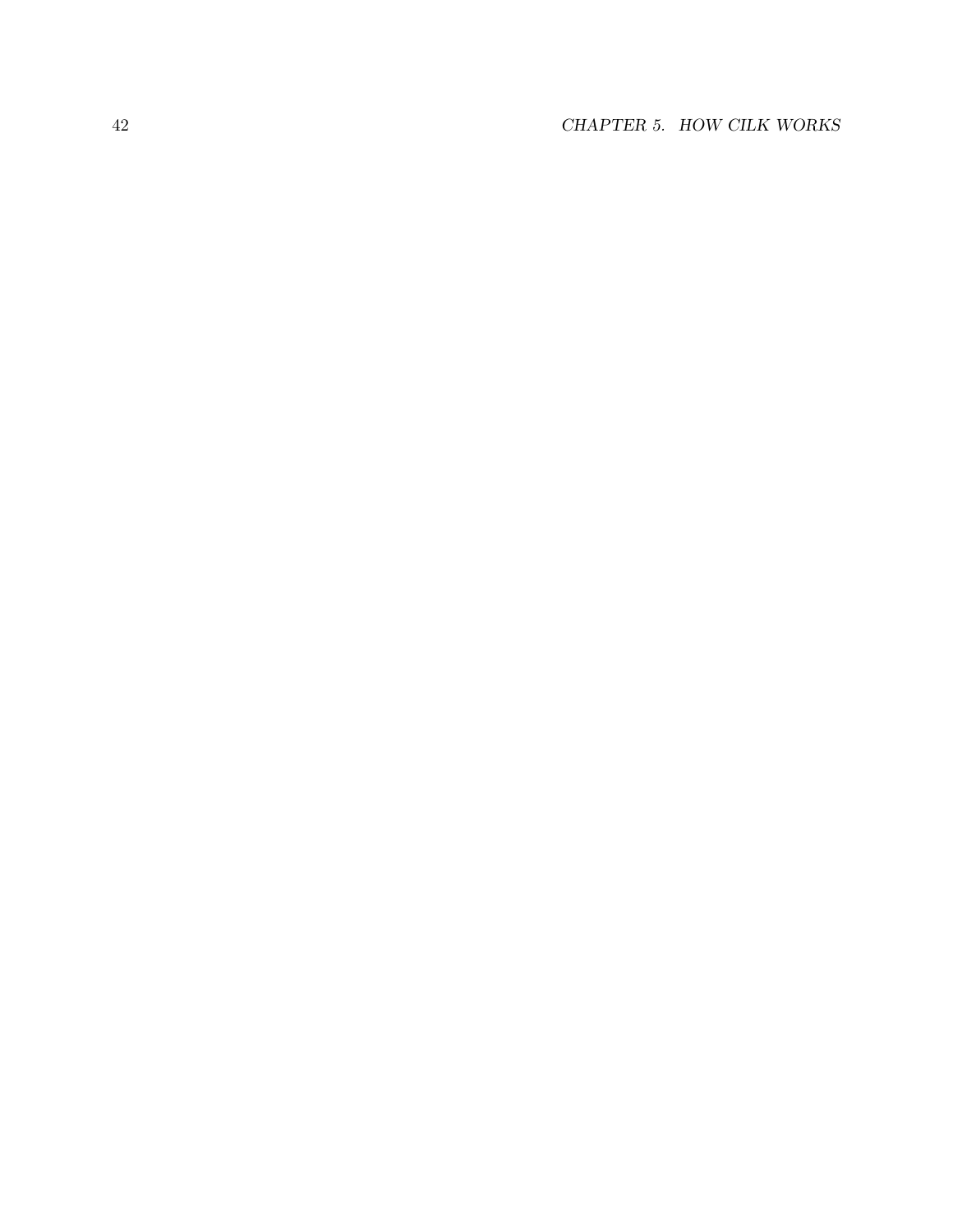## Appendix A

# People

The Cilk project is led by Prof. Charles E. Leiserson of the MIT Laboratory for Computer Science and has been funded in part by DARPA Grant F30602-97-1-0270.

The current maintainer of Cilk is Bradley C. Kuszmaul (bradley@bradley.lcs.mit.edu), who is responsible for the Cilk 5.4.6 release.

Cilk 5.4.6 is the product of the effort of many people over many years. The following people contributed code, example programs, and/or documentation to the Cilk 5.4.6 system:

Guang-Ien Cheng Don Dailey Mingdong Feng Bradley C. Kuszmaul Charles E. Leiserson Phil Lisiecki Alberto Medina Ofra Pavlovitz Harald Prokop Keith H. Randall Bin Song Andy Stark Volker Strumpen

All those who have worked on previous versions of Cilk:

Robert D. Blumofe Michael Halbherr Christopher F. Joerg Howard Lu Robert Miller Aske Plaat Richard Tauriello Daricha Techopitayakul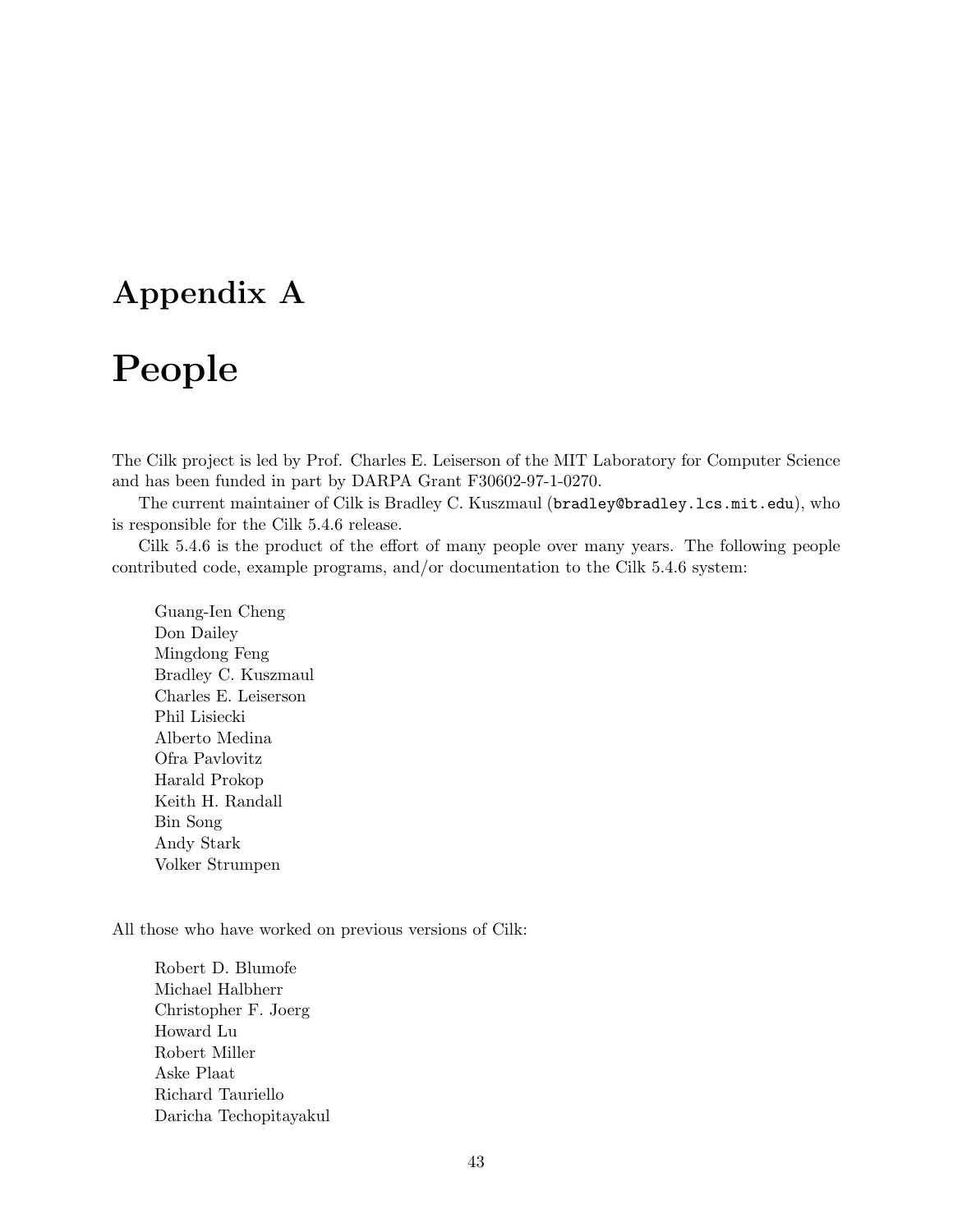## Yuli Zhou

Finally, thanks to those who have spent valuable time with Cilk and contributed with their experience:

Arvind Reid Barton Ching Law John Litvin Igor Lyubashevskiy Rolf Riesen Andy Shaw Mike Stupak Adrian M. Soviani Sivan Toledo Svetoslav Tzvetkov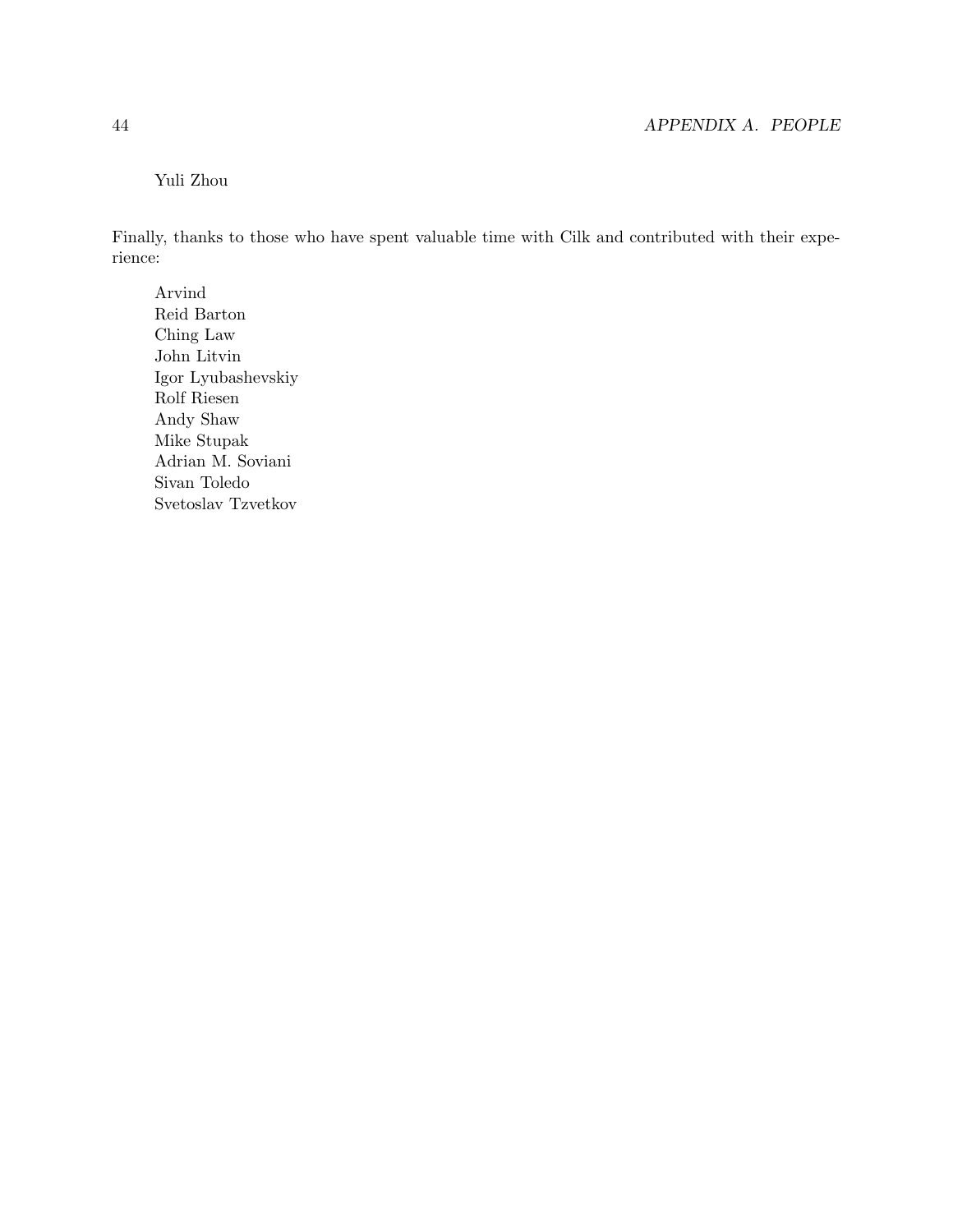## Appendix B

# Copyright and Disclaimers

Cilk 5.4.6 is Copyright © 2000-2003 Massachusetts Institute of Technology, Copyright © 2000 Matteo Frigo, Copyright 2002-2003 Bradley C. Kuszmaul.

Cilk 5.4.6 is free software; you can redistribute it and/or modify it under the terms of the GNU General Public License as published by the Free Software Foundation; either version 2 of the License, or (at your option) any later version.

This program is distributed in the hope that it will be useful, but WITHOUT ANY WAR-RANTY; without even the implied warranty of MERCHANTABILITY or FITNESS FOR A PAR-TICULAR PURPOSE. See the GNU General Public License for more details.

You should have received a copy of the GNU General Public License along with this program; if not, write to the Free Software Foundation, Inc., 59 Temple Place, Suite 330, Boston, MA 02111-1307 USA.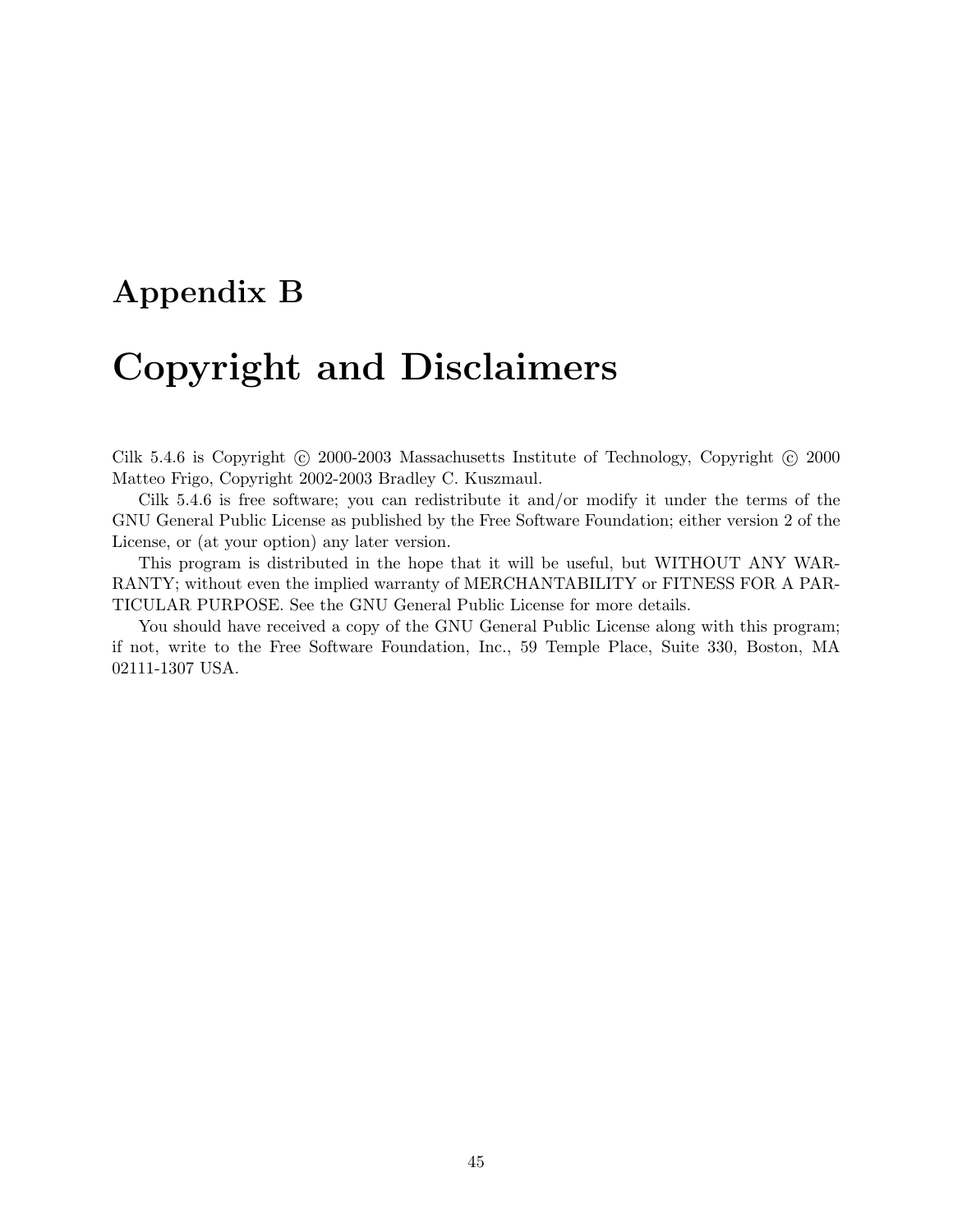# Bibliography

- [1] Robert D. Blumofe. Managing storage for multithreaded computations. Master's thesis, Department of Electrical Engineering and Computer Science, Massachusetts Institute of Technology, September 1992. Also available as MIT Laboratory for Computer Science Technical Report MIT/LCS/TR-552.
- [2] Robert D. Blumofe. Executing Multithreaded Programs Efficiently. PhD thesis, Department of Electrical Engineering and Computer Science, Massachusetts Institute of Technology, September 1995.
- [3] Robert D. Blumofe, Matteo Frigo, Christopher F. Joerg, Charles E. Leiserson, and Keith H. Randall. An analysis of dag-consistent distributed shared-memory algorithms. In *Proceedings* of the Eighth Annual ACM Symposium on Parallel Algorithms and Architectures (SPAA), Padua, Italy, June 1996.
- [4] Robert D. Blumofe, Matteo Frigo, Christopher F. Joerg, Charles E. Leiserson, and Keith H. Randall. Dag-consistent distributed shared memory. In Tenth International Parallel Processing Symposium (IPPS), pages 132–141, Honolulu, Hawaii, April 1996.
- [5] Robert D. Blumofe, Christopher F. Joerg, Bradley C. Kuszmaul, Charles E. Leiserson, Keith H. Randall, and Yuli Zhou. Cilk: An efficient multithreaded runtime system. In Proceedings of the Fifth ACM SIGPLAN Symposium on Principles and Practice of Parallel Programming (PPoPP), pages 207–216, Santa Barbara, California, July 1995.
- [6] Robert D. Blumofe and Charles E. Leiserson. Space-efficient scheduling of multithreaded computations. In Proceedings of the Twenty Fifth Annual ACM Symposium on Theory of Computing (STOC), pages 362–371, San Diego, California, May 1993.
- [7] Robert D. Blumofe and Charles E. Leiserson. Scheduling multithreaded computations by work stealing. In Proceedings of the 35th Annual Symposium on Foundations of Computer Science (FOCS), pages 356–368, Santa Fe, New Mexico, November 1994.
- [8] Robert D. Blumofe and David S. Park. Scheduling large-scale parallel computations on networks of workstations. In Proceedings of the Third International Symposium on High Performance Distributed Computing (HPDC), pages 96–105, San Francisco, California, August 1994.
- [9] Guang-Ien Cheng, Mingdong Feng, Charles E. Leiserson, Keith Randall, and Andrew F. Stark. Detecting data races in cilk programs that use locks. In *Proceedings of the Tenth Annual ACM*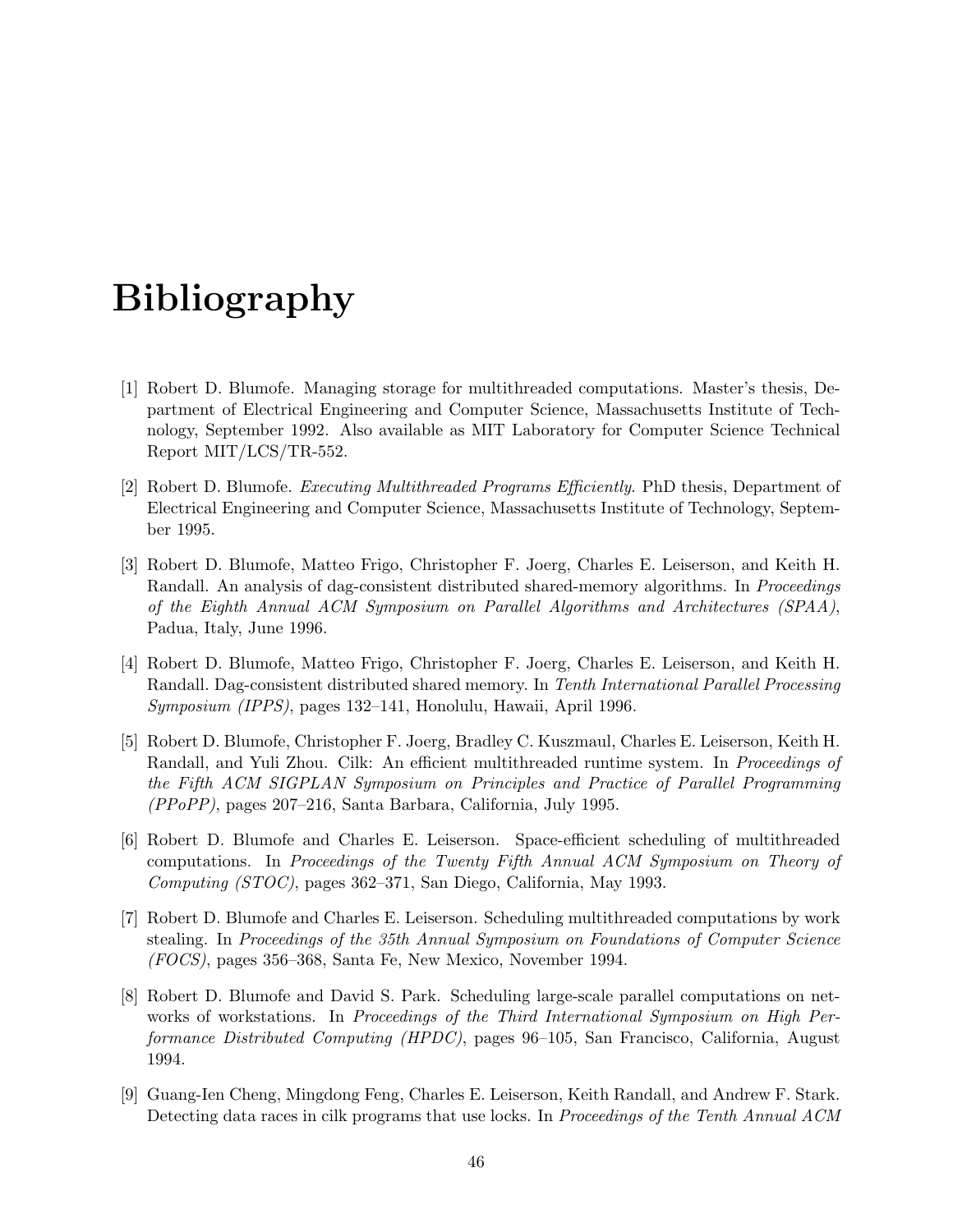Symposium on Parallel Algorithms and Architectures (SPAA), Puerto Vallarta, Mexico, June 28–July 2 1998.

- [10] Thomas H. Cormen, Charles E. Leiserson, and Ronald L. Rivest. Introduction to Algorithms. MIT Press and McGraw Hill, 1990.
- [11] David E. Culler, Anurag Sah, Klaus Erik Schauser, Thorsten von Eicken, and John Wawrzynek. Fine-grain parallelism with minimal hardware support: A compiler-controlled threaded abstract machine. In Proceedings of the Fourth International Conference on Architectural Support for Programming Languages and Operating Systems (ASPLOS), pages 164–175, Santa Clara, California, April 1991.
- [12] Tom Duff. Duff's device. Usenet posting, 10 November 1983. http://www.lysator.liu.se/c/duffs-device.html.
- [13] Mingdong Feng and Charles E. Leiserson. Efficient detection of determinacy races in Cilk programs. Submitted for publication. Available at ftp://theory.lcs.mit.edu/pub/cilk/spbags.ps.gz, January 1997.
- [14] Matteo Frigo. Portable High-Performance Programs. PhD thesis, Department of Electrical Engineering and Computer Science, Massachusetts Institute of Technology, June 1999.
- [15] Michael Halbherr, Yuli Zhou, and Christopher F. Joerg. MIMD-style parallel programming with continuation-passing threads. In *Proceedings of the 2nd International Workshop on Mas*sive Parallelism: Hardware, Software, and Applications, Capri, Italy, September 1994.
- [16] Samuel P. Harbison and Guy L. Steele Jr. C, A Reference Manual. Tartan, Inc., 1995.
- [17] John L. Hennessy and David A. Patterson. Computer Architecture: a Quantitative Approach. Morgan Kaufmann, San Francisco, CA, second edition, 1996.
- [18] Christopher F. Joerg. The Cilk System for Parallel Multithreaded Computing. PhD thesis, Department of Electrical Engineering and Computer Science, Massachusetts Institute of Technology, January 1996.
- [19] Christopher F. Joerg and Bradley C. Kuszmaul. Massively parallel chess. In Proceedings of the Third DIMACS Parallel Implementation Challenge, Rutgers University, New Jersey, October 1994. Available at ftp://theory.lcs.mit.edu/pub/cilk/dimacs94.ps.Z.
- [20] Bradley C. Kuszmaul. Synchronized MIMD Computing. PhD thesis, Department of Electrical Engineering and Computer Science, Massachusetts Institute of Technology, May 1994. Available as MIT Laboratory for Computer Science Technical Report MIT/LCS/TR-645 or ftp://theory.lcs.mit.edu/pub/bradley/phd.ps.Z.
- [21] Charles E. Leiserson, Zahi S. Abuhamdeh, David C. Douglas, Carl R. Feynman, Mahesh N. Ganmukhi, Jeffrey V. Hill, W. Daniel Hillis, Bradley C. Kuszmaul, Margaret A. St. Pierre, David S. Wells, Monica C. Wong, Shaw-Wen Yang, and Robert Zak. The network architecture of the Connection Machine CM-5. In Proceedings of the Fourth Annual ACM Symposium on Parallel Algorithms and Architectures (SPAA), pages 272–285, San Diego, California, June 1992.